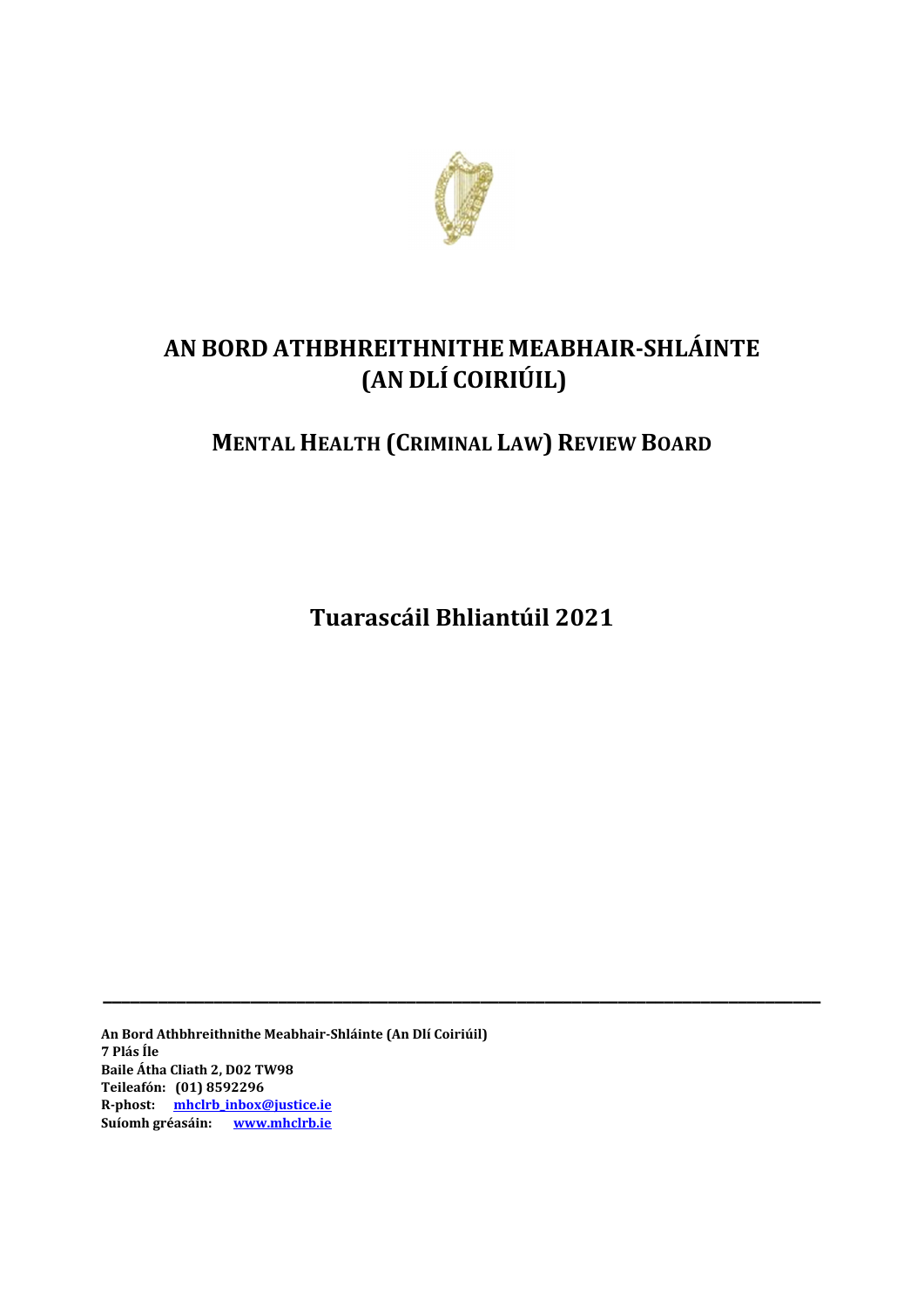| <b>CLÁR AN ÁBHAIR</b> |  |  |
|-----------------------|--|--|
|                       |  |  |

| Réamhrá an Chathaoirligh                            | Lch <sub>3</sub>  |
|-----------------------------------------------------|-------------------|
| Feidhm an Bhoird Athbhreithnithe Meabhair-Shláinte  |                   |
| (An Dlí Coiriúil)                                   | Lch 6             |
| Athbhreithnithe ag an mBord                         | Lch <sub>7</sub>  |
| An Scéim um Chúnamh Dlíthiúil fá Mheabhair-Shláinte |                   |
| (An Dlí Coiriúil)                                   | Lch 9             |
| Orduithe um Urscaoileadh                            | Lch 10            |
| Cionta nó Cionta Líomhnaithe                        | Lch <sub>11</sub> |
| Faisnéis Airgeadais                                 | Lch <sub>11</sub> |
| <b>Nochtadh Cosanta</b>                             | Lch <sub>12</sub> |
| <b>Cosaint Sonraí</b>                               | Lch <sub>12</sub> |
| Dualgas na hEarnála Poiblí um Chomhionannas         |                   |
| agus Cearta an Duine                                | Lch <sub>12</sub> |
| Rialachas agus Rialuithe Inmheánacha                | <b>Lch 13</b>     |

# **FOSCRÍBHINNÍ**

| Foscríbhinn A - Líon na nÉisteachtaí in aghaidh na Míosa i<br>2021/2020 | Lch 18        |
|-------------------------------------------------------------------------|---------------|
| Foscríbhinn B - Líon na nOthar arna nAthbhreithniú in                   |               |
| aghaidh an Fháthmheasa i 2021/2020                                      | Lch $19$      |
| Foscríbhinn C - Líon na nÉisteachtaí de réir Chineál an                 |               |
| Athbhreithnithe i 2021/2020                                             | Lch 20        |
| Foscríbhinn D - Líon na nÉisteachtaí i 2021/2020 de réir an             |               |
| Ailt den Acht um an Dlí Coiriúil (Gealtacht),                           |               |
| 2006, arna leasú                                                        | Lch 21        |
| Foscríbhinn E - Meánlíon na gCásanna arna Sannadh                       |               |
| d'Ionadaithe Dlíthiúla ar an bPainéal um                                |               |
| Chúnamh Dlíthiúil i 2021/2020                                           | Lch $22$      |
| Foscríbhinn F - Líon na nOthar arna nUrscaoileadh go                    |               |
| Coinníollach i 2021/2020                                                | <b>Lch 23</b> |
| Foscríbhinn G - Cionta nó Cionta Líomhnaithe                            | Lch $24$      |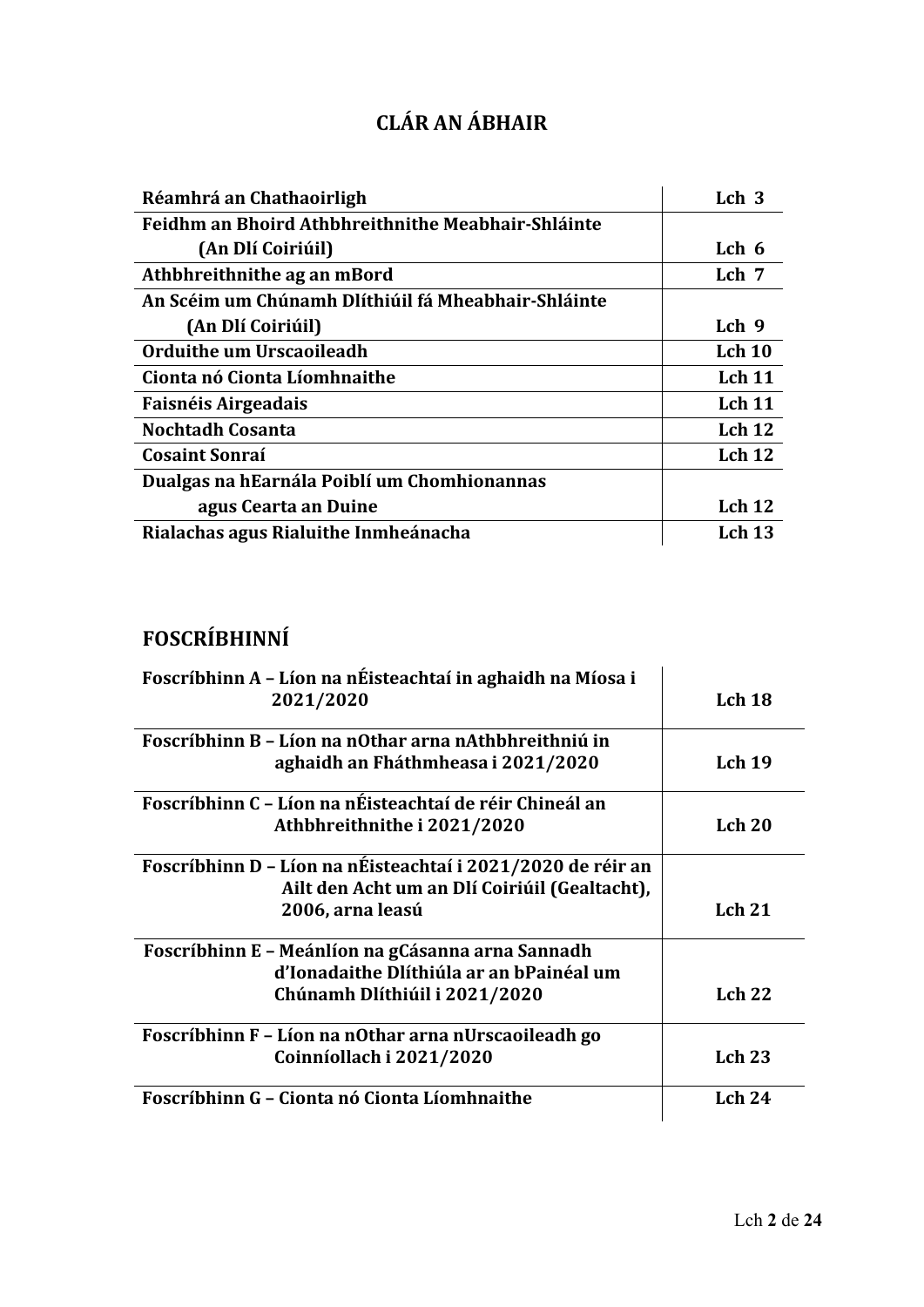#### **1. RÉAMHRÁ AN CHATHAOIRLIGH**

Tá áthas orm, mar Chathaoirleach ar an mBord Athbhreithnithe Meabhair‐Shláinte (An Dlí Coiriúil) Tuarascáil Bhliantúil 2021 an Bhoird, ina dtugtar forléargas ar ghníomhaíochtaí an Bhoird le linn 2021, a thíolacadh. Is í seo an 15ú Tuarascáil Bhliantúil ón mBord Athbhreithnithe. 

 Le linn 2021, fad a bhí na srianta sláinte poiblí a bhain le COVID‐19 i bhfeidhm, lean an Bord Athbhreithnithe d'éisteachtaí athbhreithnithe a sheoladh trí theilea‐ chomhdháil. I mí Lúnasa, áfach, tar éis comhairle a fháil ón gCoiste um Rialú Infhabhtuithe sa Phríomh‐Ospidéal Meabhair‐Ghalar, d'atosaigh an Bord ar éisteachtaí ar an láthair san ospidéal. Cuireadh socruithe i bhfeidhm maidir le scaradh sóisialta le linn éisteachtaí athbhreithnithe, agus d'éirigh go maith leis na socruithe sin trí éisteachtaí a sheoladh i gceoláras an ospidéil. 

I 2021, tháinig laghdú beag ar líon na n‐éisteachtaí athbhreithnithe a seoladh i gcomparáid leis an mbliain roimhe sin. Sheol an Bord 196 athbhreithniú i gcomparáid le 203 i 2020, ina ndearnadh athbhreithniú ar choinneáil 87 n‐othar. As na 87 n‐othar a ndearnadh athbhreithniú ar a gcoinneáil, deonaíodh urscaoileadh coinníollach do sheisear díobh. Deonaíodh urscaoileadh coinníollach don líon céanna othar i 2020, as líon iomlán 90 a ndearnadh athbhreithniú ar a gcoinneáil an bhliain sin. 

I mí an Mheithimh, chuir Stiúrthóir Cliniciúil an Phríomh‐Ospidéil Meabhair‐Ghalar in iúl don Bhord go ndearna sé othar amháin a bhí urscaoilte go coinníollach a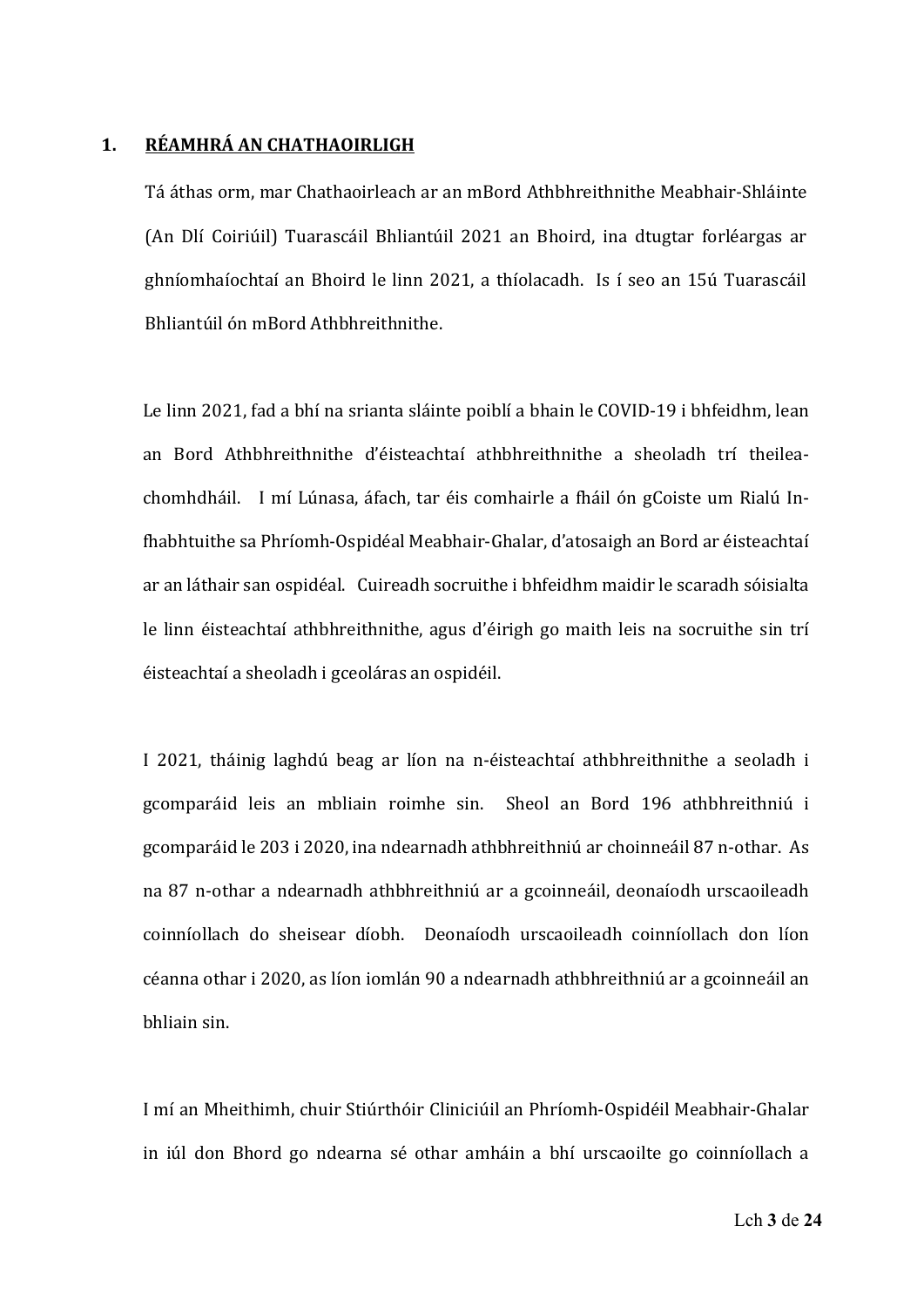aisghairm ar an bhforas go raibh tuairim réasúnach aige go raibh sárú ábhartha déanta ag an othar ar an Ordú um Urscaoileadh Coinníollach.

Chomh maith leis sin, i 2021, chuaigh an Bord ar aghaidh go dtí an  $36<sup>ú</sup>$  agus an  $37<sup>ú</sup>$ hathbhreithniú a sheoladh maidir le coinneáil roinnt othar.

Fuair an Bord ceithre iarratas ar urscaoileadh neamhchoinníollach i 2021. Bhí iarratas amháin ar feitheamh ón mbliain roimhe sin, freisin. Dheonaigh an Bord ur‐scaoileadh neamhchoinníollach amháin as na ceithre iarratas a fuarthas. Cuireadh siar an breithniú ar dhá iarratas, ar iarraidh ó na hiarratasóirí, agus cuireadh tús leis an éisteacht ar an gceathrú hiarratas agus cuireadh ar atráth é lena bhreithniú tuilleadh i 2022. Cuireadh an éisteacht ar an iarratas ar feitheamh ón mbliain roimhe sin ar atráth gan teorainn ama, tar éis don Bhord an t‐iarratas a bhreithniú faoi dhó i 2021. 

 Thar ceann mo chomhghleacaithe, gabhaim buíochas le Stiúrthóir Feidhmiúcháin Cliniciúil an Phríomh‐Ospidéil Meabhair‐Ghalar, an tOllamh Harry Kennedy, agus an Stiúrthóir Cliniciúil, an Dr. Brenda Wright, as a gcabhair le linn na bliana. Gabhaim buíochas, freisin, leis na foirne ildisciplíneacha as an obair a rinne siad le linn dóibh tuarascálacha síciatracha a ullmhú d'othair roimh a gcuid éisteachtaí athbhreithnithe. Is eol don Bhord gur obair fhadálach atá san obair sin do gach duine a bhíonn páirteach inti. Tá an Bord buíoch as an gcabhair agus as an gcomhoibriú leanúnach ó shíciatraithe comhairleacha, altraí, teiripeoirí, seirbhísí sóisialta agus foireann riar‐ acháin an ospidéil. Ba mhaith liom an deis seo a thapú, freisin, chun gach rath a ghuí ar fhoireann agus othair an Phríomh‐Ospidéil Meabhair‐Ghalar maidir le haistriú an ospidéil go dtí a ionad nua i bPort Reachrann atá ar tí tarlú.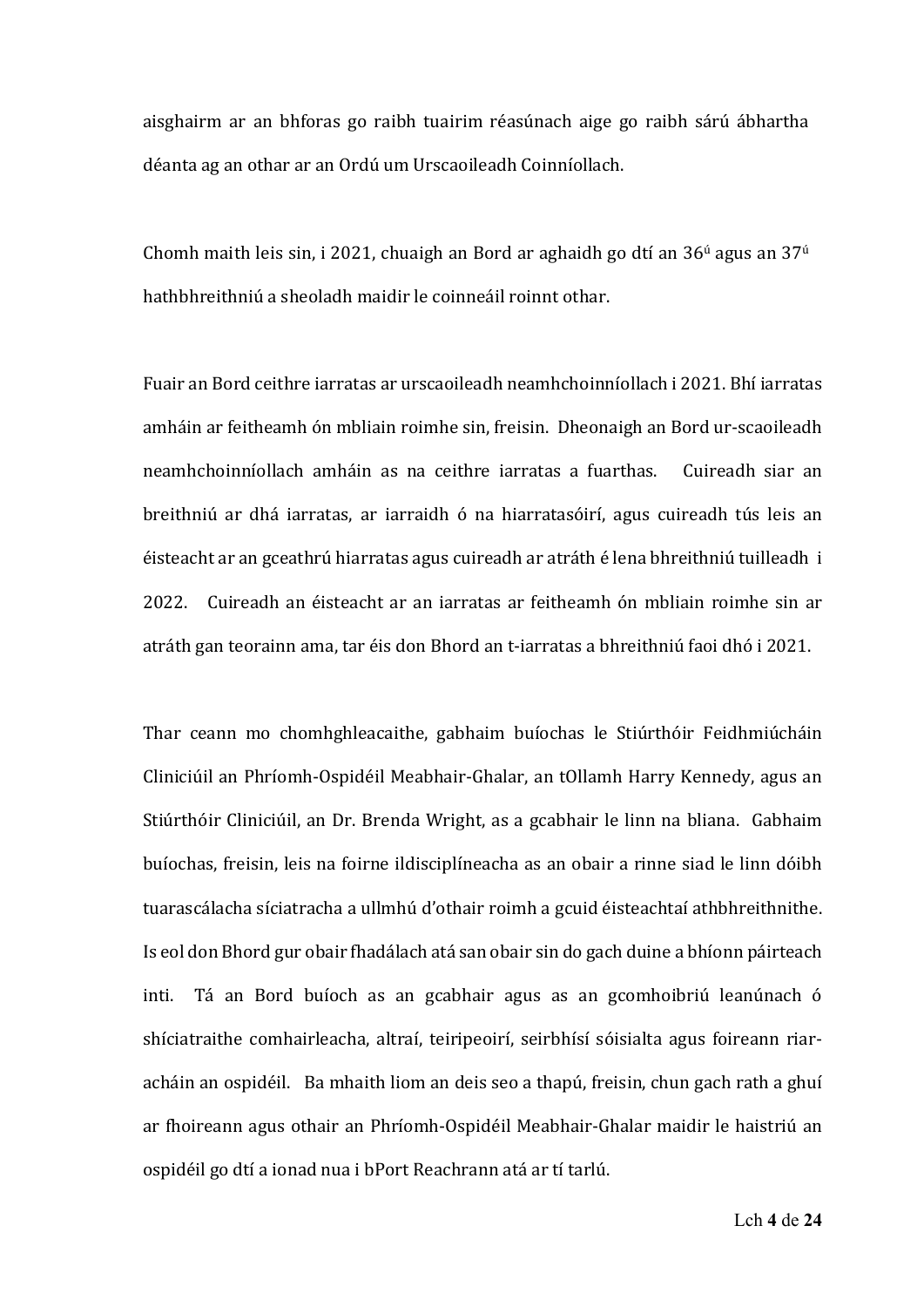Arís, ba mhaith liom obair chomhaltaí Phainéal Ionadaithe Dlíthiúla an Bhoird, a leanann d'fheidhmiú go cumasach coinsiasach ar son othar a thagann os comhair an Bhoird chun a gcoinneáil a athbhreithniú, a mholadh agus iad a mholadh as a gcomh‐ oibriú leis na socruithe chun filleadh ar éisteachtaí i bpearsa san ospidéal.

Mar fhocal scoir, ba mhaith liom buíochas an Bhoird a chur in iúl do Paula Connolly Uas., iarPhríomh‐Oifigeach Feidhmiúcháin an Bhoird, a chuaigh ar scor go luath i 2021, agus fáilte a chur roimh Aisling Brennan Uas., a tháinig ar an mBord mar Phríomh‐ Oifigeach Feidhmiúcháin i mí Aibreáin. Ba mhaith liom, freisin, buíochas an Bhoird a chur in iúl do Catherine Uas. Hayes agus Ann Uas. Casey as an tseirbhís shármhaith éifeachtúil a thugadar don Bhord le linn na bliana. 

**Iarfhlaith Ó Néill Cathaoirleach**

**31 Márta 2022**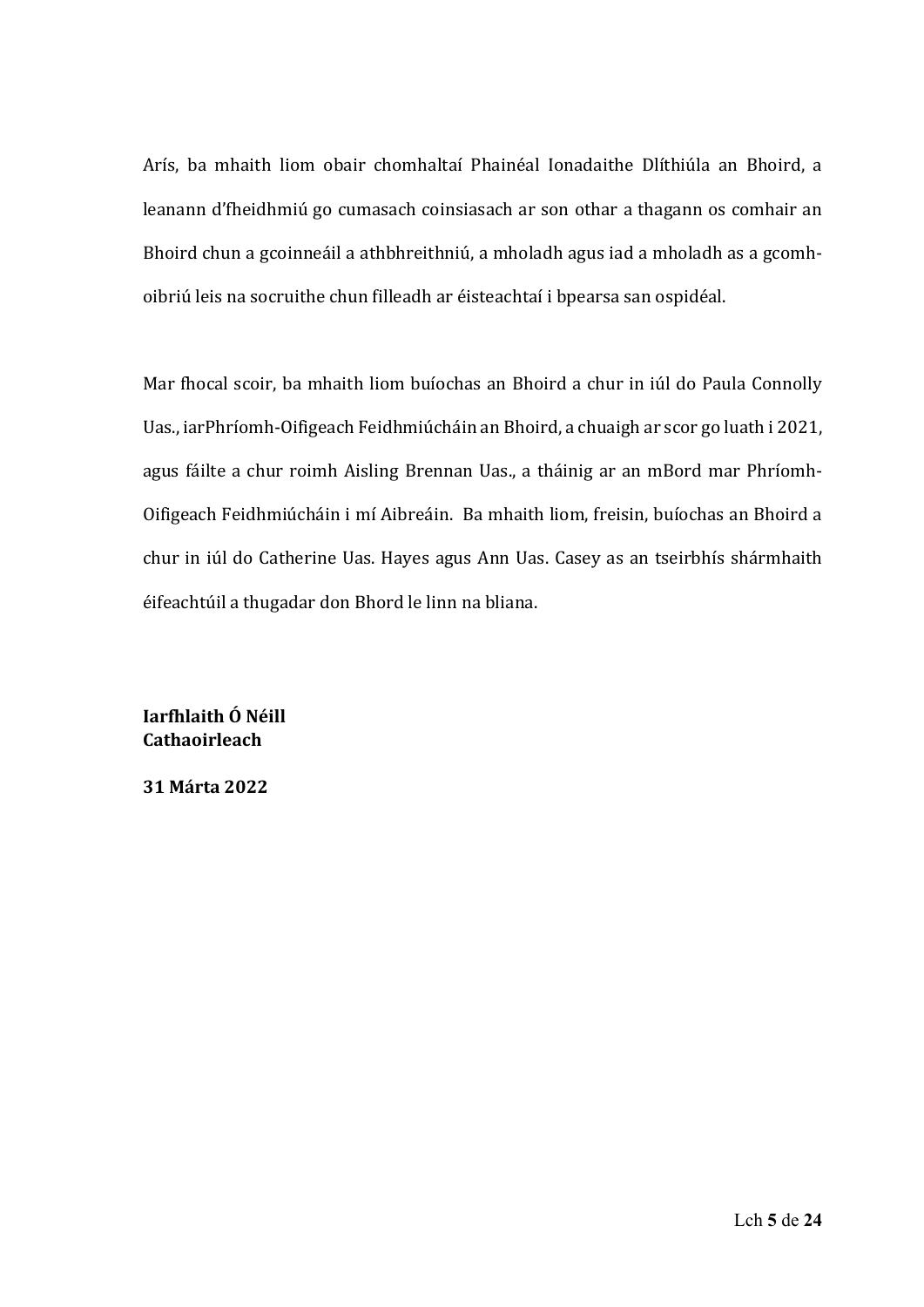# **2. FEIDHM AN BHOIRD ATHBHREITHNITHE MEABHAIR‐SHLÁINTE (AN DLÍ COIRIÚIL)**

Bunaíodh an Bord Athbhreithnithe Meabhair‐Shláinte (An Dlí Coiriúil) ar an 27 Meán Fómhair, 2006, faoi Alt 11 den Acht um an Dlí Coiriúil (Gealtacht), 2006. Tá an Bord neamhspleách go reachtúil i bhfeidhmiú a fheidhmeanna. 

Tá an Bord freagrach as athbhreithniú a dhéanamh ar choinneáil othar a atreoraíodh chuig lárionaid ainmnithe ag eascairt as cinneadh arna dhéanamh ag na cúirteanna go bhfuil siad neamhinniúil ar dhul faoi thriail nó ar cinneadh iad a bheith neamh‐ chiontach i gcion de dheasca gealtachta. Faoi Acht 2006, arna leasú leis an Acht um an Dlí Coiriúil (Gealtacht), 2010, tá sé de chumhacht ag an mBord a ordú leanúint d'othair a choinneáil nó a n‐urscaoileadh coinníollach, nó a n‐urscaoileadh neamh‐ choinníollach, a ordú. Le linn dó teacht ar chinneadh, ní foláir don Bhord aird a thabhairt ar leas agus sábháilteacht an othair agus ar leas an phobail.

Déanann an Bord athbhreithniú, freisin, ar choinneáil príosúnach, lena n‐áirítear príosúnaigh mhíleata, a ndearnadh iad a aistriú chuig lárionad ainmnithe agus neamhord meabhrach orthu. Féadfaidh an Bord a ordú leanúint dá gcoinneáil nó iad a chur ar ais sa phríosún. 

Is lárionad ainmnithe an Príomh‐Ospidéal Meabhair‐Ghalar, Dún Droma, faoin Acht agus tá Aonad amháin ar champas nua na Seirbhíse Náisiúnta Meabhairshláinte Fóiréinsí i bPort Reachrann ainmnithe faoin Acht, freisin. Ainmníodh an tAonad sin chun aistriú sealadach líon beag othar a éascú mar go raibh gá le cóiríocht bhreise mar gheall ar phaindéim COVID-19. Cuireadh cóiríocht ar fáil do na hothair ar feadh roinnt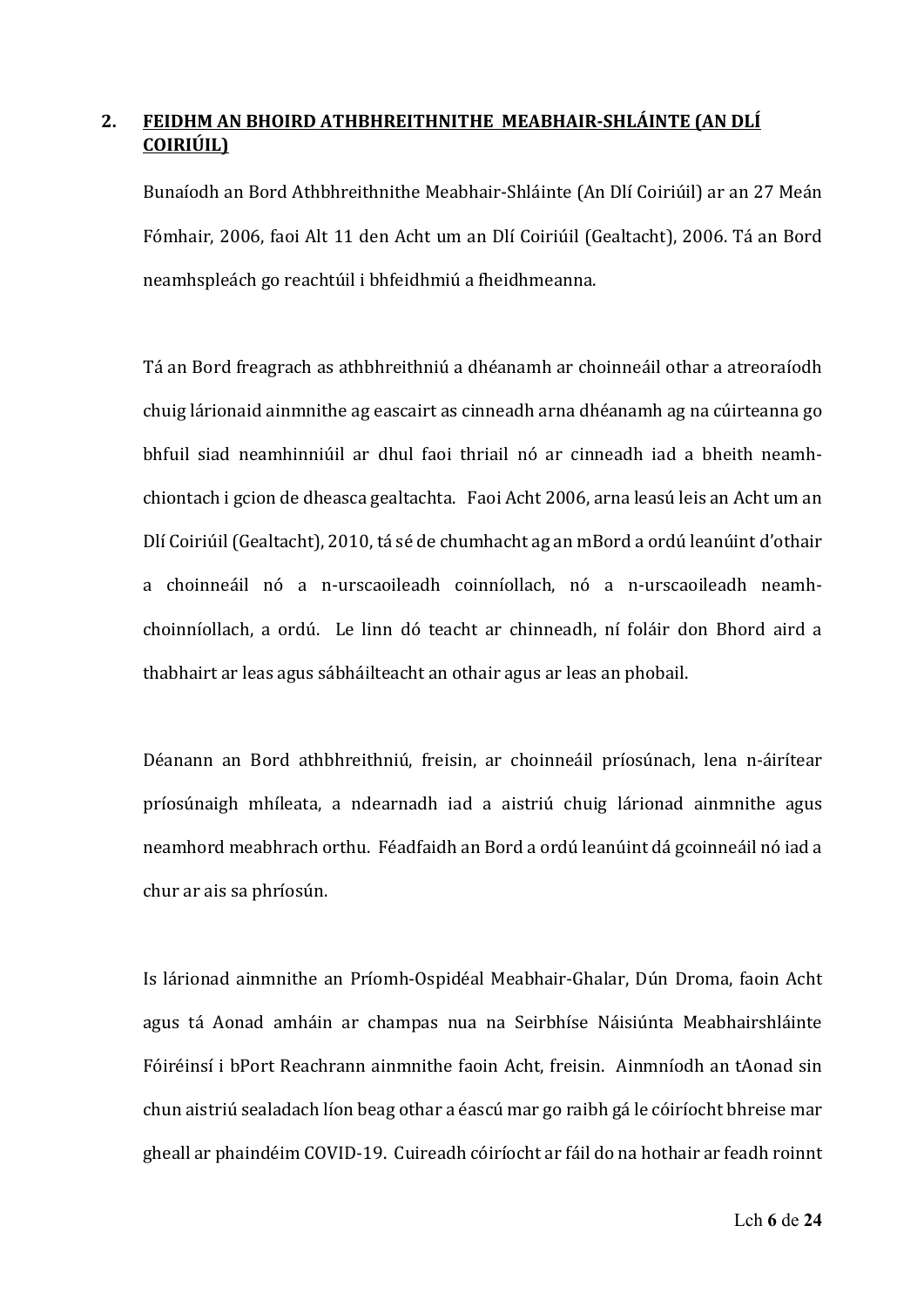míonna san Aonad nua agus tá siad aistrithe ar ais chuig an bPríomh‐Ospidéal Meabhair‐Ghalar ó shin.

#### **3. ATHBHREITHNITHE AG AN MBORD**

De réir mar a fhoráiltear le hAcht 2006, ní foláir don Bhord coinneáil gach othair a athbhreithniú i gceann agaí nach faide ná sé mhí. De ghnáth, bíonn dhá éisteacht athbhreithnithe in aghaidh na bliana ag othair fhadtéarmacha ach d'fhéadfadh níos mó a bheith ag cuid acu de bharr go bhféadfar athbhreithniú a sheoladh ar thionscnamh an Bhoird nó ar iarraidh ó othar nó ó Stiúrthóir Cliniciúil an Phríomh‐Ospidéil Meabhair-Ghalar, ar leith ó na héisteachtaí a sceidealtar go rialta. Féadfaidh an tAire Dlí agus Cirt a ordú don Bhord athbhreithniú a sheoladh maidir le coinneáil príosúnaigh a thugtar isteach san ospidéal dá ainneoin nó dá hainneoin.

De ghnáth, bíonn idir 80 agus 90 othar á gcoinneáil aon tráth áirithe sa Phríomh-Ospidéal Meabhair‐Ghalar faoi Acht 2006. Tagann athrú ar an líon sin mar go ndéantar, seachas na hothair arna gcoinneáil ar feadh tréimhsí níos faide, othair a aistriú ón bpríosún, le toiliú nó dá n‐ainneoin, le haghaidh cúraim nó cóireála nach mbíonn ar fáil dóibh sa phríosún. D'fhéadfadh sé, áfach, nach dtiocfadh daoine de na hothair sin os comhair an Bhoird chun athbhreithniú a dhéanamh ar a gcoinneáil mar go bhféadfaidh an Stiúrthóir Cliniciúil, tar éis dul i gcomhairle leis an Aire Dlí agus Cirt, iad a aistriú ar ais chuig an bpríosún tráth ar bith. 

Rinne an Bord athbhreithniú ar choinneáil 87 n‐othar i 2021, ar laghdú beag é ar líon na n‐othar a ndearnadh athbhreithniú ar a gcoinneáil i gcomparáid le 2020 nuair a rinneadh athbhreithniú ar 90 othar. As na 87 n-othar, mná a bhí i 10 nó 11% díobh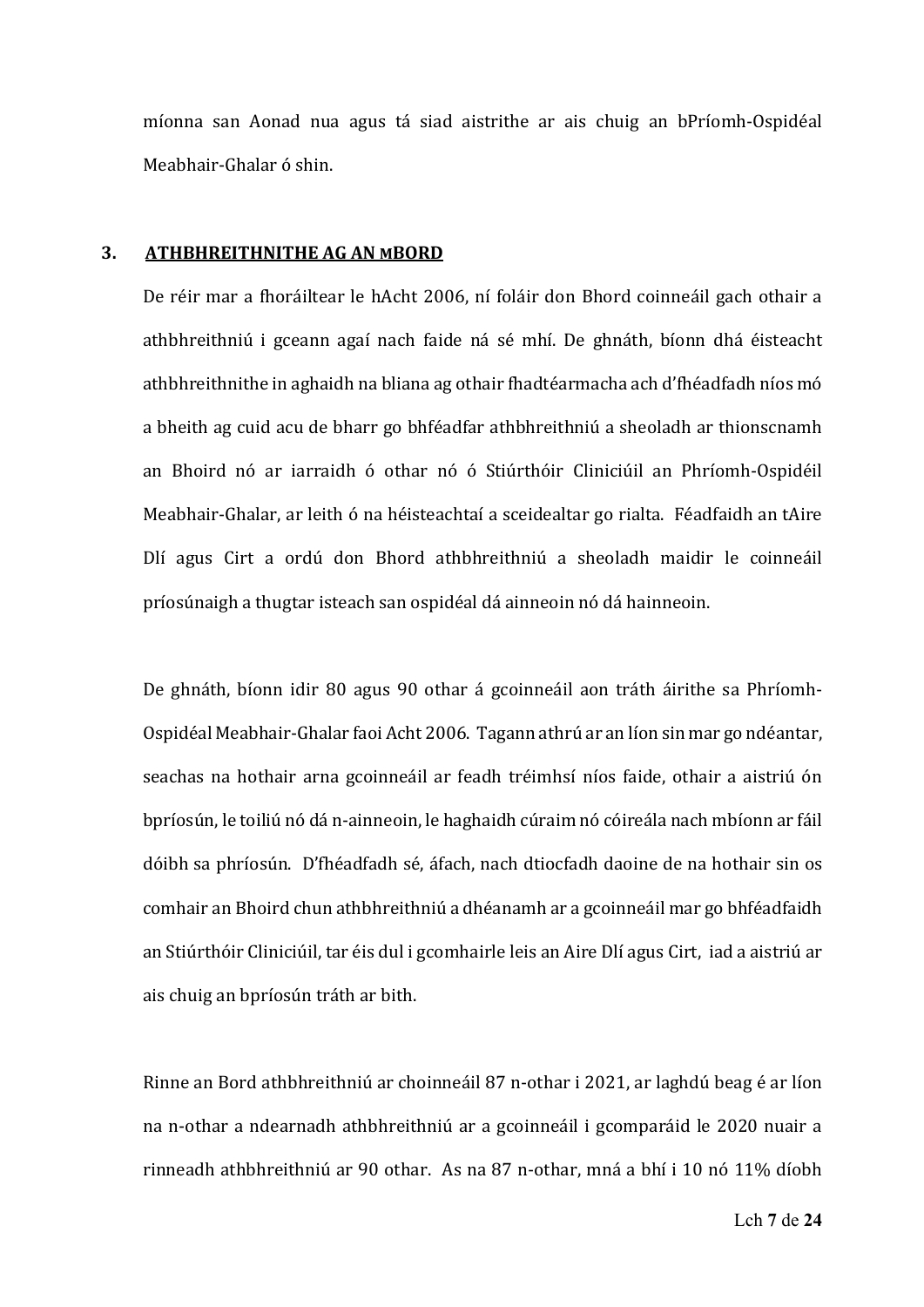agus fir a bhí i 77 nó 89% díobh. Sheol an Bord 196 éisteacht athbhreithnithe san iomlán i gcomparáid le 203 sa bhliain roimhe sin, ar laghdú de bheagán os cionn 3% é ar líon na n‐éisteachtaí athbhreithnithe. As na 87 n‐othar, fáthmheasadh scitsifréine a bheith ar 62% díobh, neamhord scitseamhothachtálach a bheith ar 22% díobh agus neamh-oird eile a bheith ar 16% de na hothair. Tá sin inchomórtais le 2020, bliain inar fáthmheasadh scitsifréine a bheith ar 66% de na hothair, neamhord scitseamhothachtálach a bheith ar 17% díobh agus neamhoird eile a bheith ar 17% díobh. Is ceart a thabhairt do d'aire go ndéanann an Bord athbhreithniú ar an gcroíghrúpa céanna othar gach bliain. (Féach Foscríbhinní A agus B maidir leis seo). 

Den chéad uair, sheol an Bord an 36ú agus an 37ú hathbhreithniú ar choinneáil roinnt othar i 2021. De na 196 éisteacht athbhreithnithe, an 36<sup>ú</sup> hathbhreithniú a bhí i gceist i gcúig chás agus an 37<sup>ú</sup> hathbhreithniú a bhí i gceist in dhá cheann. Bhí 4% san iomlán de na héisteachtaí ag an  $36<sup>ú</sup>$  go dtí an  $37<sup>ú</sup>$  céim athbhreithnithe. Bhí 18% de na héisteachtaí ag an 1ú go dtí an 5ú céim athbhreithnithe, i gcomparáid le 21% i 2020. Astu sin, an 1ú hathbhreithniú a bhí i gceist le seacht n‐athbhreithniú nó 4%, i gcomparáid le 2020 nuair a bhí ocht gcinn d'athbhreithnithe den sórt sin ann, líon ar 4% d'iomlán na bliana sin é, freisin. (Féach Foscríbhinn C maidir leis seo). 

Mar a bhain i mblianta eile, bhain tromlach na n‐éisteachtaí athbhreithnithe le hothair arna gcimiú chun an Phríomh‐Ospidéil Meabhair‐Ghalar faoi Alt 5(2) d'Acht 2006, tar éis iad a fháil neamhchiontach i gcion de dheasca gealtachta. I 2021, bhain 147 n‐éist‐ eacht, sin 75% den líon iomlán, le coinneáil othar a cimíodh faoi Alt 5(2). 161 an líon a bhí sa chatagóir sin i 2020, sin 79% de líon iomlán na n-éisteachtaí an bhliain sin. Arís i 2021, bhain an dara líon ba mhó de na héisteachtaí athbhreithnithe le hothair a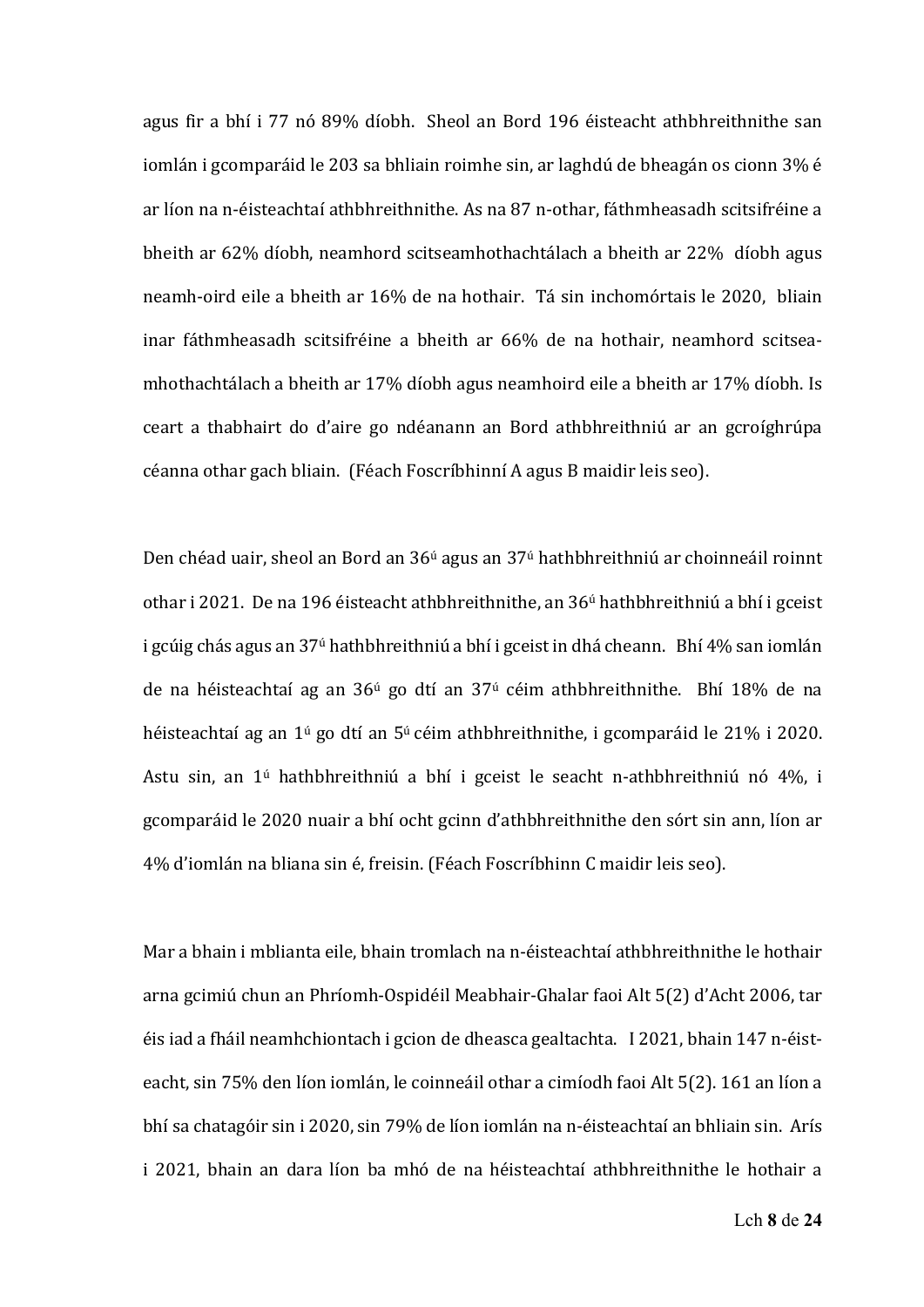coinníodh faoi Alt 15(2) den Acht, ar phríosúnaigh iad a aistríodh dá n‐ainneoin chuig an bPríomh‐Ospidéal Meabhair‐Ghalar le haghaidh cúraim nó cóireála nach bhféadfaí a thabhairt dóibh sa phríosún. Bhain 12% de na héisteachtaí athbhreithnithe i 2021 leis an ngrúpa sin, i gcomparáid le 9% i 2019. Bhain 9% de na héisteachtaí athbhreithnithe i 2021 le hothair a coinníodh faoi Alt 4(5) i gcomparáid le 8% an bhliain roimhe sin. (Féach Foscríbhinn D maidir leis seo).

## **4. AN SCÉIM UM CHÚNAMH DLÍTHIÚIL FÁ MHEABHAIR‐SHLÁINTE (AN DLÍ COIRIÚIL)**

Ceanglaítear ar an mBord Athbhreithnithe, le hAlt 12(1)(c) d'Acht 2006, ionadaí dlíthiúil a shannadh do gach othar ar ábhar d'athbhreithniú a choinneáil nó a coinneáil, mura mbeartaíonn an t‐othar ionadaíocht dhlíthiúil a fhostú ar a chostas nó a costas féin. Chuige sin, bhunaigh an Bord an Scéim um Chúnamh Dlíthiúil fá Mheabhair-Shláinte (An Dlí Coiriúil), 2006, faoinar bunaíodh painéal d'ionadaithe dlíthiúla agus déantar socrú maidir leis na táillí dlí a bhaineann le hionadaíocht os comhair an Bhoird Athbhreithnithe. Féadfaidh othair, más mian leo, seirbhísí aturnae a shanntar ón bpainéal a dhiúltú agus aturnae eile ón bpainéal a iarraidh nó féadfaidh siad aturnae nach ón bpainéal a fhostú ar a gcostas féin. Ar mhaithe le leanúnachas d'othair, ag féachaint don fhíoras go bhfuil neamhord meabhrach orthu, déanann an Bord a dhícheall an t‐aturnae céanna a shannadh chun feidhmiú ar son othair ag éisteachtaí athbhreithnithe ina dhiaidh sin.

25 aturnae a bhí ar Phainéal na nIonadaithe Dlíthiúla ag tús na bliana 2021. D'éirigh aturnae amháin as i rith na bliana agus cuireadh aturnae amháin leis an bPainéal.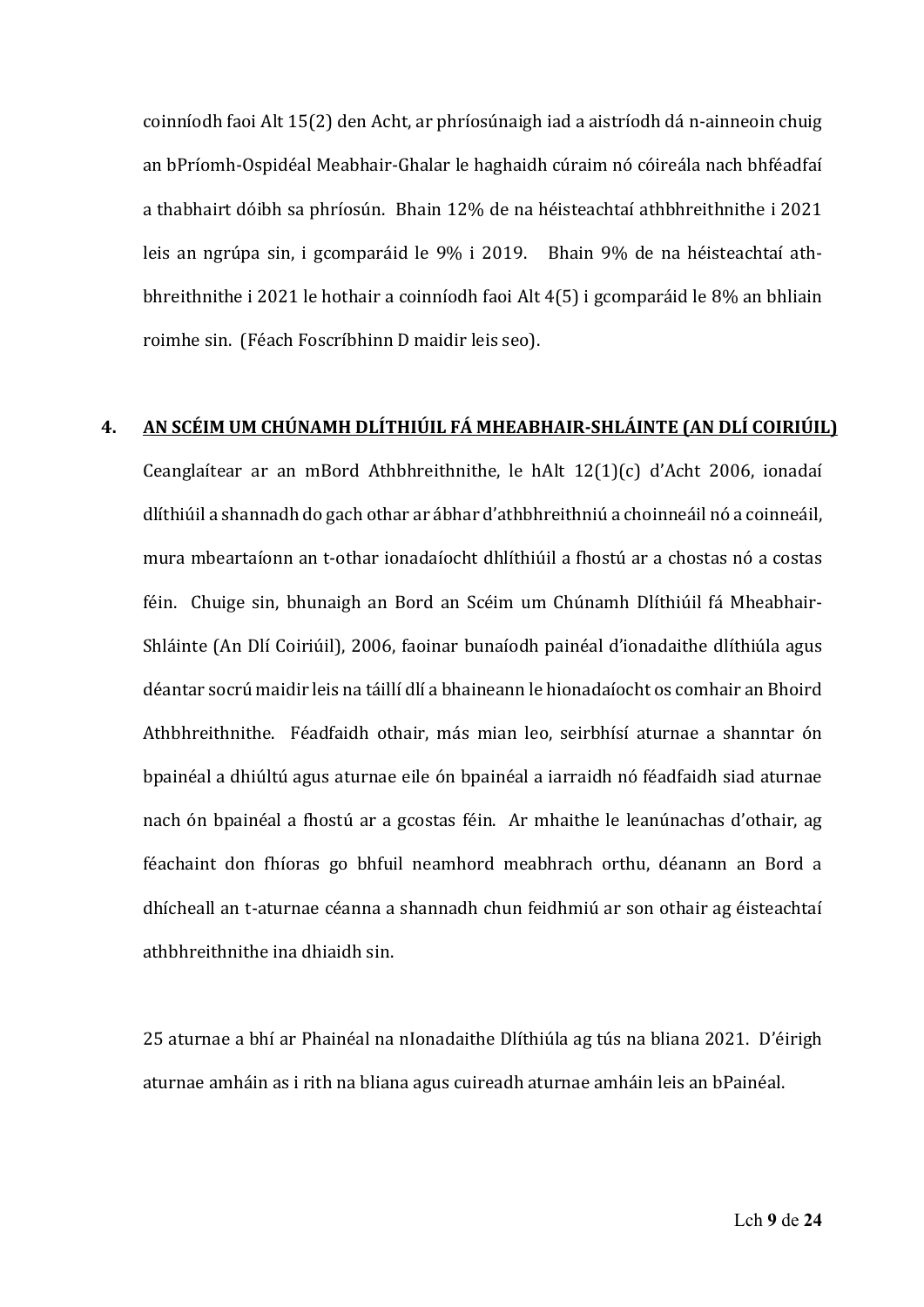8 gcás an meánlíon cásanna a sannadh d'aturnaetha ar an bPainéal i 2021. Sannadh meánlíon 14 chás an duine don chéad cheathairíl d'aturnaetha, i gcomparáid le 15 an bhliain roimhe sin. Sannadh meánlíon 9 gcás don dara agus an tríú ceathairíl, an líon céanna a bhí ann i 2020. Sannadh meánlíon d'aon chás amháin an duine don bhun‐ cheathairíl i 2021, an líon céanna leis an mbliain roimhe sin. (Féach Foscríbhinn E maidir leis seo). 

#### **5. ORDUITHE UM URSCAOILEADH**

Cheadaigh an Bord urscaoileadh coinníollach i leith seisear othar ón bPríomh‐Ospidéal Meabhair‐Ghalar i 2021. Ocht mbliana an meánfhad coinneála san ospidéal do na hothair a urscaoileadh go coinníollach. Beagán os cionn 6 bliana an meánfhad a mhair an dá cheann ba ghiorra agus 10.5 mbliana an meánfhad a mhair an dá cheann ab fhaide. Is ceart a thabhairt do d'aire nach foras riachtanach ná leordhóthanach, ann féin, é an t‐achar ama a dhéantar othar a choinneáil san ospidéal chun urscaoileadh coinníollach a dheonú. (Féach Foscríbhinn F maidir leis seo).

Aisghaireadh othar amháin ó urscaoileadh coinníollach le linn 2021, mar go raibh Stiúrthóir Cliniciúil an Phríomh‐Ospidéil Meabhair‐Ghalar tagtha ar an tuairim go raibh sárú ábhartha déanta ag an othar ar an ordú um urscaoileadh coinníollach. 

Fuair an Bord ceithre iarratas ar urscaoileadh neamhchoinníollach i 2021 ó othair a bhí urscaoilte go coinníollach ar feadh 12 mhí nó níos faide agus bhí iarratas amháin ar feitheamh ón mbliain roimhe sin. Dheonaigh an Bord urscaoileadh neamh‐ choinníollach amháin astu sin. Cuireadh éisteachtaí ar dhá iarratas ar ceal ar iarraidh ó na hiarratasóirí agus cuireadh an éisteacht ar an gceathrú hiarratas ar athló, le hatosú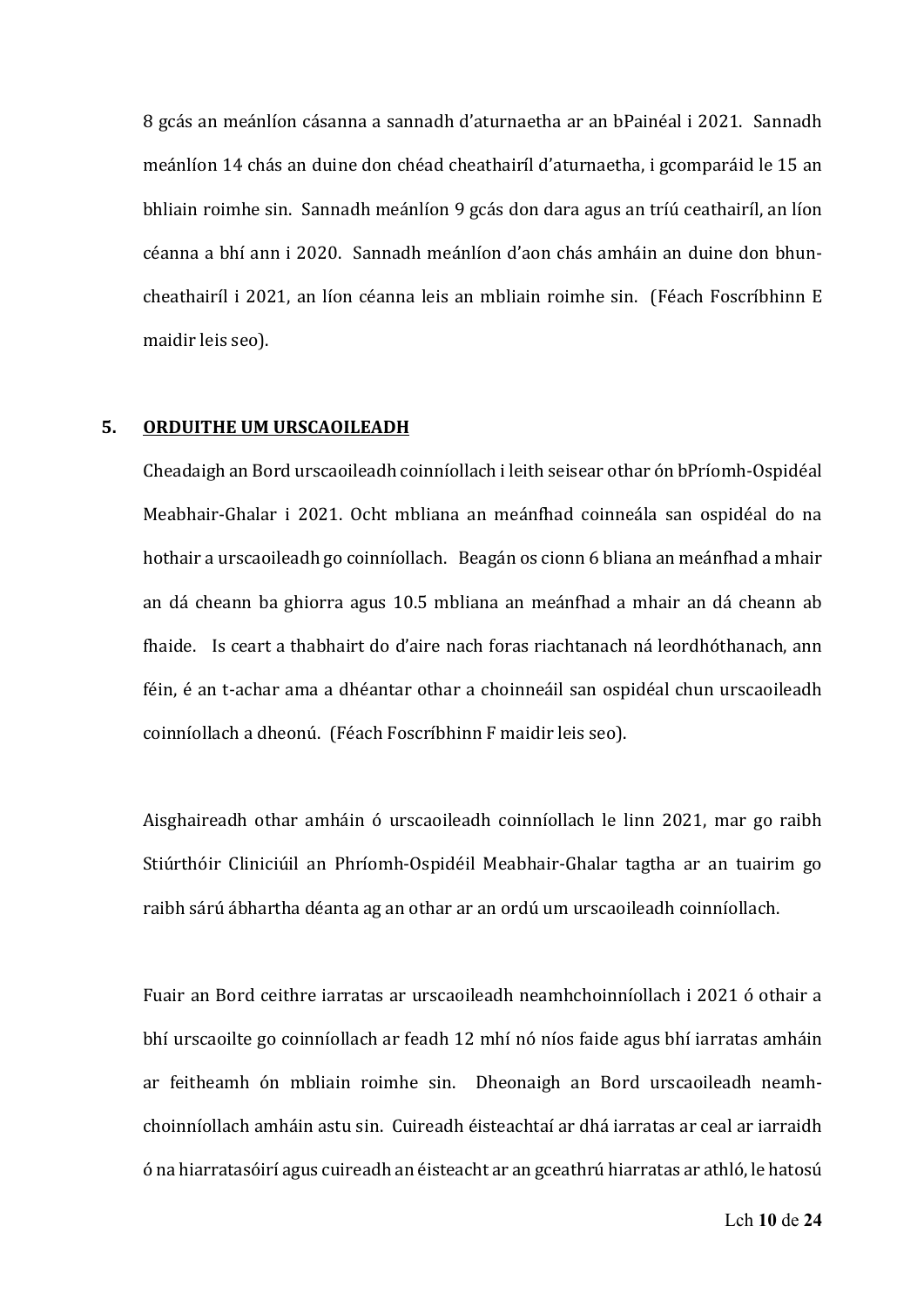i 2022. Cuireadh an éisteacht ar an iarratas a bhí ar feitheamh ón mbliain roimhe sin ar athló freisin, gan teorainn ama.

#### 6. **CIONTA NÓ CIONTA LÍOMHNAITHE**

Ar áireamh sna cineálacha cionta, nó cionta líomhnaithe, inar cúisíodh nó inar ciontaíodh othair a coinníodh sa Phríomh‐Ospidéal Meabhair‐Ghalar bhí dúnmharú, iarracht ar dhúnmharú, dúnorgain agus ionsaí ba chúis le mórdhíobháil choirp. As na 87 n‐othar a ndearnadh athbhreithniú ar a gcoinneáil, bhí 39 díobh cúisithe, nó ciontaithe, i ndúnmharú. Duine de theaghlach an othair ba ea móramh d'íospartaigh an chiona nó an chiona líomhnaithe sin. Cúisíodh nó ciontaíodh 8 n‐othar in iarracht ar dhúnmharú / dúnorgain/bás de dheasca tiomáint chontúirteach. Cúisíodh nó cion‐ taíodh 25 othar in ionsaí ba chúis le díobháil / ionsaí ba chúis le mórdhíobháil choirp agus triúr díobh i gcoirloscadh. Ar áireamh sna cionta eile bhí ionsaí gnéasach, bagairt duine a mharú, ciapadh, príosúnú neamhdhleathach, trombhuirgléireacht agus iarracht leanbh a fhuadach, foghail agus scian a shealbhú le hintinn díobháil a dhéanamh, carr a ghoid agus damáiste a dhéanamh de dheasca tiomáint chontúirteach agus sceana a shealbhú agus imeaglú. (Féach Foscríbhinn G maidir leis seo).

## **7. FAISNÉIS AIRGEADAIS**

Maoinítear an Bord Athbhreithnithe as Mírcheann A.13 de Vóta Oifig an Aire Dlí agus Cirt. Cloíonn an Bord Athbhreithnithe leis an gCód Caiteachais Phoiblí. I 2021, fuair an Bord Athbhreithnithe leithdháileadh buiséid €439,000. Méadú 52% a bhí ansin ar leithdháileadh na bliana roimhe sin don mhéadú a raibh súil leis ar chaiteachas an Bhoird Athbhreithnithe agus a eascróidh nuair a aistreofar an Príomh‐Ospidéal Meabhair‐Ghalar chuig an ionad nua i bPort Reachrann, le méadú ar an acmhainn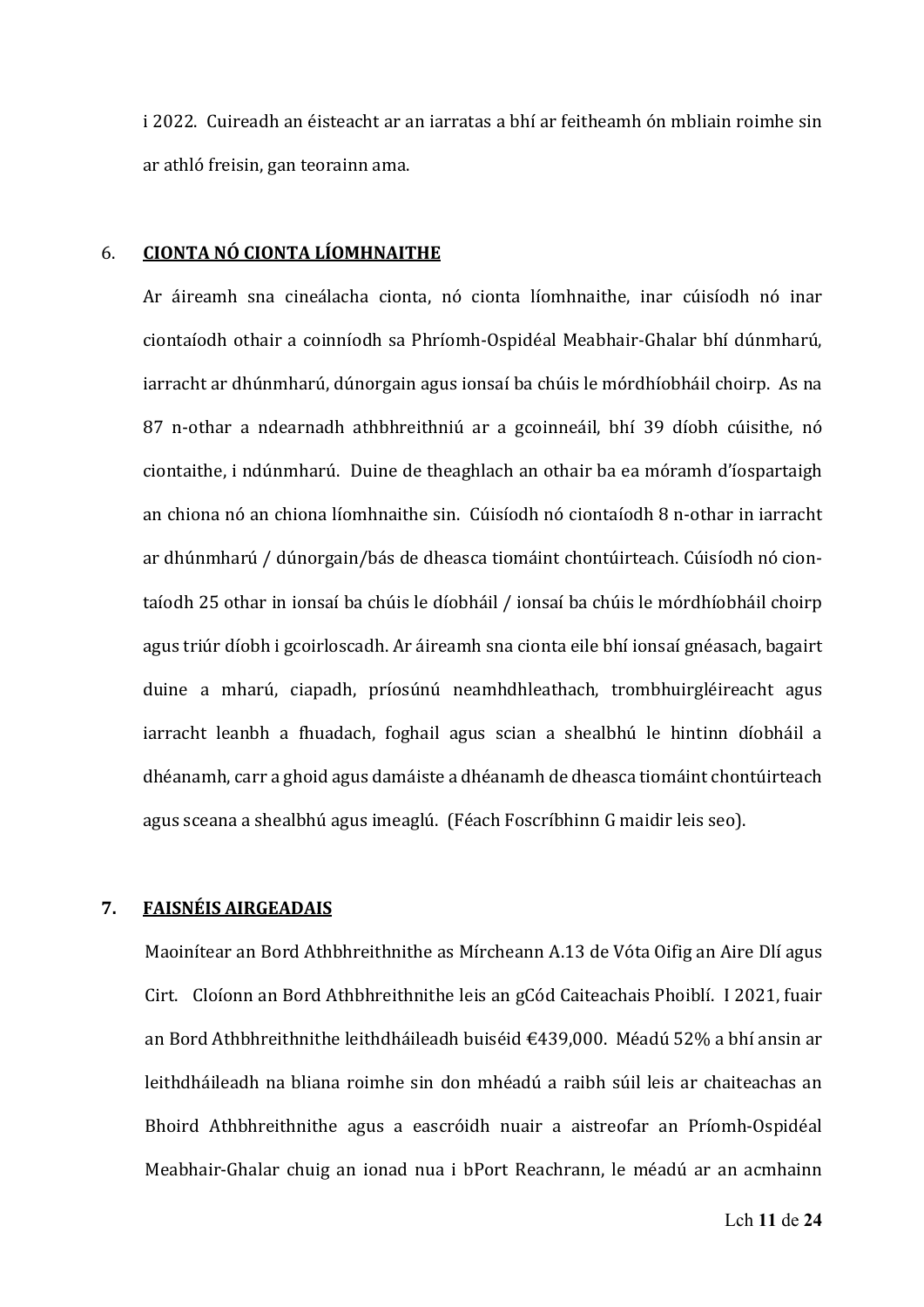leapacha. Mar sin féin, ós rud é nár tharla an t‐aistriú i 2021, níor tháinig an méadú a raibh súil leis ar chaiteachas an Bhoird.  $\epsilon$ 289,000 an caiteachas iomlán a bhí ann faoi Mhírcheann A.13. Leagtar amach thíos na príomh-mhíreanna caiteachais:

| Cúnamh Dlíthiúil in Aisce  | €99,000  |
|----------------------------|----------|
| Táillí na gComhaltaí Boird | *€99,000 |
| Táille an Chathaoirligh    | €70,875  |
| Comhairle dlí              | €13,192  |

\*Táillí a bhain le Nollaig 2020 agus a íocadh i mí Eanáir 2021 san áireamh. Níl táillí a bhain le Nollaig 2021 agus a íoctar i mí Eanáir 2022 san áireamh.

### **8. NOCHTADH COSANTA**

Tá Beartas um Nochtadh Cosanta na Roinne Dlí agus Cirt glactha ag an mBord Athbhreithnithe mar bheartas an Bhoird maidir le nochtaí cosanta san áit oibre. I gcomhréir le ceanglais tuairiscithe, dearbhaítear nach bhfuarthas aon tuairisc maidir le nochtadh cosanta i 2021.

## 9. **COSAINT SONRAÍ**

Tá beartas um chosaint sonraí na Roinne Dlí agus Cirt glactha ag an mBord Athbhreithnithe. Mar gheall ar a mhéid, ní mheastar é a bheith indéanta ag an mBord Oifigeach Cosanta Sonraí dá chuid féin a cheapadh. Tá Oifigeach Cosanta Sonraí na Roinne ceaptha mar Oifigeach Cosanta Sonraí don Bhord. 

## **10. DUALGAS NA hEARNÁLA POIBLÍ UM CHOMHIONANNAS AGUS CEARTA AN DUINE**

Tá an Bord Athbhreithnithe tiomanta dá chinntiú go gcomhlíontar a freagrachtaí faoi alt 42 den Acht fá Choimisiún na hÉireann um Chearta an Duine agus Comhionannas, 2014 lena gcuirtear oibleagáid dhearfach ar chomhlachtaí poiblí, le linn dóibh a bhfeidhmeanna a chomhlíonadh, aird a thabhairt ar an ngá atá ann deireadh a chur leis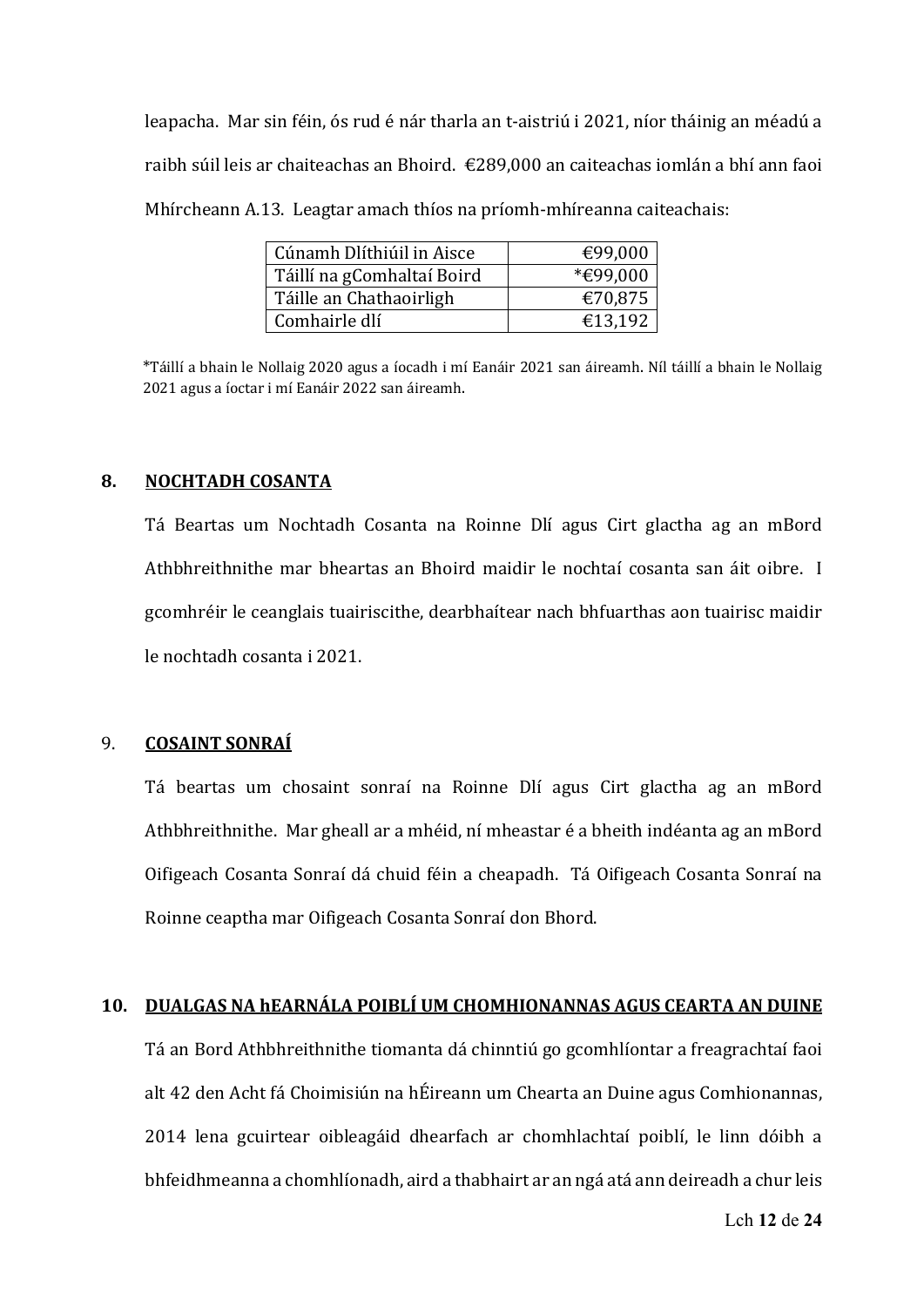an idirdhealú, comhionannas deiseanna a chur chun cinn agus cearta daonna na foirne agus na ndaoine dá soláthraítear seirbhísí a chosaint. Choimeád an Bord Athbhreithnithe an dualgas sin i gcuimhne le linn dó a fheidhmeanna a chomhlíonadh i 2021. 

## **11. RIALACHAS AGUS RIALUITHE INMHEÁNACHA**

### **Struchtúr agus Comhaltas an Bhoird Athbhreithnithe**

Is comhlacht gar‐bhreithiúnach, seachas bord rialachais, atá sa Bhord Athbhreithnithe Meabhair‐Shláinte (An Dlí Coiriúil) a dhéanann athbhreithniú ar choinneáil othar a bhíonn á gcoinneáil i lárionaid ainmnithe faoin Acht um an Dlí Coiriúil (Gealtacht), 2006. Is iad atá ar an mBord Cathaoirleach agus cibé líon gnáthchomhaltaí a cheanglóidh an tAire Dlí agus Cirt tar éis dul i gcomhairle leis an Aire Sláinte. Breitheamh scortha den Ard‐Chúirt atá sa Chathaoirleach atá ann faoi láthair agus tá tríur gnáthchomhaltaí ann, ar síciatraithe comhairleacha beirt díobh agus ar comhairleoir‐ shíciteiripeoir duine díobh. An tAire a cheapann comhaltaí uile an Bhoird ar feadh tréimhse cúig bliana, de réir mar a fhoráiltear le hAcht 2006. Leagtar amach faoi seo comhaltas an Bhoird i 2021 agus dáta ceaptha na gcomhaltaí:

| Comhalta                               | Ceaptha                       |
|----------------------------------------|-------------------------------|
| An Breitheamh Uasal Iarfhlaith Ó Néill | Meán Fómhair 2014             |
|                                        | Athcheaptha Meán Fómhair 2019 |
| An Dr. Katherine Brown                 | Bealtaine 2017                |
| Síciatraí Comhairleach                 |                               |
| Nóra McGarry, Uas.                     | Meán Fómhair 2011             |
| Comhairleoir-Shíciteiripeoir           | Athcheaptha Meán Fómhair 2016 |
|                                        | Athcheaptha Meán Fómhair 2021 |
| An Dr. Elizabeth Walsh                 | Eanáir 2013                   |
| Síciatraí Comhairleach                 | Athcheaptha Eanáir 2018       |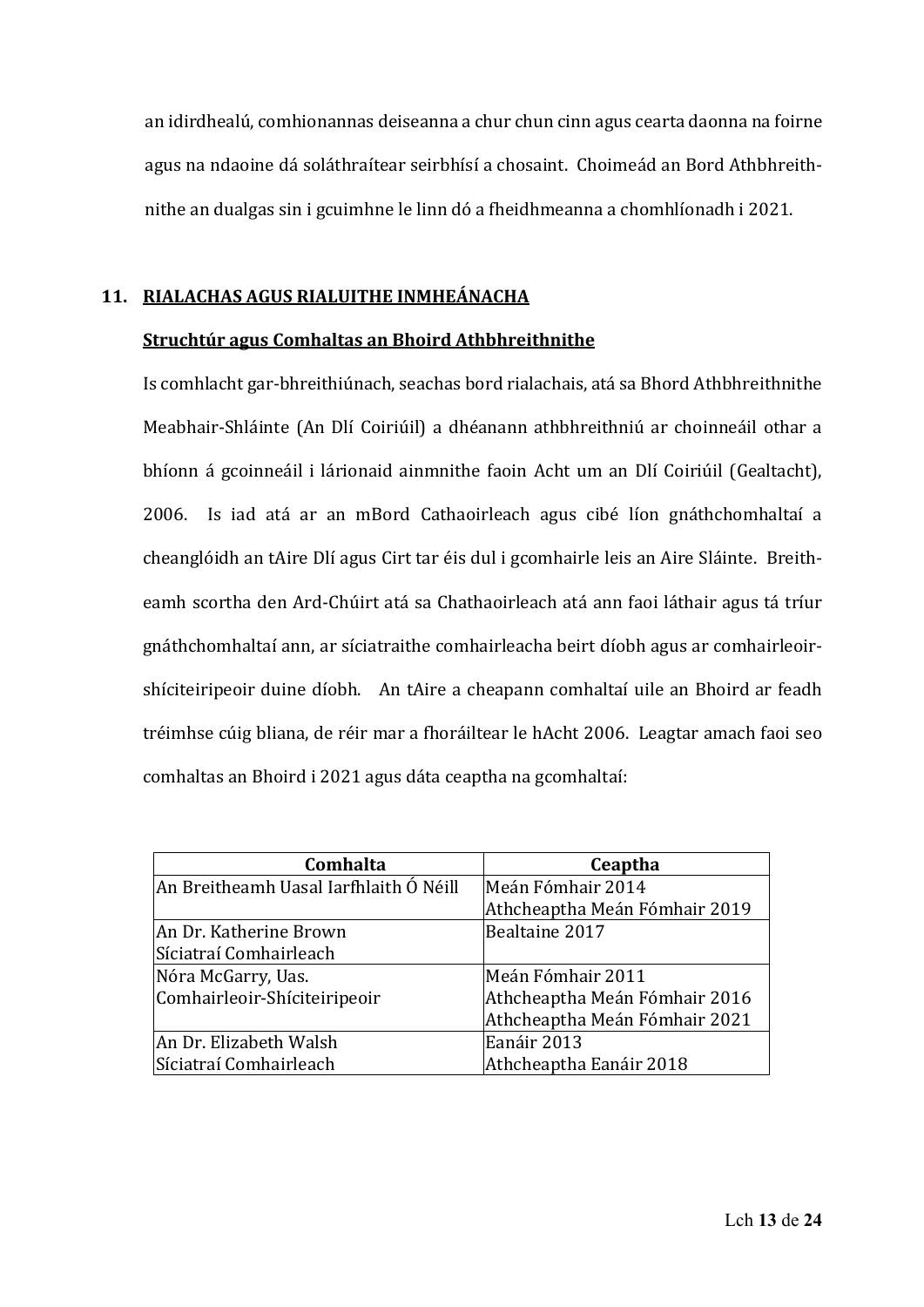#### **Cothromaíocht Inscne**

Is faoin Roinn Dlí agus Cirt atá sé comhaltaí a cheapadh ar an mBord Athbhreithnithe agus níl aon bhaint ag an mBord le ceapacháin. Amhail ar an 31 Nollaig 2021, bhí comhalta fireann amháin (25%) agus triúr comhalta baineann (75%) ar an mBord Athbhreithnithe.

## **Freastal ar Éisteachtaí agus Táillí**

Is annamh a thagann an Bord Athbhreithnithe le chéile, seachas le haghaidh éisteachtaí sa Príomh-Ospidéal Meabhair-Ghalar. Le linn dó coinneáil othar a athbhreithniú, suíonn an Bord i bpainéal de thriúr, agus bíonn an Cathaoirleach agus síciatraí comhairleach amháin ar a laghad ar an bpainéal i gcónaí.

Táille €250 a íoctar le gnáthchomhaltaí in aghaidh gach éisteachta athbhreithnithe ar a ndéanann siad freastal. Íoctar an táille chéanna as freastal ar éisteachtaí i dtaca le hiarratais ar urscaoileadh neamhchoinníollach agus i dtaca le hiarratais chun coinníollacha a bhaineann le hurscaoileadh a leasú nó a athrú. I 2021, d'fhreastail comhaltaí uile an Bhoird ar na héisteachtaí a raibh siad sceidealta freastal orthu. D'fhreastail an Dr. Brown ar 114 éisteacht, d'fhreastail Nóra Uas. McGarry ar 200 éisteacht agus d'fhreastail an Dr. Walsh ar 86 éisteacht. 

An Cathaoirleach a bhíonn i gceannas ar gach éisteacht athbhreithnithe agus ar éisteachtaí chun iarratais ar urscaoileadh neamhchoinníollach a bhreithniú agus iarratais chun coinníollacha a leasú. Tugann an Cathaoirleach comhairle agus treoir don Phríomhoifigeach Feidhmiúcháin, freisin, maidir le gnó an Bhoird a bhainistiú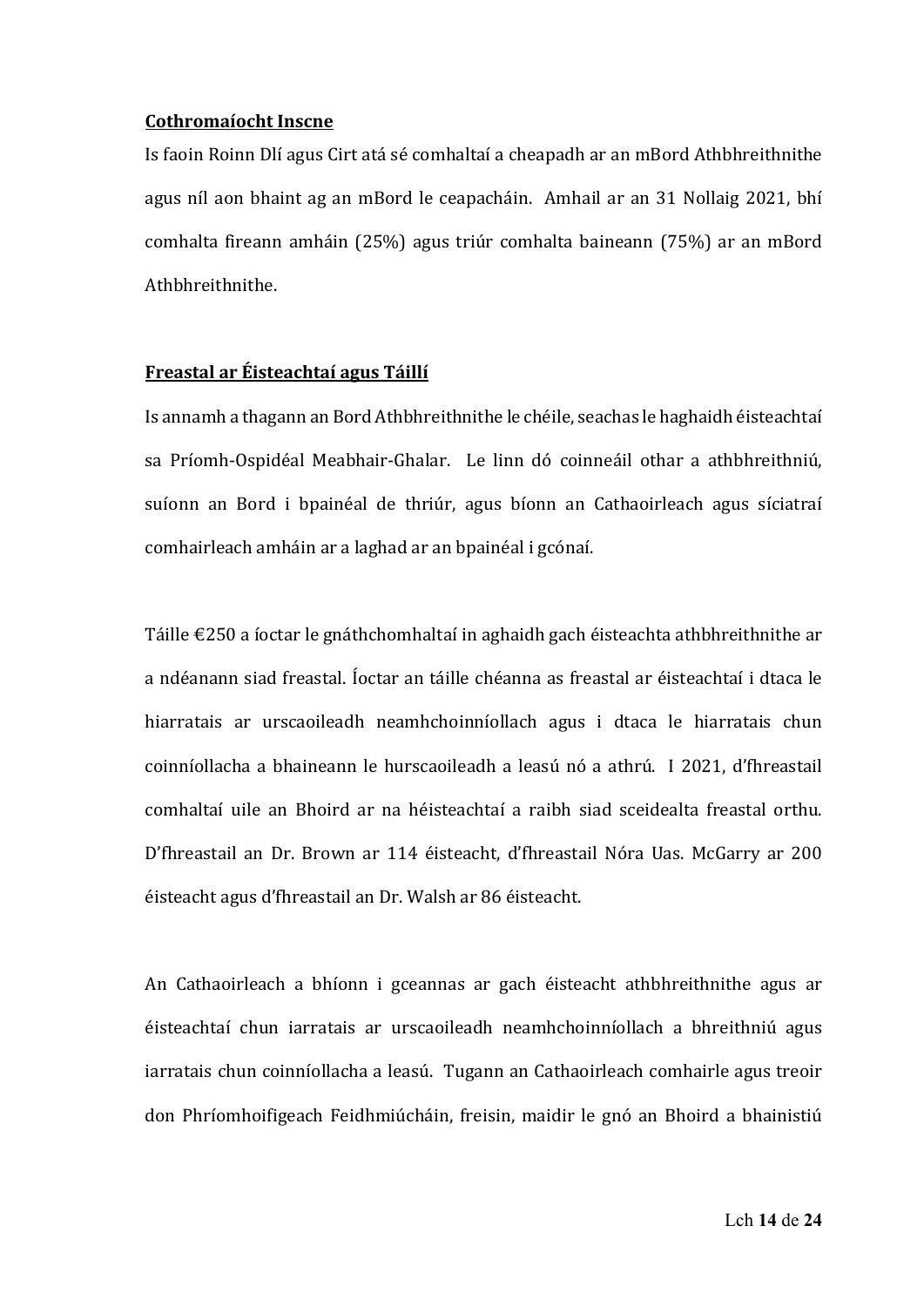agus maidir le bainistiú aon chásanna dlí inar páirtí an Bord. Íoctar táille bhliantúil €70,875 leis an gCathaoirleach.

#### **Fostaithe**

Is Leas‐Phríomh Oifigeach sa Roinn Dlí agus Cirt í Príomh‐Oifigeach Feidhmiúcháin an Bhoird, Aisling Uas. Brennan, a chaitheann cuid dá cuid ama le dualgais Phríomh‐ Oifigeach Feidhmiúcháin an Bhoird. Tá an Príomh‐Oifigeach Feidhmiúcháin freagrach as gnó agus acmhainní an Bhoird a bhainistiú agus a riaradh ó lá go lá. Ní íoctar táille ar leithligh leis an bPríomh‐Oifigeach Feidhmiúcháin as a cuid oibre leis an mBord Athbhreithnithe.

Tacaíonn Ardoifigeach Feidhmiúcháin agus Oifigeach Cléireachais, atá ar iasacht ón Roinn Dlí agus Cirt, leis an mBord Athbhreithnithe. Is státseirbhísigh iad foireann an Bhoird Athbhreithnithe agus íoctar rátaí pá cuí na státseirbhíse a bhaineann lena ngrád leo. 

Déanann Ionad Seirbhísí Comhroinnte Párolla na Roinne Caiteachais Phoiblí agus Athchóirithe íoc tháillí na gComhaltaí Boird a phróiseáil. Déanann Lárionad Seirbhísí Comhroinnte Airgeadais na Roinne Dlí agus Cirt íocaíochtaí eile a phróiseáil.

#### **Formhaoirsiú agus Rialuithe Inmheánacha**

Thángthas ar Chomhaontú Formhaoirsithe don tréimhse 2020‐2022 leis an Roinn Dlí agus Cirt agus shínigh an Príomh‐Oifigeach Feidhmiúcháin é thar ceann an Bhoird Athbhreithnithe. Leanfaidh an Comhaontú i bhfeidhm go dtí deireadh na bliana 2022 agus foráiltear go ndéanfar é a athbhreithniú agus a nuashonrú tuairim is gach 12 mhí,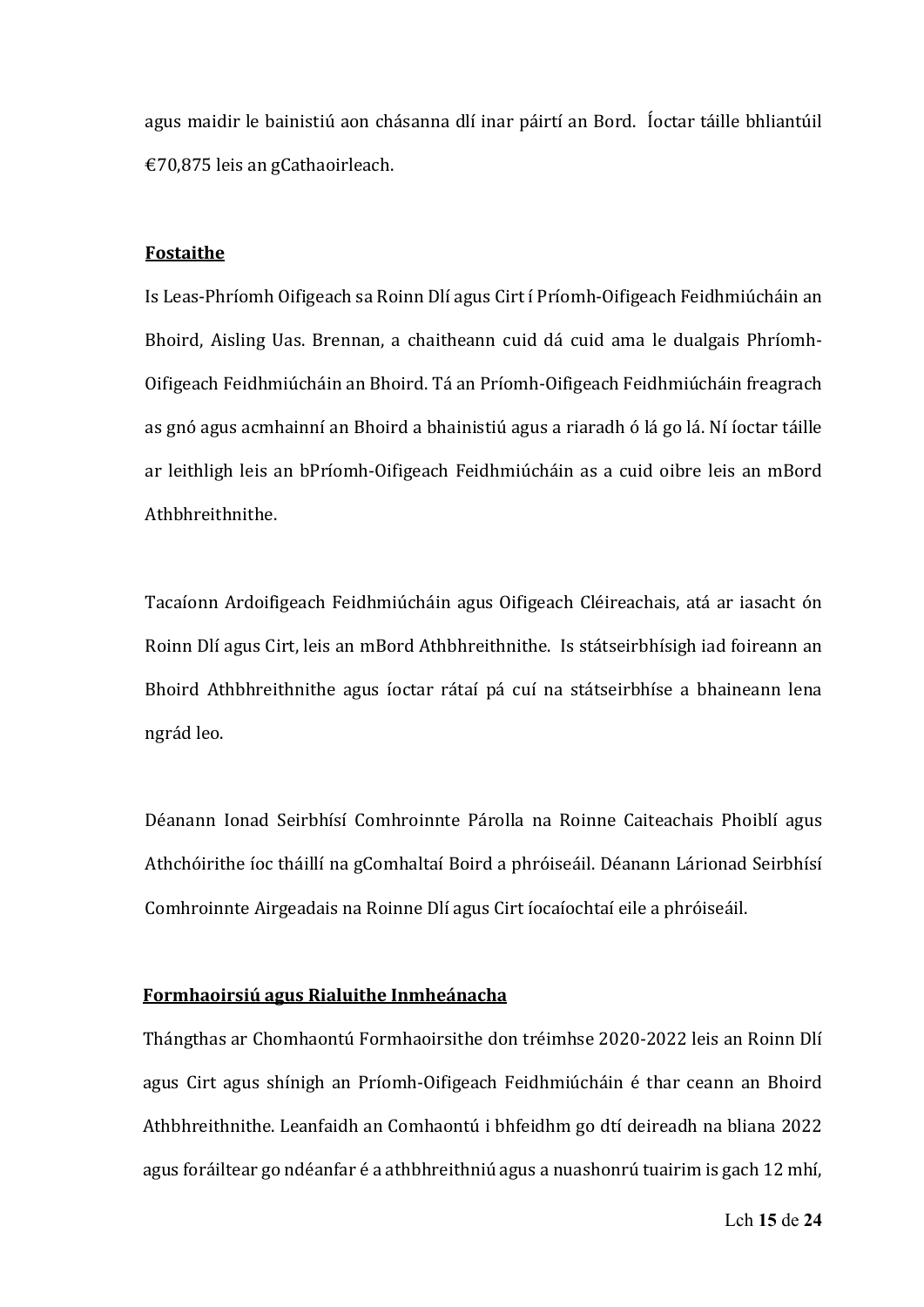más gá. Comhaontaíodh sa Chomhaontú, mar gheall ar fheidhmeanna reachtúla cúnga an Chathaoirligh, neamhspleáchas reachtúil an Bhoird agus chomh beag is atá sé, go ndéanfaidh an Príomh‐Oifigeach Feidhmiúcháin an Tuarascáil Chuimsitheach a cheanglaítear a thabhairt don Aire de réir an *Chóid Cleachtais chun Comhlachtaí Stáit a Rialú, 2016.*  Maidir le comhlíonadh an *Chóid Cleachtais,* tá an fhoráil den *Chód* a bhaineann le *'Comhlíon nó Mínigh'* curtha i bhfeidhm ag an Roinn maidir leis an mBord Athbhreithnithe. 

Maidir le rialuithe inmheánacha agus bainistiú priacail, mar gheall ar mhéid an Bhoird Athbhreithnithe, ní mheastar gurb indéanta don Bhord Aonad Iniúchóireachta nó Coiste Iniúchóireachta agus Priacail a bhunú. Ina ionad sin, tá socruithe eile bunaithe chun rochtain a thabhairt don Bhord ar Aonad Iniúchóireachta Inmheánaí agus ar Choiste Iniúchóireachta agus Priacail na Roinne i ndáil le rialachas airgeadais. Déanann an Príomh‐Oifigeach Feidhmiúcháin measúnú ar phríomhphriacail an Bhoird Ath‐ bhreithnithe agus déantar na priacail a shainaithnítear a áireamh ar an gClár Priacail arna chothabháil ag an Roinn. Is é an priacal is mó atá sainaitheanta ná nach ndéanfar éisteachtaí athbhreithnithe a chur i gcrích laistigh de na teorainneacha ama reachtúla. Leis na bearta maolaithe atá glactha, táthar á chinntiú go ndéantar athbhreithnithe a chur i gcrích de réir an dlí.

Ní cheanglaítear leis an reachtaíocht bhunaitheach ar an mBord Athbhreithnithe Ráitis Airgeadais a chur ar fáil. Déanann an Bord, tríd an bPríomh‐Oifigeach Feidhmiúcháin, idirchaidreamh le hIonad Seirbhísí Comhroinnte Airgeadais na Roinne Dlí agus Cirt, agus tugann an tIonad tuarascáil ar ioncam agus caiteachas an Bhoird i dtuarascálacha bainistíochta míosúla na Roinne. Déanann an Príomh‐Oifigeach Feidhmiúcháin na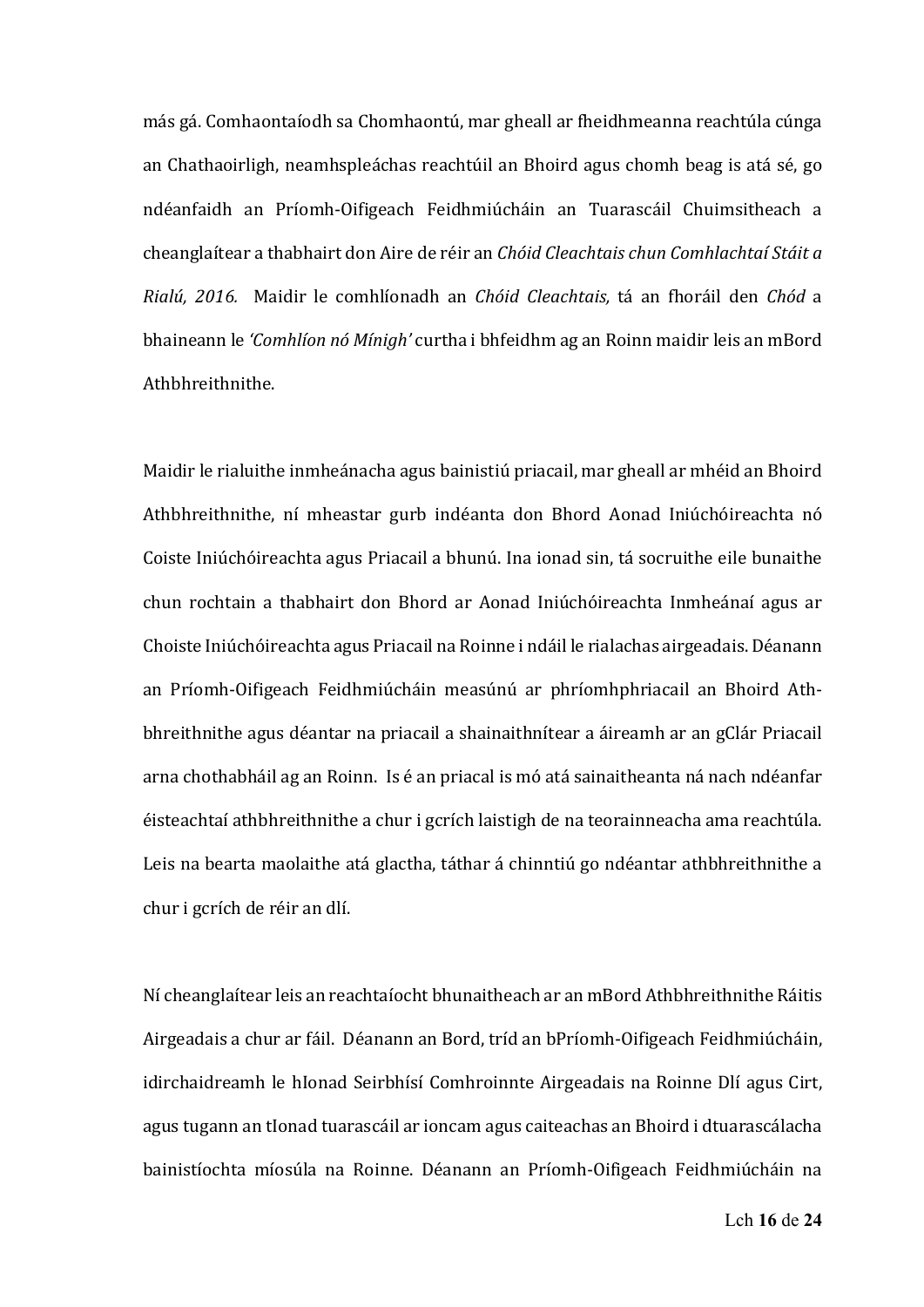tuarascálacha míosúla a choimeád faoi athbhreithniú agus tá nósanna imeachta curtha ar bun chun a chinntiú go n‐údaraítear caiteachas de réir threoirlínte na Roinne. 

Ag féachaint do mhéid an Bhoird agus don bhonn reachtúil atá lena shainchúram, ar sainchúram é nach n‐athraítear mura leasaítear reachtaíocht, ní mheastar gur gá don Bhord plean straitéiseach a ullmhú. Mar sin féin, foilsíonn an Bord Athbhreithnithe staidreamh iomchuí maidir lena aschur ina Thuarascáil Bhliantúil a chuirtear faoi bhráid an Aire Dlí agus Cirt agus a fhoilsítear ar shuíomh gréasáin an Bhoird. 

Cloíonn an Bord Athbhreithnithe le treoirlínte agus beartais na seirbhíse poiblí maidir le soláthar. Más gá sin, is i gcomhairle le hAonad Soláthair na Roinne Dlí agus Cirt agus Oifig Soláthair an Rialtais a dhéantar aon chomórtas sainfhála a sheoladh.

**Tabhair do d'aire: Tá na nithe seo a leanas le fáil ar shuíomh gréasáin an Bhoird www.mhclrb.ie** 

**Comhdhlúthú riaracháin ar an Acht um an Dlí Coiriúil (Gealtacht), 2006, arna ullmhú ag an gCoimisiún um Athchóiriú an Dlí (www.lawreform.ie/\_fileupload/revisedacts/withannotations/en\_act\_2006\_0011.pdf)** 

**Nósanna Imeachta an Bhoird Athbhreithnithe Meabhair‐Shláinte (An Dlí Coiriúil) https://www.mhclrb.ie/wp‐content/uploads/2020/06/Procedures‐MHRB.pdf**

**Téarmaí agus Coinníollacha na Scéime um Chúnamh Dlí fá Mheabhair‐Shláinte (An Dlí Coiriúil), 2006 https://www.mhclrb.ie/wp‐content/uploads/2020/06/Terms‐Conditions‐of‐MHCLRB.pdf**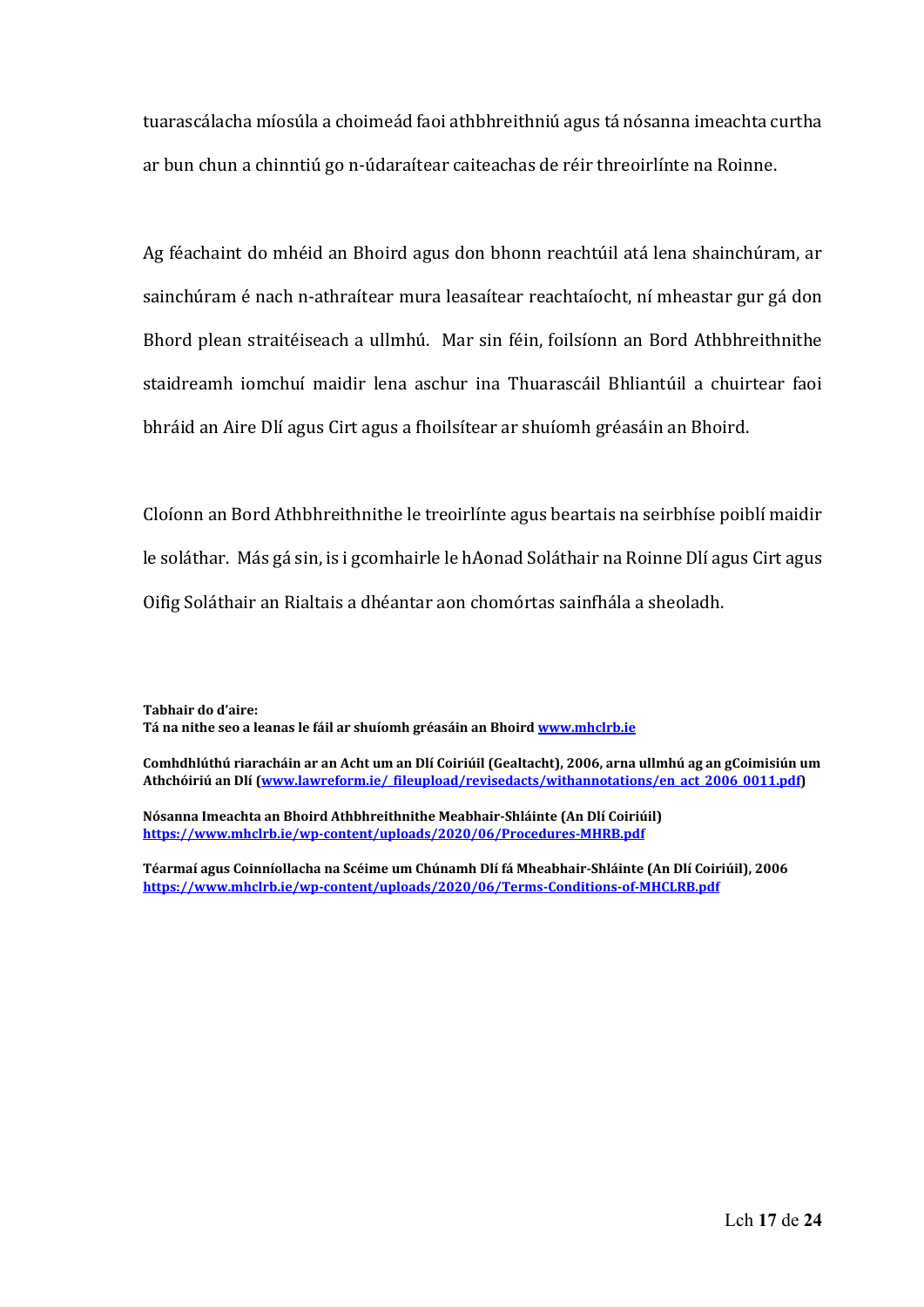## **Foscríbhinn A**

| Mí                  | Líon na<br>nÉisteachtaí<br>i 2021 | % den<br>Iomlán<br>i 2021 | Líon na<br>nÉisteachtaí<br>i 2020 | % den<br>Iomlán<br>i 2020 |
|---------------------|-----------------------------------|---------------------------|-----------------------------------|---------------------------|
| Eanáir              | 16                                | 8%                        | 20                                | 10%                       |
| Feabhra             | 18                                | 9%                        | 14                                | 7%                        |
| Márta               | 12                                | 6%                        | 16                                | 8%                        |
| Aibreán             | 21                                | 11%                       | 18                                | 9%                        |
| <b>Bealtaine</b>    | 13                                | 7%                        | 17                                | 8%                        |
| Meitheamh           | 14                                | 7%                        | 20                                | 10%                       |
| <b>Iúil</b>         | 20                                | 10%                       | 14                                | 7%                        |
| Lúnasa              | 13                                | 7%                        | 15                                | 7%                        |
| <b>Meán Fómhair</b> | 22                                | 11%                       | 18                                | 9%                        |
| Deireadh Fómhair    | 13                                | 7%                        | 14                                | 7%                        |
| <b>Samhain</b>      | 15                                | 8%                        | 22                                | 11%                       |
| <b>Nollaig</b>      | 19                                | 9%                        | 15                                | 7%                        |
| Iomlán              | 196                               | 100%                      | 203                               | 100%                      |

**Líon na nÉisteachtaí in aghaidh na Míosa, 2021/2020**

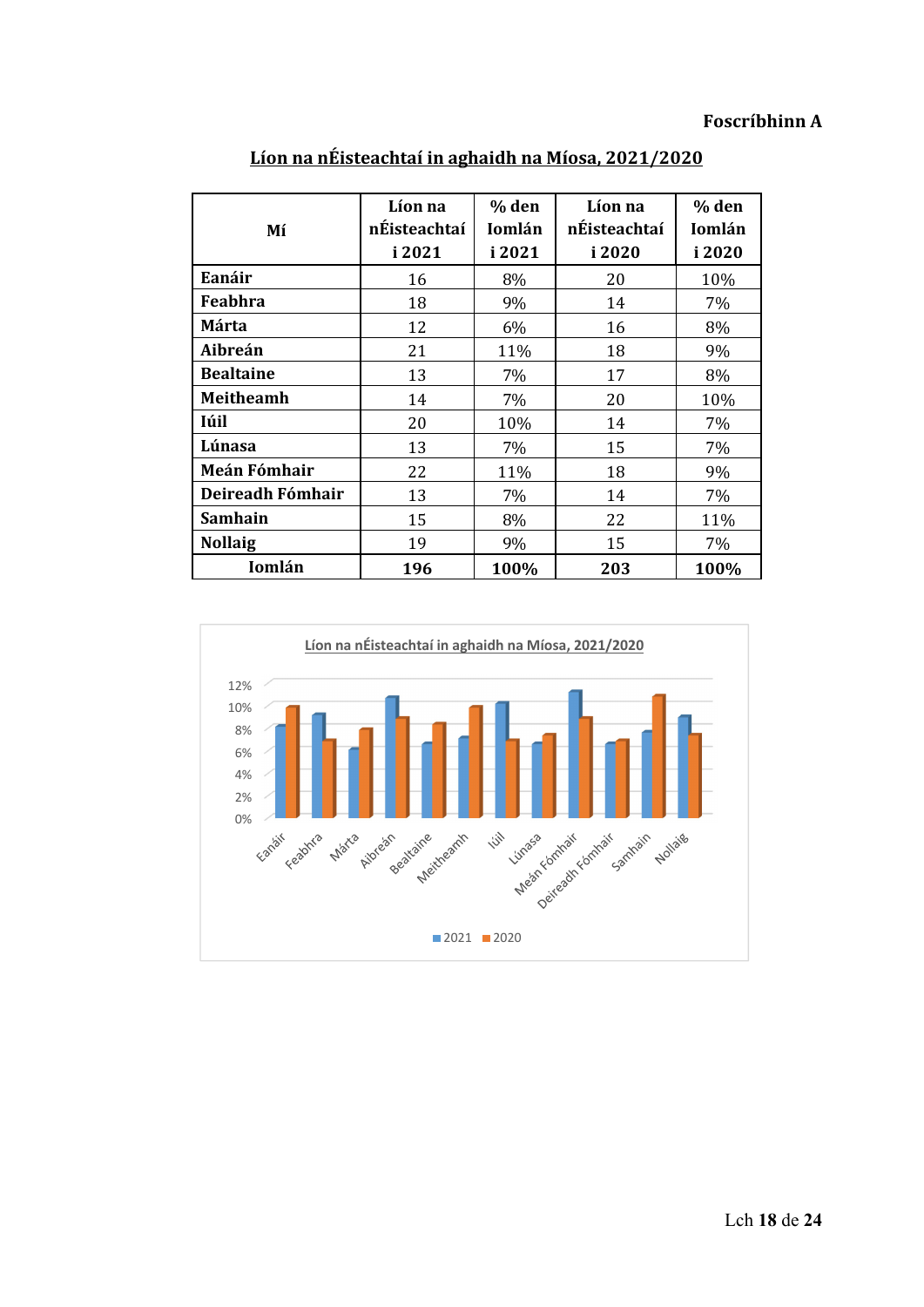## **Foscríbhinn B**

## **Líon na nOthar arna nAthbhreithniú in aghaidh Diagnóise i 2021/2020**

| <b>Diagnóis</b>                | Líon na n-othar a<br>athbhreithníodh<br>i 2021 | % den<br>Iomlán<br>i 2021 | Líon na n-othar a<br>athbhreithníodh<br>i 2020 | % den<br>Iomlán<br>i 2020 |
|--------------------------------|------------------------------------------------|---------------------------|------------------------------------------------|---------------------------|
| Scitsifréine                   | 54                                             | 62%                       | 60                                             | 66%                       |
| Neamhord Scitseamhothachtálach | 19                                             | 22%                       | 15                                             | 17%                       |
| Neamhoird eile                 | 14                                             | 16%                       | 15                                             | 17%                       |
| Iomlán                         | 87                                             | 100%                      | 90                                             | 100%                      |

#### **Áirítear ar na Neamhoird Eile:**

Neamhord Mothachtálach Dépholach 

Dúlagar Síocóiseach

Neamhord de chuid Speictream an Uathachais

Siondróm Asperger

Síocóis Mhothachtálach 

Síocóis Orgánach

Neamhord Dúlagair Athfhillteach Trom le Gnéithe Síocóiseacha

Taom Síocóise / Géarthaom Síocóise

Neamhord Dúlagair

Síocóis de dheasca Drugaí 

Neamhord Pearsantachta de dheasca a bheith Míshocair ó thaobh na Mothúchán de 

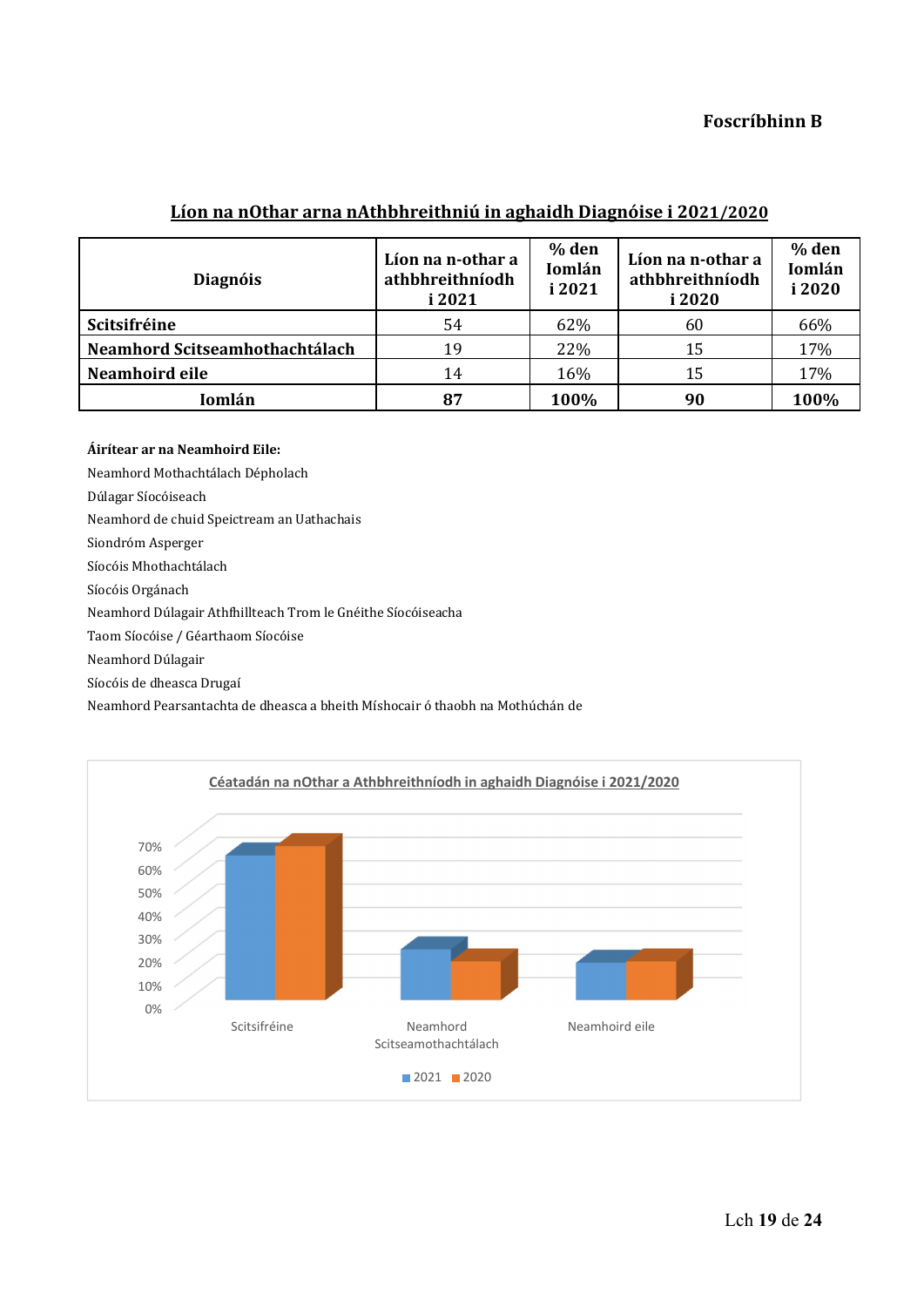| Cineál an<br>Athbhreithnithe | Líon na<br>Athbhreithnuithe<br>i 2021 | % den<br>iomlán<br>i 2021 | Líon na<br>Athbhreithnuithe<br>i 2020 | % den<br>iomlán<br>i 2020 |
|------------------------------|---------------------------------------|---------------------------|---------------------------------------|---------------------------|
| 1ú hAthbhreithniú            | 7                                     | 4%                        | 8                                     | $4\%$                     |
| 2ú-5ú hAthbhreithniú         | 28                                    | 14%                       | 35                                    | 17%                       |
| 6ú-10ú hAthbhreithniú        | 43                                    | 22\%                      | 39                                    | 19%                       |
| 11ú-15ú hAthbhreithniú       | 35                                    | 18%                       | 46                                    | 23%                       |
| 16ú-20ú hAthbhreithniú       | 36                                    | 18%                       | 26                                    | 13%                       |
| 21ú-25ú hAthbhreithniú       | 9                                     | 5%                        | 13                                    | 7%                        |
| 26ú-30ú hAthbhreithniú       | 10                                    | 5%                        | 7                                     | $3\%$                     |
| 31ú-35ú hAthbhreithniú       | 21                                    | 10%                       | 29                                    | 14%                       |
| 36ú-37ú hAthbhreithniú       | 7                                     | 4%                        |                                       |                           |
| Iomlán                       | 196                                   | 100%                      | 203                                   | 100%                      |

## **Líon na nÉisteachtaí i 2021/2020 in aghaidh Chineál an Athbhreithnithe**

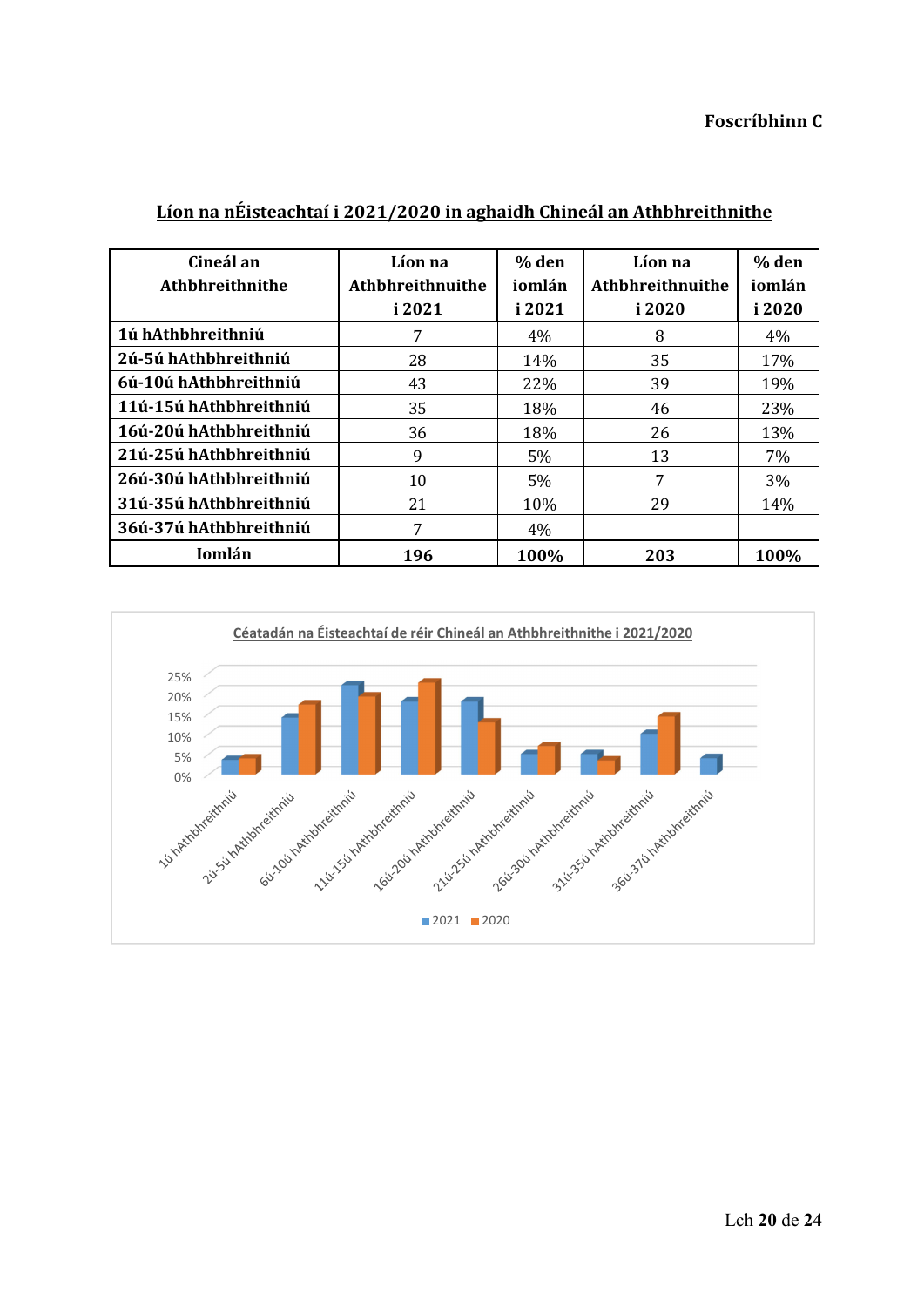| Alt<br>d'Acht 2006 | Líon na<br>Éisteachtaí<br>2021 | $\frac{0}{0}$<br>d'Iomlán<br>2021 | Líon na<br>Éisteachtaí<br>2020 | $\frac{0}{0}$<br>d'Iomlán<br>2020 |
|--------------------|--------------------------------|-----------------------------------|--------------------------------|-----------------------------------|
| Alt $4(3)$         |                                | 3%                                | 4                              | $2\%$                             |
| Alt $4(5)$         | 17                             | 9%                                | 16                             | 8%                                |
| Alt $5(2)$         | 147                            | 75%                               | 161                            | 79%                               |
| Alt $15(1)$        |                                |                                   | 1                              | $1\%$                             |
| Alt $15(2)$        | 23                             | 12%                               | 19                             | 9%                                |
| Alt $15(5)$        | 2                              | 1%                                | 2                              | 1%                                |
| Iomlán             | 196                            | 100%                              | 203                            | 100%                              |

# **Líon na nÉisteachtaí i 2021/2020 in aghaidh an Ailt den Acht um an Dlí Coiriúil (Gealtacht), 2006, arna leasú**

Tabhair do d'aire: Tá othar amháin coinnithe faoi Alt 5(2) agus Alt 15(1).

 Níl coinneáil an othair sin á comhaireamh ach faoi Alt 5(2).

| Alt $4(3)$  | Neamhinniúil ar Phléadáil, an Cúirt Dúiche                    |
|-------------|---------------------------------------------------------------|
| Alt $4(5)$  | Neamhinniúil ar Phléadáil, Cúirt Eile                         |
| Alt $5(2)$  | Neamhchiontach de dheasca gealtachta                          |
| Alt $15(1)$ | Aistriú deonach ón nPríosún                                   |
| Alt $15(2)$ | Aistriú neamhdheonach ón bPríosún                             |
| Alt $15(5)$ | Leanúint d'aistriú deonach ón bPríosún (iar ndiúltú do chúram |
|             | nó do chóireáil)                                              |

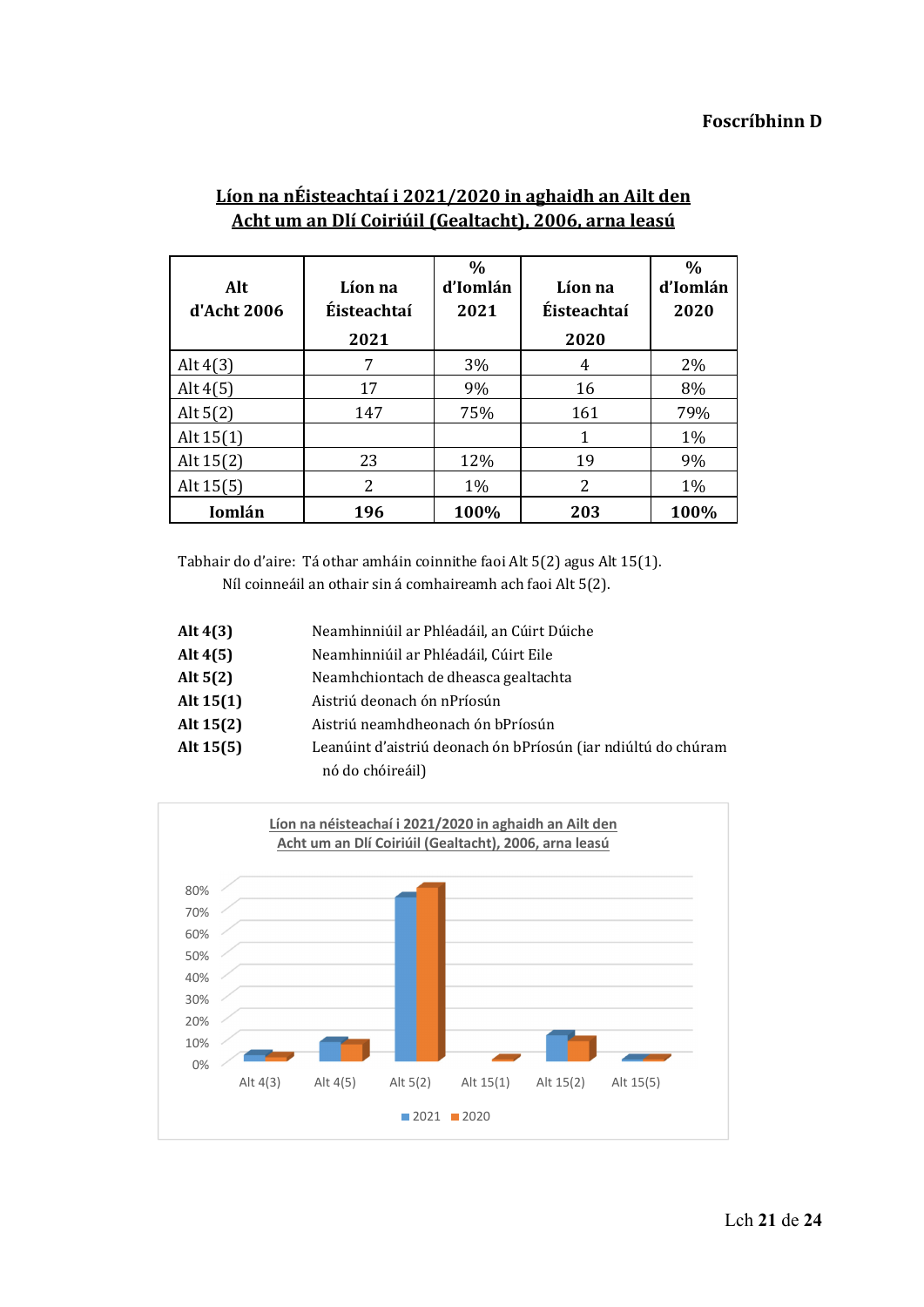# **Foscríbhinn E**

# **Meánlíon na gCásanna a Sannadh d'Ionadaithe Dlíthiúla ar an bPainéal um Chúnamh Dlíthiúil i 2021/2020**

| <b>Bliain</b> | Líon na<br>nIonadaithe<br>Dlíthiúla ar an<br>bPainéal | Meánlíon na<br>gcásanna a<br>sannadh | Meánlíon na<br>gcásanna a<br>sannadh<br>An chéad<br>Cheathairíl | Meánlíon na<br>gcásanna a<br>sannadh<br>An $2^{\dot{u}}$ 7 an $3^{\dot{u}}$<br>Ceathairíl | Meánlíon na<br>gcásanna a<br>sannadh<br>An<br><b>Bhuncheathairíl</b> |
|---------------|-------------------------------------------------------|--------------------------------------|-----------------------------------------------------------------|-------------------------------------------------------------------------------------------|----------------------------------------------------------------------|
| 2021          | $25*$                                                 | 8                                    | 14                                                              |                                                                                           |                                                                      |
| 2020          | 25                                                    |                                      |                                                                 |                                                                                           |                                                                      |

\* Ag deireadh 2021 bhí 25 comhalta ar an bPainéal. Le linn na bliana, ceapadh comhalta breise amháin agus d'éirigh comhalta amháin as.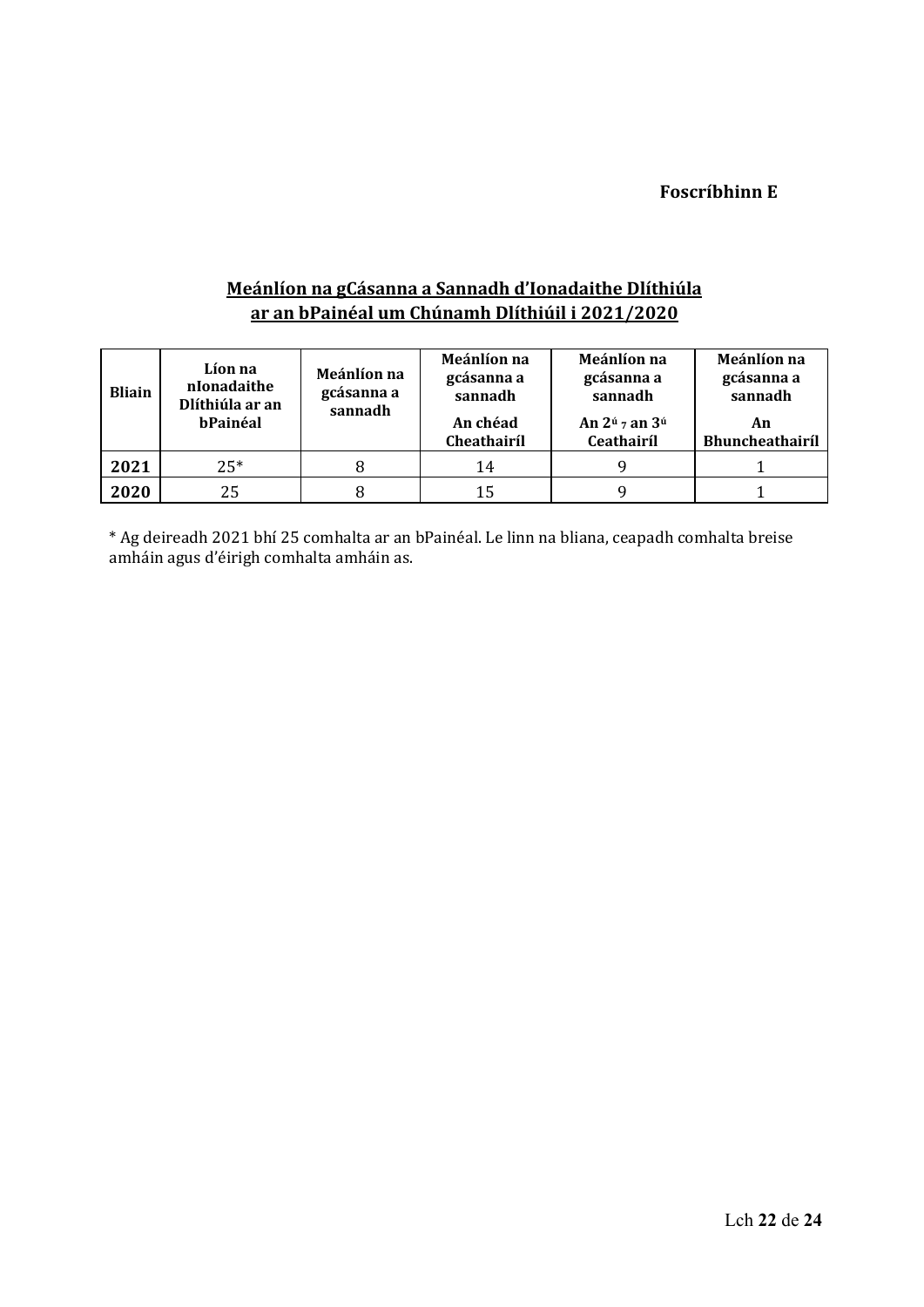|  | Líon na nOthar a Urscaoileadh go Coinníollach i 2021/2020 |  |
|--|-----------------------------------------------------------|--|
|  |                                                           |  |

| Mí an Ordaithe um<br><b>Urscaoileadh</b><br>Coinníollach | Líon na nOthar<br>2021 | Líon na nOthar<br>2020 |
|----------------------------------------------------------|------------------------|------------------------|
| Feabhra                                                  |                        |                        |
| <b>Márta</b>                                             |                        |                        |
| <b>Bealtaine</b>                                         |                        |                        |
| <b>Meitheamh</b>                                         |                        | っ                      |
| Meán Fómhair                                             | 2                      |                        |
| <b>Samhain</b>                                           |                        | 2                      |
| <b>Nollaig</b>                                           |                        |                        |
| Iomlán                                                   |                        | 6                      |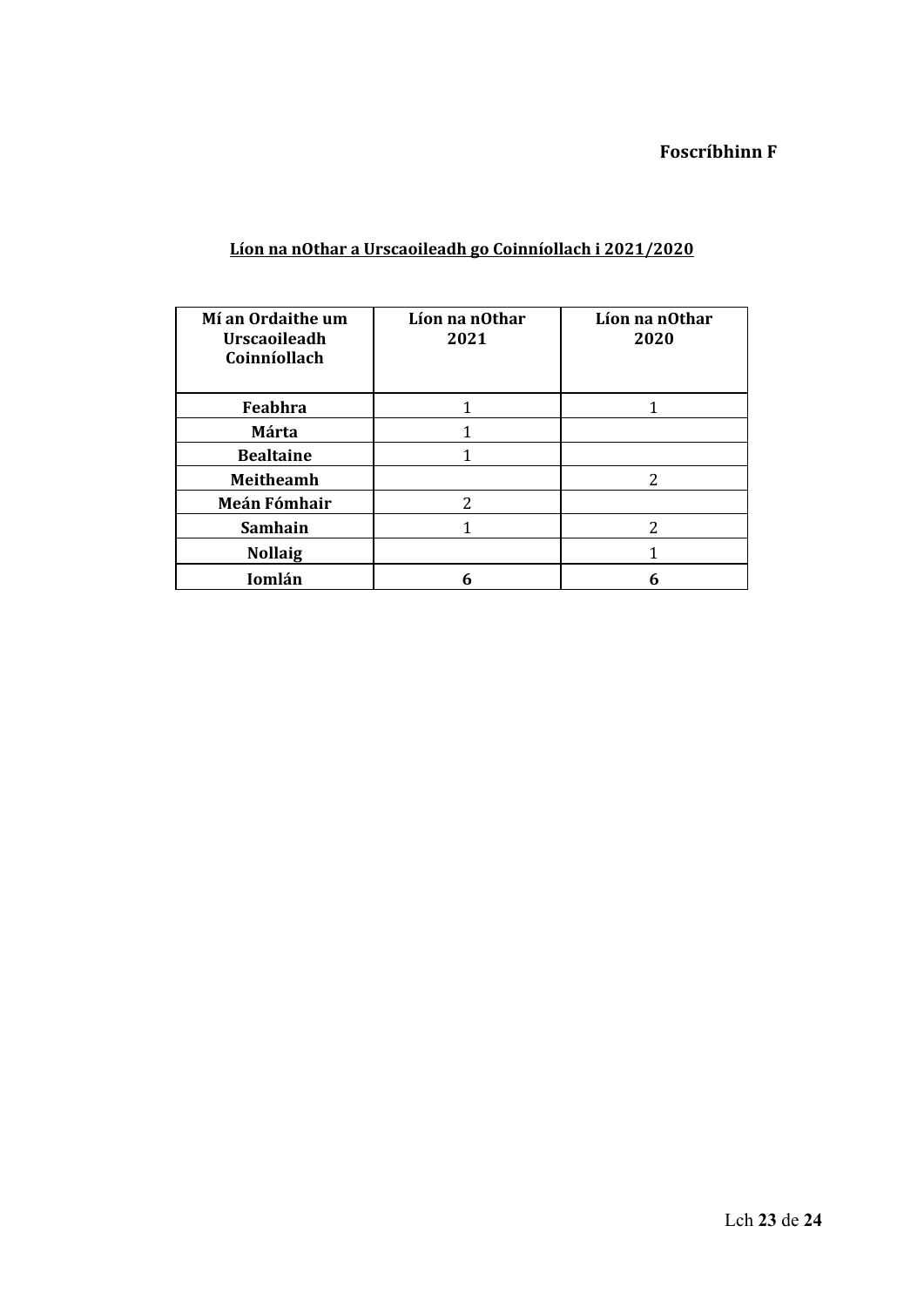## **Foscríbhinn G**

# **Cionta nó Cionta Líomhnaithe othar a ndearnadh athbhreithniú ar a gcoinneáil i 2021**

| Cineál an Chiona nó an Chiona líomhnaithe                                                    | Líon na n-othar<br>a cúisíodh, nó a<br>ciontaíodh, i<br>gcion |    |
|----------------------------------------------------------------------------------------------|---------------------------------------------------------------|----|
| Dúnmharú                                                                                     | 39                                                            |    |
| inar dhuine den teaghlach an t-íospartach                                                    |                                                               | 20 |
| ina raibh aithne ag an othar ar an íospartach                                                |                                                               | 9  |
| inar strainséir an t-íospartach                                                              |                                                               | 10 |
| Iarracht ar Dhúnmharú / Dúnorgain/Bás de<br>dheasca tiomáint chontúirteach                   | 8                                                             |    |
| inar dhuine den teaghlach an t-íospartach / ina raibh<br>aithne ag an othar ar an íospartach |                                                               | 4  |
| inar strainséir an t-íospartach                                                              |                                                               | 4  |
| Ionsaí ba chúis le díobháil/mórdhíobháil choirp                                              | 25                                                            |    |
| inar dhuine den teaghlach an t-íospartach                                                    |                                                               | 4  |
| ina raibh aithne ag an othar ar an íospartach                                                |                                                               | 5  |
| inar strainséir an t-íospartach                                                              |                                                               | 16 |
| Coirloscadh                                                                                  | 3                                                             |    |
| Eile                                                                                         | 12                                                            |    |
| Iomlán                                                                                       | 87                                                            |    |

#### **Tabhair do d'aire**

1) Maidir le hothair a ciontaíodh, nó a cúisíodh i níos mó ná cion/cion líomhnaithe amháin, cuireadh i gcatagóir iad de réir an chiona/an chiona líomhnaithe ba thromchúisí.

2) I mionlach de na cásanna, bhí níos mó ná íospartach amháin i gceist sa chion inar cúisíodh nó inar ciontaíodh othar.

3) Áirítear sa chatagóir "Eile" ionsaí gnéasach, bagairt duine a mharú, ciapadh, príosúnú neamhdhleathach, trombhuirgléireacht agus iarracht leanbh a fhuadach, foghail agus scian a shealbhú le hintinn díobháil a dhéanamh, carr a ghoid agus damáiste a dhéanamh de dheasca tiomáint chontúirteach agus sceana a shealbhú agus imeaglú.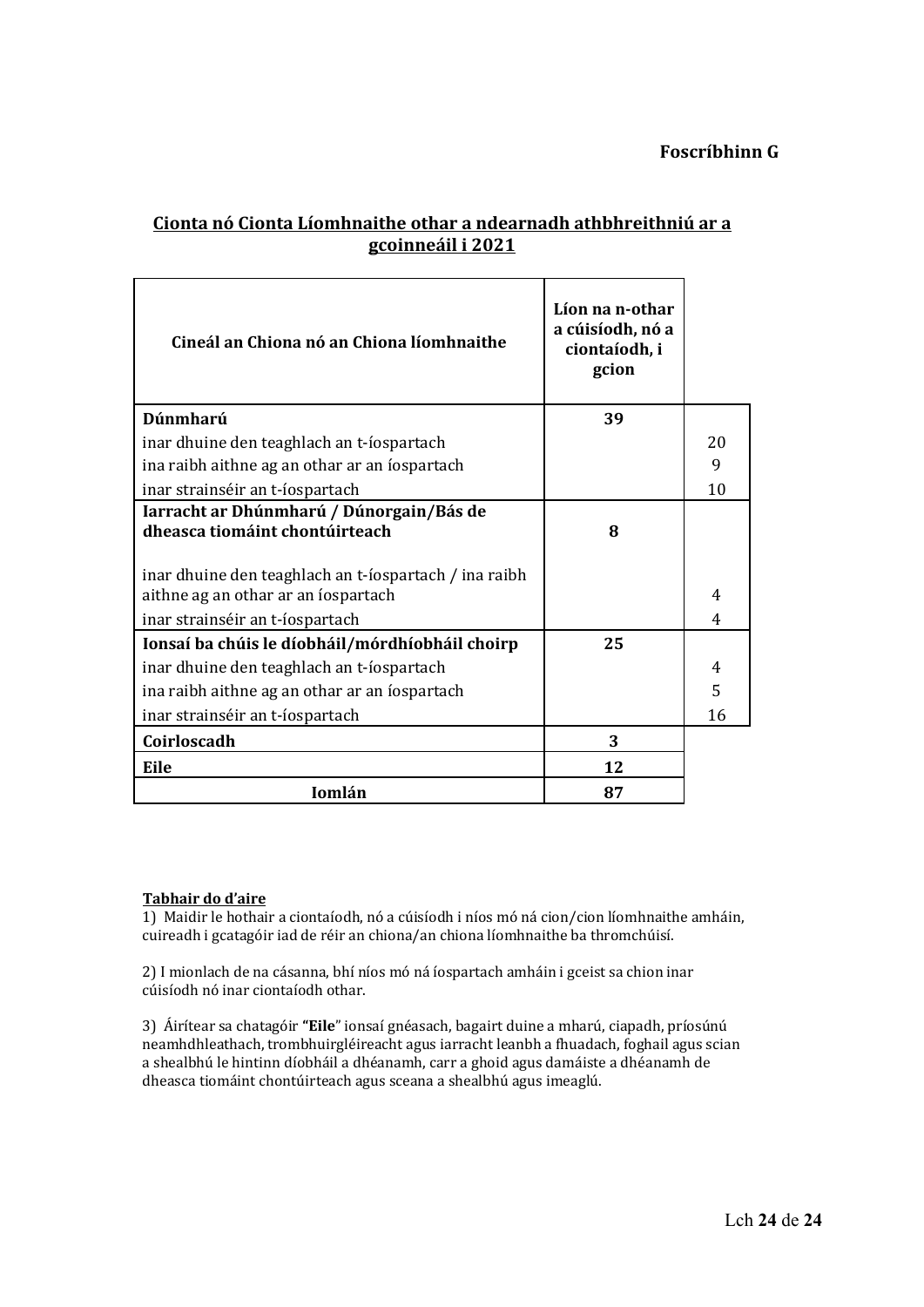

# **AN BORD ATHBHREITHNITHE MEABHAIR‐SHLÁINTE (AN DLÍ COIRIÚIL)**

# **MENTAL HEALTH (CRIMINAL LAW) REVIEW BOARD**

**Annual Report 2021**

**\_\_\_\_\_\_\_\_\_\_\_\_\_\_\_\_\_\_\_\_\_\_\_\_\_\_\_\_\_\_\_\_\_\_\_\_\_\_\_\_\_\_\_\_\_\_\_\_\_\_\_\_\_\_\_\_\_\_\_\_\_\_\_\_\_\_\_\_\_\_\_\_\_\_\_\_\_\_**

**Mental Health (Criminal Law) Review Board 7 Ely Place Dublin 2, D02 TW98 Telephone: (01) 8592296 E‐mail: mhclrb\_inbox@justice.ie Website: www.mhclrb.ie**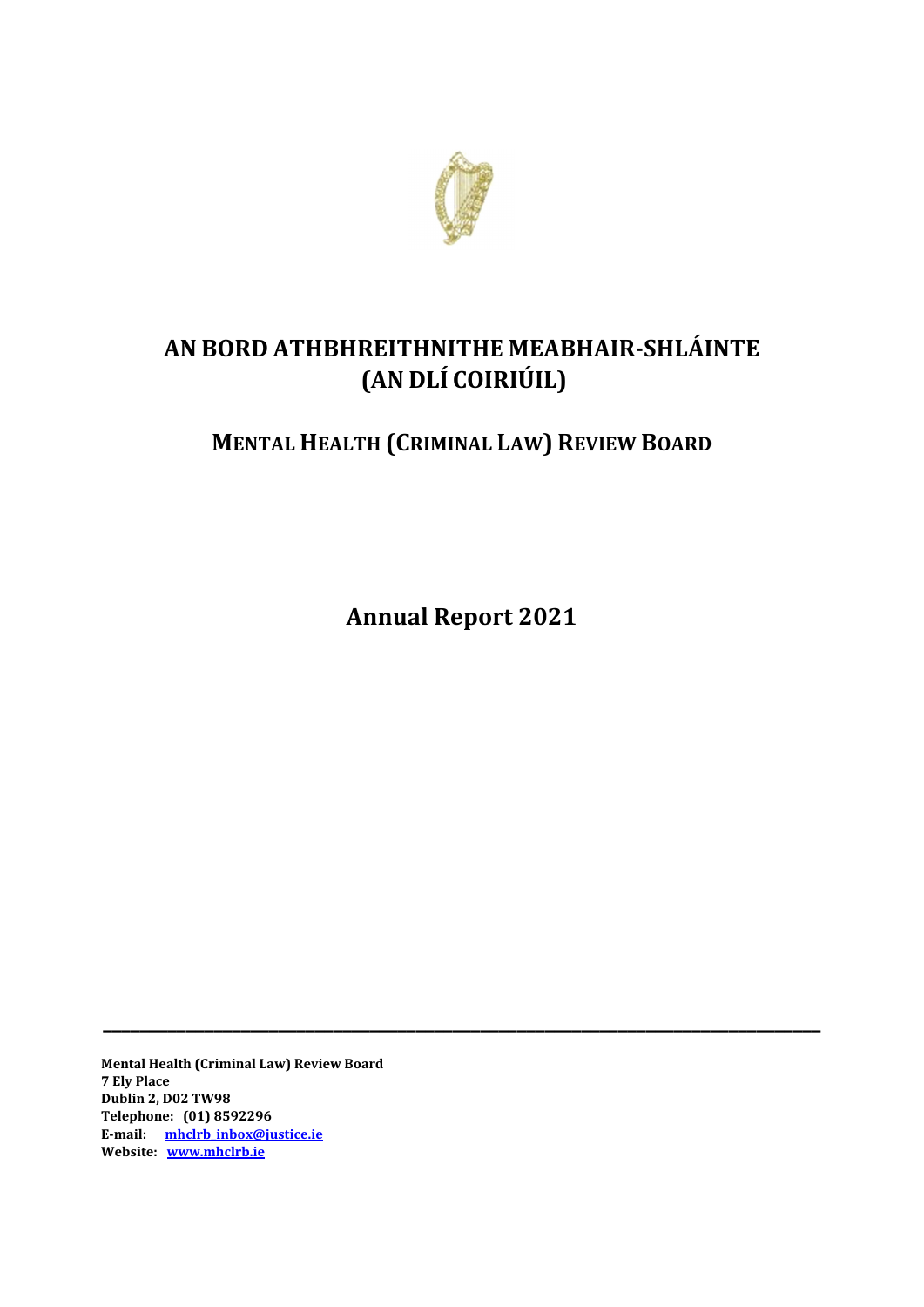# **TABLE OF CONTENTS**

| <b>Chairperson's Foreword</b>                                    | Page 3  |
|------------------------------------------------------------------|---------|
| <b>Function of the Mental Health (Criminal Law) Review Board</b> | Page 6  |
| <b>Reviews by the Board</b>                                      | Page 7  |
| Mental Health (Criminal Law) Legal Aid Scheme                    | Page 9  |
| <b>Orders for Discharge</b>                                      | Page 9  |
| <b>Offences or Alleged Offences</b>                              | Page 10 |
| <b>Financial Information</b>                                     | Page 11 |
| <b>Protected Disclosure</b>                                      | Page 11 |
| <b>Data Protection</b>                                           | Page 12 |
| <b>Public Sector Equality and Human Rights Duty</b>              | Page 12 |
| <b>Governance and Internal Controls</b>                          | Page 12 |

# **APPENDICES**

| Appendix A - Number of Hearings per Month in 2021/2020                                                             | Page 17 |
|--------------------------------------------------------------------------------------------------------------------|---------|
| Appendix B - Number of Patients Reviewed per Diagnosis in<br>2021/2020                                             | Page 18 |
| Appendix C - Number of Hearings by Type of Review in<br>2021/2020                                                  | Page 19 |
| Appendix D - Number of Hearings in 2021/2020 per Section<br>of the Criminal Law (Insanity) Act 2006, as<br>amended | Page 20 |
| Appendix E - Average Number of Cases Assigned to Legal<br>Representatives on Legal Aid Panel in<br>2021/2020       | Page 21 |
| <b>Appendix F - Number of Patients Conditionally Discharged</b><br>in 2021/2020                                    | Page 22 |
| <b>Appendix G - Offences or Alleged Offences</b>                                                                   | Page 23 |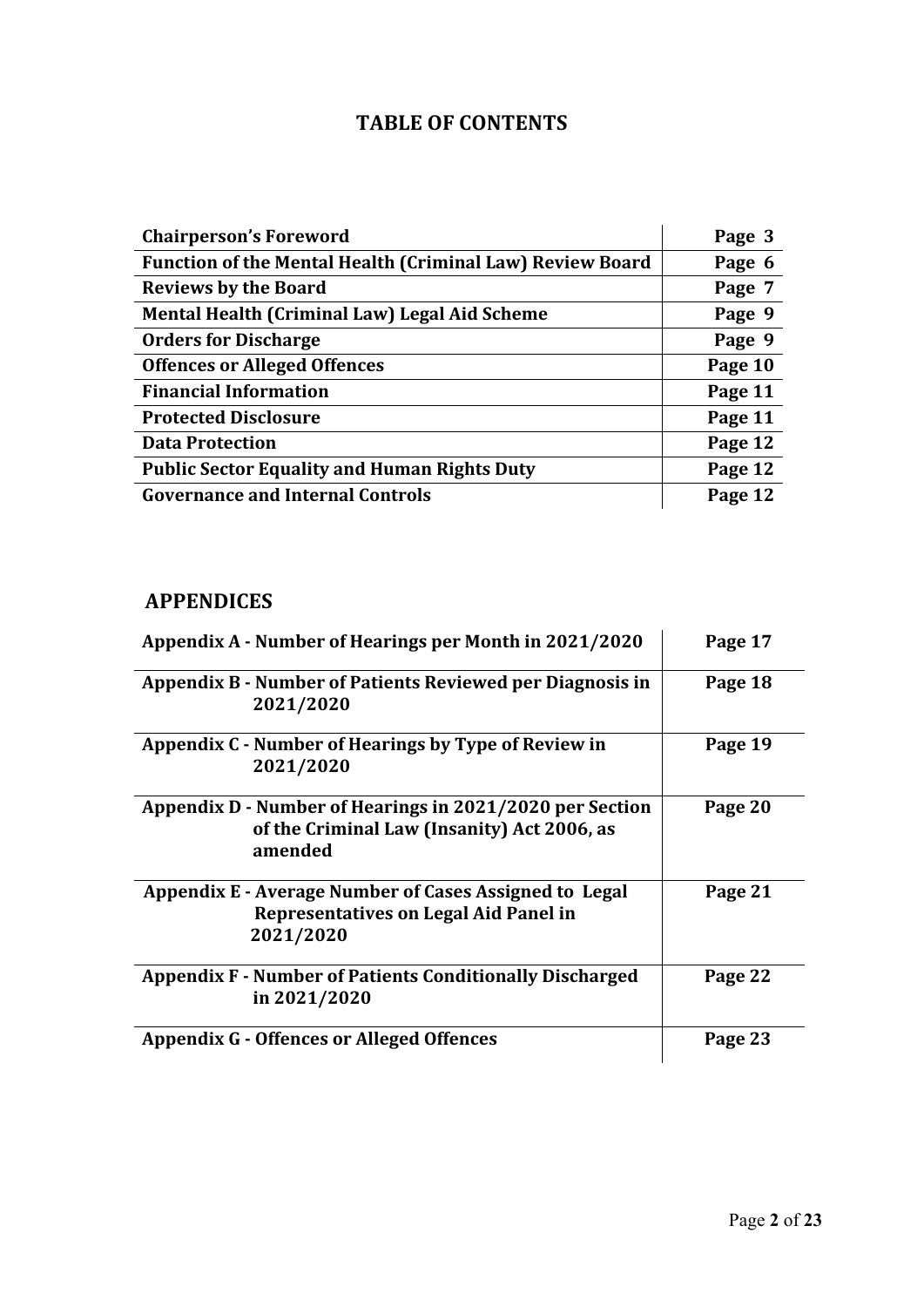#### **1. CHAIRPERSON'S FOREWORD**

I am pleased as Chairperson of the Mental Health (Criminal Law) Review Board to present the Review Board's 2021 Annual Report, which provides an overview of the Board's activities during 2021. This is the 15<sup>th</sup> Annual Report of the Review Board.

 During 2021, as the COVID‐19 public health restrictions remained in place the Review Board continued to conduct review hearings via tele-conferencing. However, in August following advice from the Infection Control Committee in the Central Mental Hospital, the Board resumed in‐person hearings in the hospital. Arrangements were put in place for social distancing during review hearings which have worked well, with hearings being held in the concert hall at the hospital. 

In 2021 there was a slight decrease in the number of review hearings held, by comparison with the previous year. The Board held 196 reviews compared with 203 in 2020, reviewing the detention of 87 patients. Of the 87 patients whose detention was reviewed, six were granted a conditional discharge. The same number of patients were granted a conditional discharge in 2020, out of a total of 90 who had their detention reviewed that year. 

In June, the Clinical Director of the Central Mental Hospital informed the Board that he had recalled one conditionally‐discharged patient to the hospital on the grounds that he had a reasonable belief the patient was in material breach of their Conditional Discharge Order.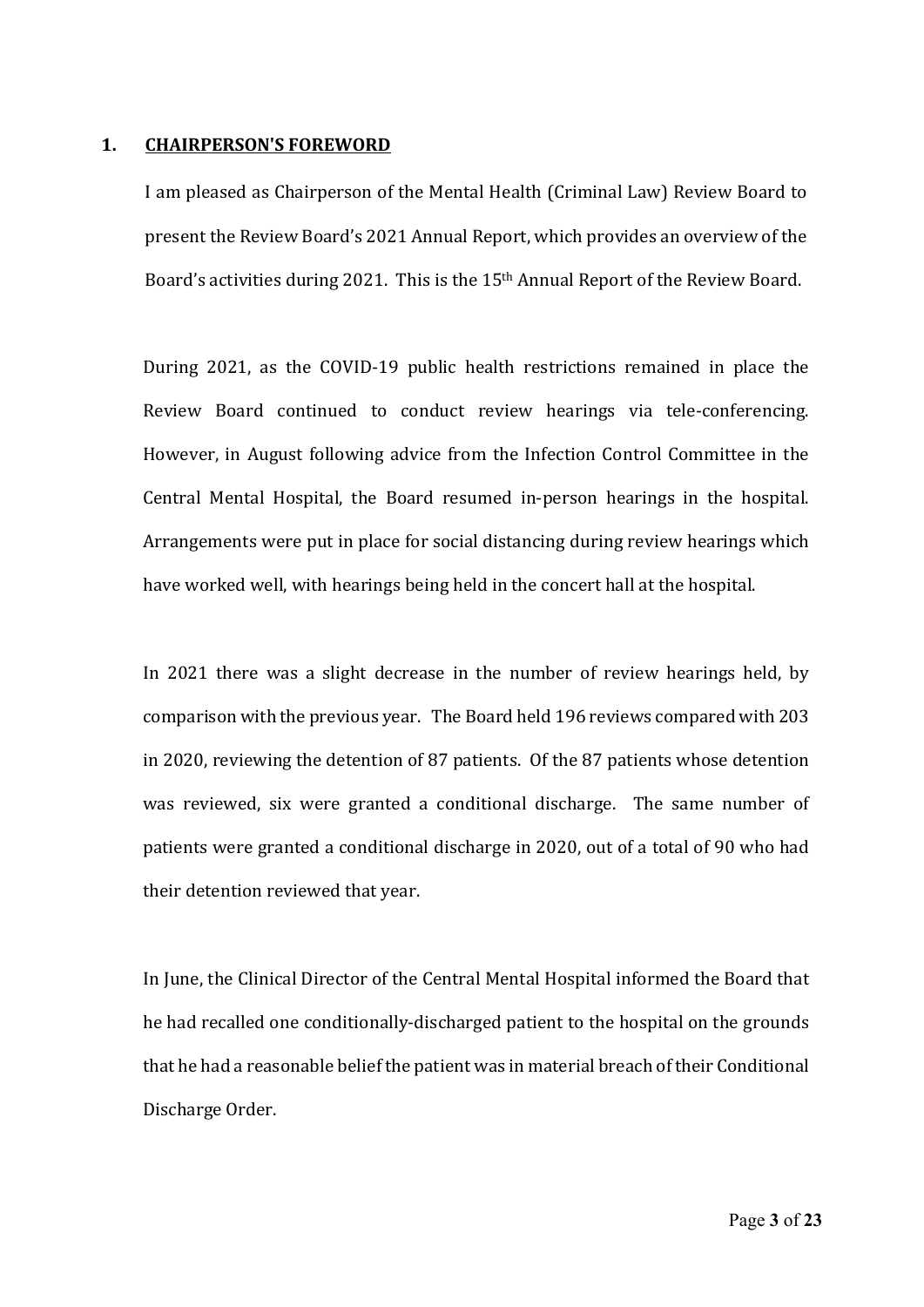Also in 2021, the Board progressed to holding  $36<sup>th</sup>$  and  $37<sup>th</sup>$  reviews into the detention of some patients.

Four applications for unconditional discharge were received in 2021. There was also one outstanding application from the previous year. Of the four applications received, one unconditional discharge was granted by the Board. The consideration of two applications was postponed, at the request of the applicants and the hearing of the fourth application was commenced and adjourned for further consideration in 2022. The hearing of the application which had been outstanding from the previous year was adjourned indefinitely, following the Board's consideration of the application on two occasions in 2021. 

 On behalf of my colleagues, I thank the Executive Clinical Director of the Central Mental Hospital Professor Harry Kennedy and the Clinical Director Dr. Brenda Wright for their assistance during the year. I also thank the multi‐disciplinary teams in the hospital for their work in the preparation of psychiatric reports for patients prior to their review hearings. The Board is mindful that this work can be time consuming for all involved. The Board is appreciative of the assistance and co-operation of the consultant psychiatrists, nursing, therapists, social services and administrative staff of the hospital. I would also like to take this opportunity to wish the staff and patients in the Central Mental Hospital well with the imminent move of the hospital to its now location in Portrane.

Once again, I would like to compliment the work of members of the Board's Legal Representatives Panel who continue to ably and conscientiously represent patients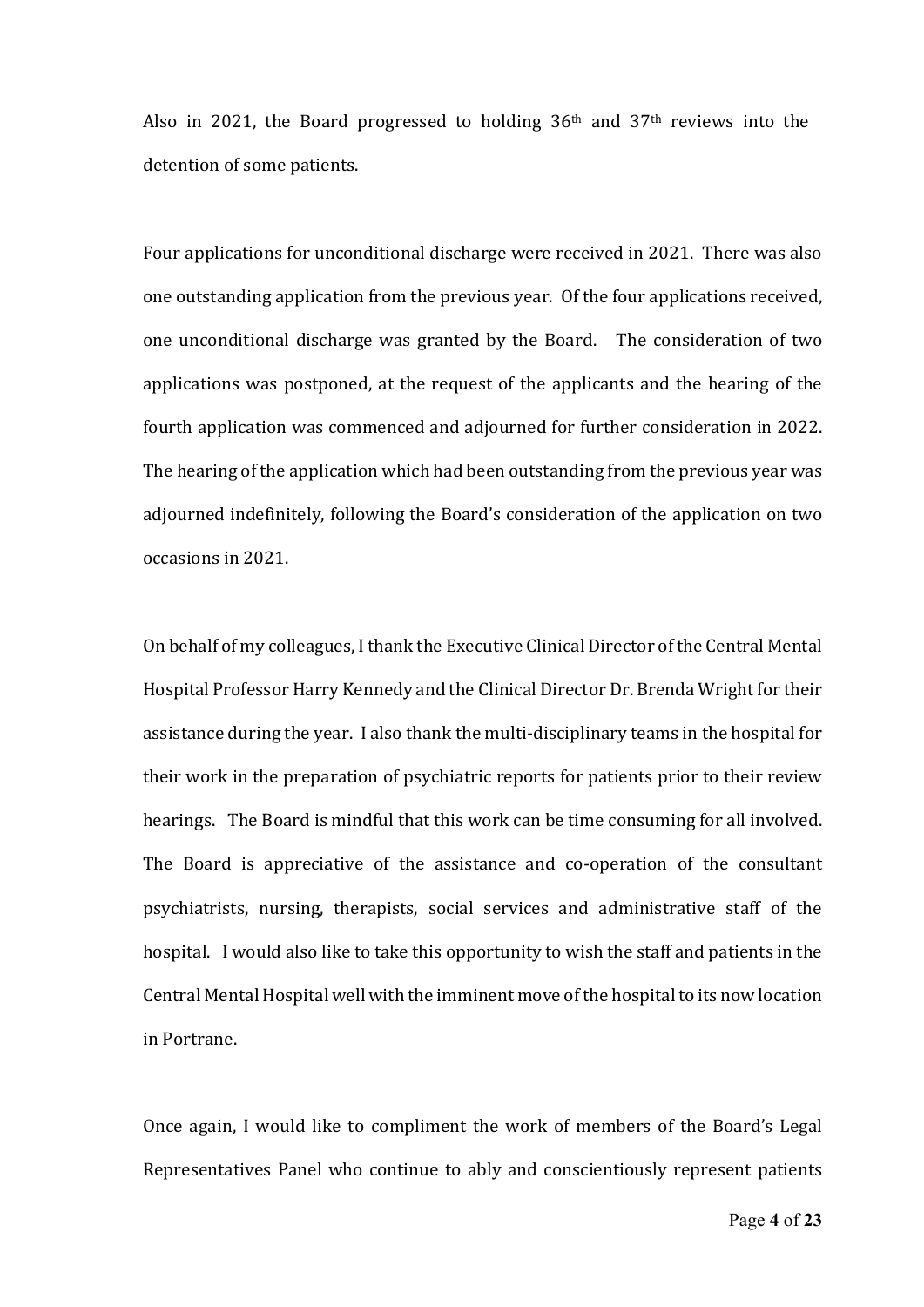coming before the Board for review of their detention and for their co-operation with the arrangements for the return to in‐person hearings in the hospital.

Finally, I wish to extend the Board's thanks to Ms. Paula Connolly, the former CEO of the Board who retired in early 2021 and welcome Ms. Aisling Brennan who joined the Board as CEO in April. I would also like to extend the Board's thanks to Ms. Catherine Hayes and Ms. Ann Casey for their excellent and efficient service to the Board during the year. 

**Iarfhlaith O'Neill Chairperson**

**31 March 2022**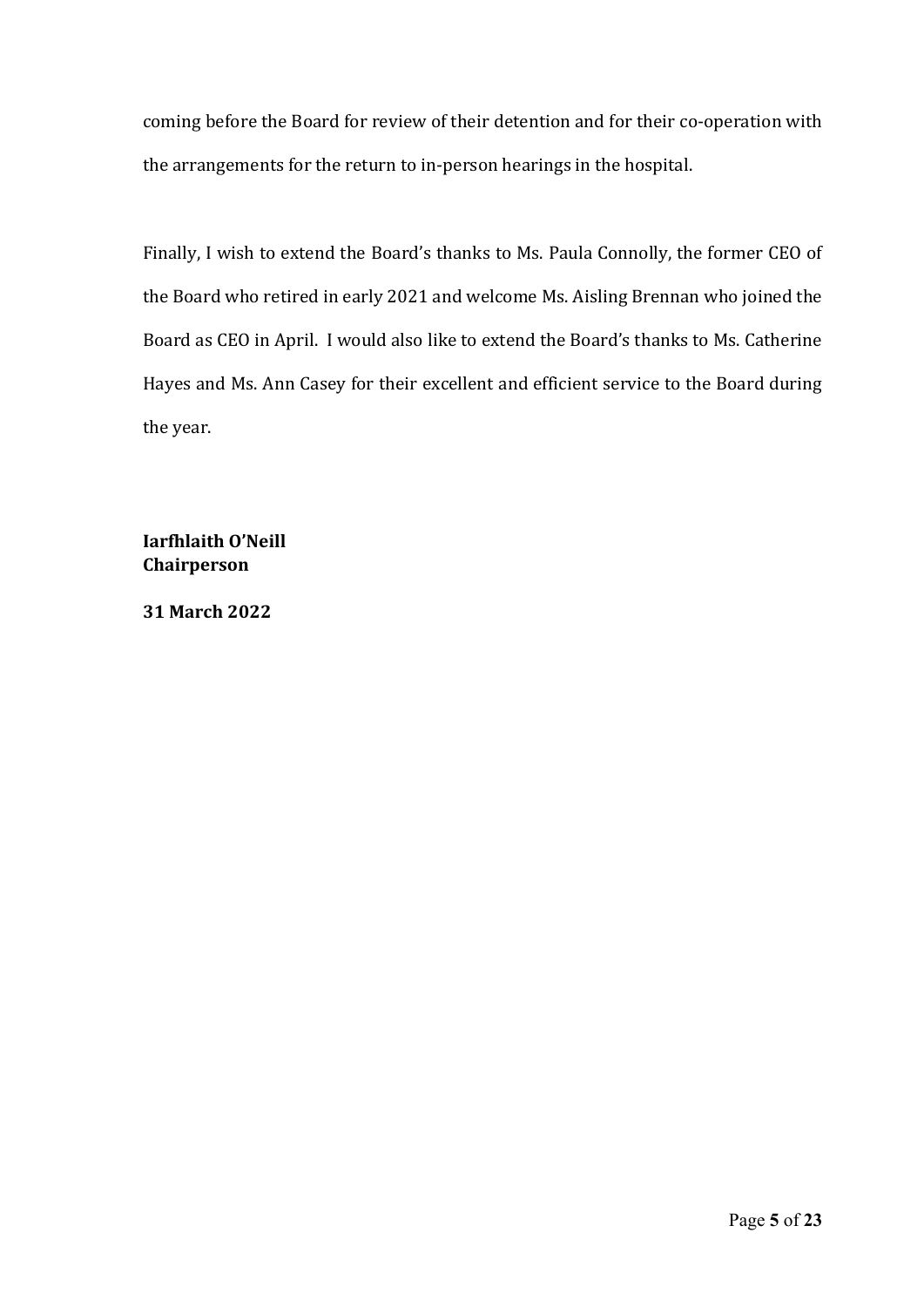#### **2. FUNCTION OF MENTAL HEALTH (CRIMINAL LAW) REVIEW BOARD**

The Mental Health (Criminal Law) Review Board (An Bord Athbhreithnithe Meabhair‐ Shláinte (An Dlí Coiriúil) was established on 27 September 2006 under Section 11 of the Criminal Law (Insanity) Act 2006. The Board is statutorily independent in the exercise of its functions.

The Board is responsible for reviewing the detention of patients who have been referred to designated centres arising from a decision by the courts that they are unfit to stand trial or having been found not guilty of an offence by reason of insanity. Under the 2006 Act, as amended by the Criminal Law (Insanity) Act 2010, the Board has the power to order the continued detention of patients or to order either their conditional, or unconditional discharge. When coming to its decision, the Board must have regard to the welfare and safety of the patient and to the public interest.

The Board also reviews the detention of prisoners, including military prisoners, who have been transferred to a designated centre suffering from a mental disorder. The Board can order their continued detention in a designated centre or their return to prison. 

The Central Mental Hospital, Dundrum is a designated centre under the Act and one Unit at the new National Forensic Health Service campus in Portrane is also designated under the Act. This Unit was designated to facilitate the temporary transfer of a small number of patients as additional accommodation was required due to the COVID‐19 pandemic. The patients were accommodated for a number of months in the new Unit and have since transferred back to the Central Mental Hospital.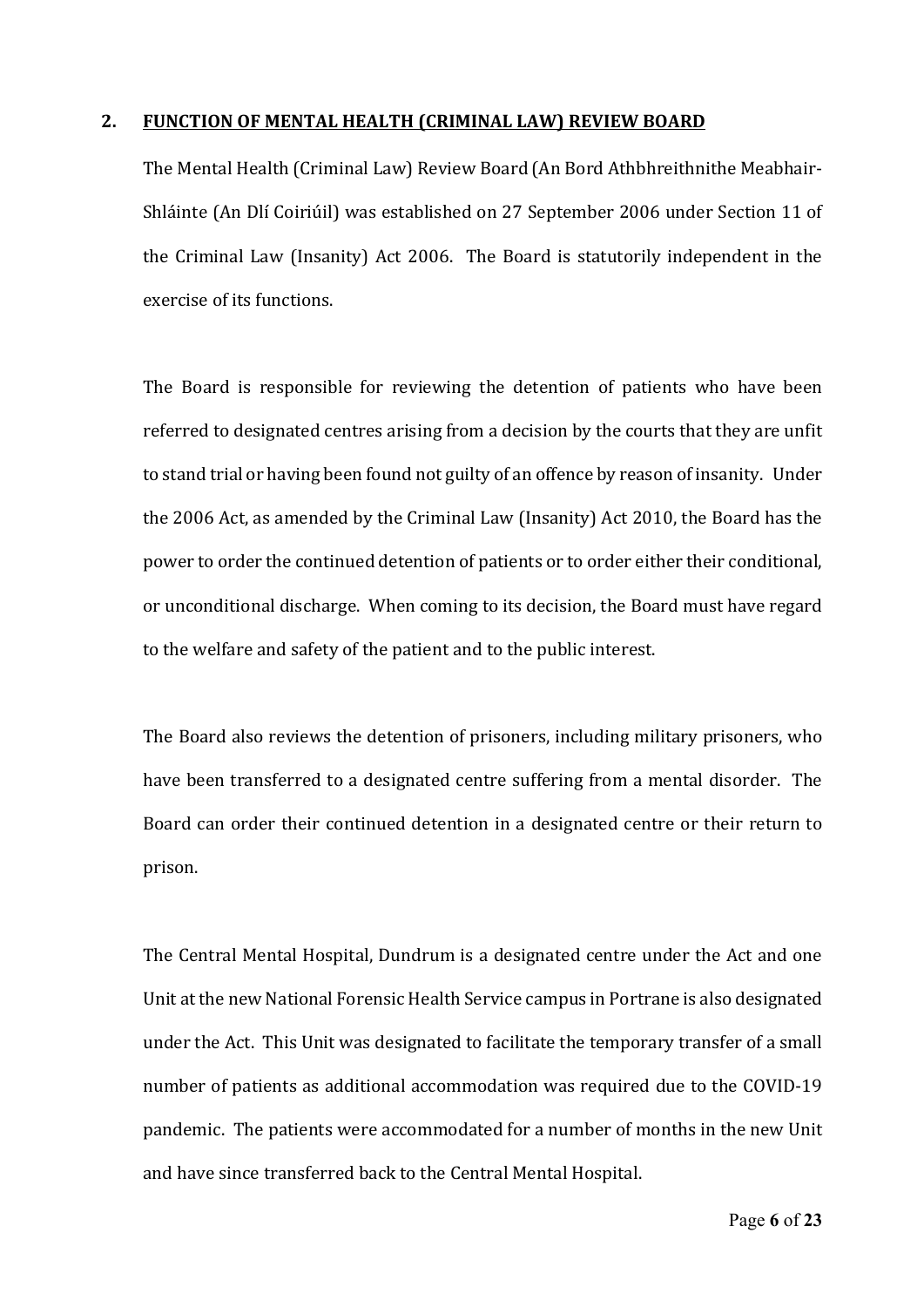#### **3. REVIEWS BY THE BOARD**

As provided by the 2006 Act, the Board must review the detention of each patient at intervals of not greater than six months. Long-term patients usually have two review hearings per year but some may have more because, outside of the regularly scheduled hearings, a review can be held on the initiative of the Board or at the request of a patient or the Clinical Director of the Central Mental Hospital. The Minister for Justice can direct the Board to hold a review into the detention of a prisoner who is involuntarily admitted to the hospital.

At any one time, there are usually between 80 to 90 patients detained in the Central Mental Hospital under the 2006 Act. This number fluctuates because, apart from the longer-detained patients, patients are transferred from prison, either by consent or involuntarily, for care or treatment which is not available to them in prison. However, some of these patients may not come before the Board for review of their detention in the hospital as the Clinical Director, having consulted with the Minister for Justice, may transfer prisoners back to prison at any time. 

The detention of 87 patients was reviewed by the Board in 2021, representing a slight decrease in the number of patients whose detention was reviewed compared with 2020 when the detention of 90 patients was reviewed. Of the 87 patients, 10 or 11% were female and 77 or 89% were male. The Board held a total of 196 review hearings compared with 203 the previous year, representing a decrease of just over 3% in the number of review hearings. Of the 87 patient, 62% had been diagnosed as suffering from schizophrenia, 22% were suffering from schizoaffective disorder and 16% were diagnosed with other disorders. This compares with 2020 when 66% of patients were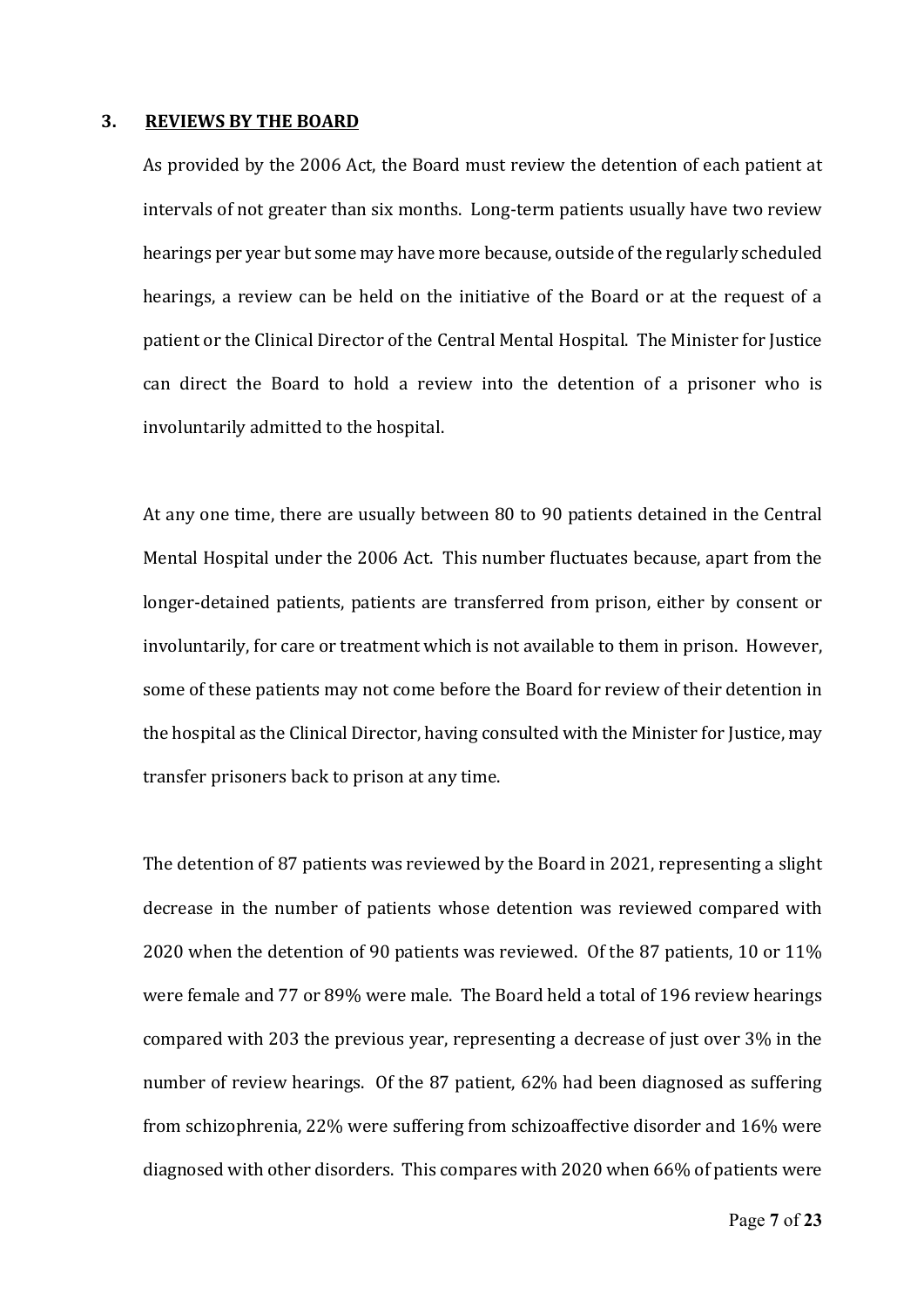diagnosed as suffering from schizophrenia, 17% were suffering from schizoaffective disorder and 17% from other disorders. It should be noted that it is primarily the same core group of patients reviewed by the Board each year. (Appendices A and B refer).

The Board, for the first time in 2021 conducted 36<sup>th</sup> and 37<sup>th</sup> reviews into the detention of some patients. Of the 196 review hearings, five were a  $36<sup>th</sup>$  review and two were a  $37<sup>th</sup>$  review. A total of 4% of the hearings were at  $36<sup>th</sup>$  to  $37<sup>th</sup>$  review stage. 18% of hearings were at  $1^{st}$  to  $5^{th}$  review stage, compared with 21% in 2020. Of these, seven reviews or 4% were a 1st review, compared with 2020 when there were eight such reviews, which is also 4% of the total that year. (Appendix C refers). 

As in previous years, the majority of review hearings were of patients who had been committed to the Central Mental Hospital under Section 5(2) of the 2006 Act, having been found not guilty of an offence by reason of insanity. In 2021, 147 hearings, which is 75% of the total, were into the detention of patients committed under Section 5(2). The number in this category in 2020 was 161 which is 79% of the total number of hearings that year. Again in 2021 the second largest number of review hearings was of patients detained under Section 15(2) of the Act, being prisoners transferred involuntarily to the Central Mental Hospital for care or treatment which could not be provided in prison. This group accounted for 12% of review hearings in 2021 compared with 9% in 2020. Patients detained under Section 4(5) accounted for 9% of review hearings in 2021 compared with 8% the previous year. (Appendix D refers).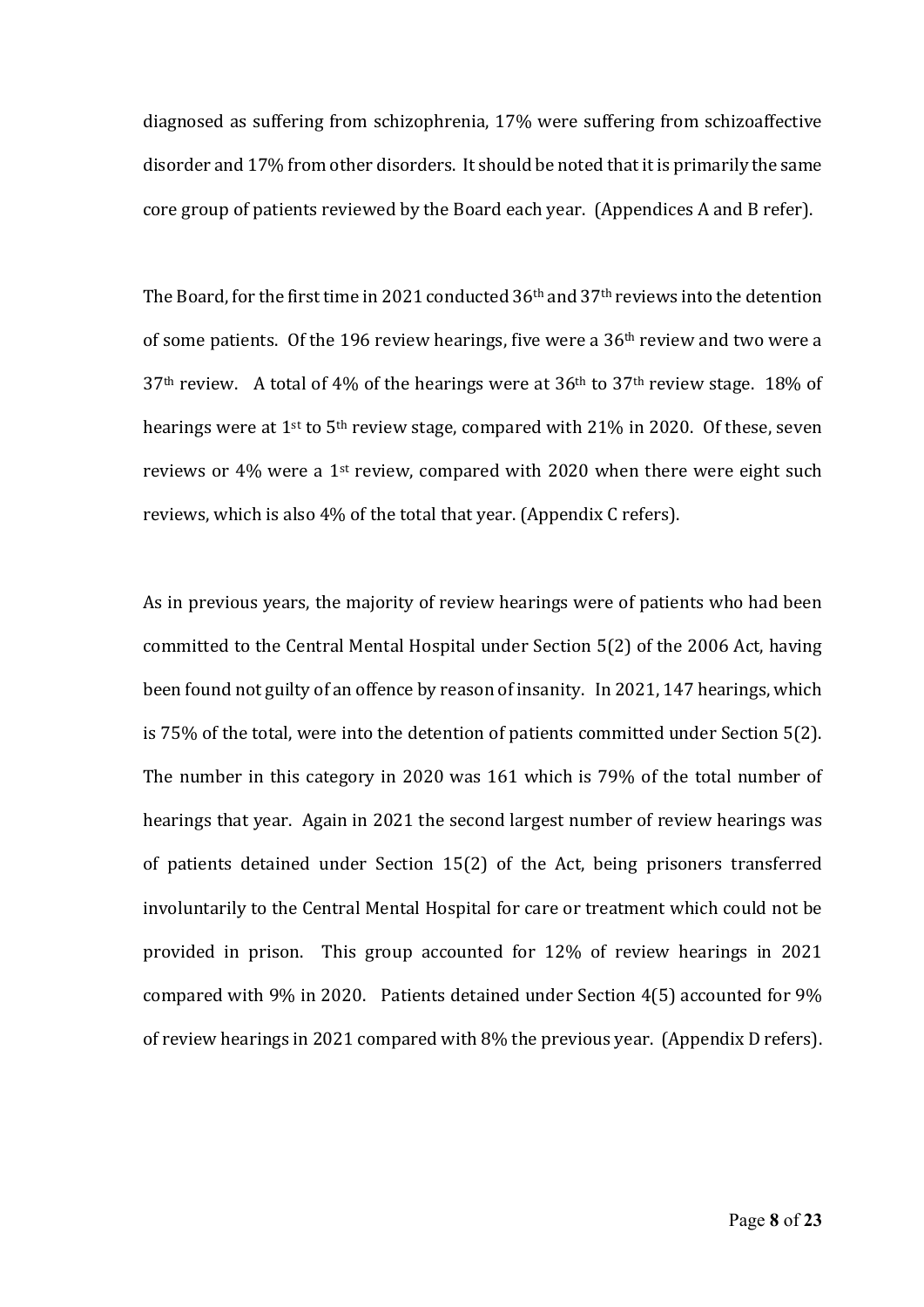#### **4. MENTAL HEALTH (CRIMINAL LAW) LEGAL AID SCHEME**

The Review Board is required by Section 12(1)(c) of the 2006 Act to assign a legal representative to each patient whose detention is the subject of review, unless the patient proposes to engage legal representation at their own expense. Having regard to this, the Board put in place the Mental Health (Criminal Law) Legal Aid Scheme 2006, under which a panel of legal representatives was established and the legal fees for representation before the Review Board is provided for. Patients may if they wish decline the services of an assigned panel solicitor and request another solicitor from the panel or they can engage a non‐panel solicitor at their own expense. The Board endeavours, for continuity for patients, having regard to the fact that they are suffering from a mental disorder, to assign the same solicitor to represent a patient at subsequent review hearings.

At the beginning of 2021 there were 25 solicitors on the Legal Representatives Panel. During the year, one solicitor resigned and one solicitor was added to the Panel. 

The average number of cases assigned to solicitors on the Panel in 2021 was 8. The top quartile of solicitors was assigned an average of 14 cases each, compared with 15 the previous year. The second and third quartiles combined were assigned an average of 9 cases each, the same as in 2020. The bottom quartile was assigned an average of one case each in 2021, the same number as the previous vear.  $\Delta$  (Appendix E refers).

#### **5. ORDERS FOR DISCHARGE**

The Board approved the conditional discharge of six patients from the Central Mental Hospital in 2021. The average duration of detention in the hospital for the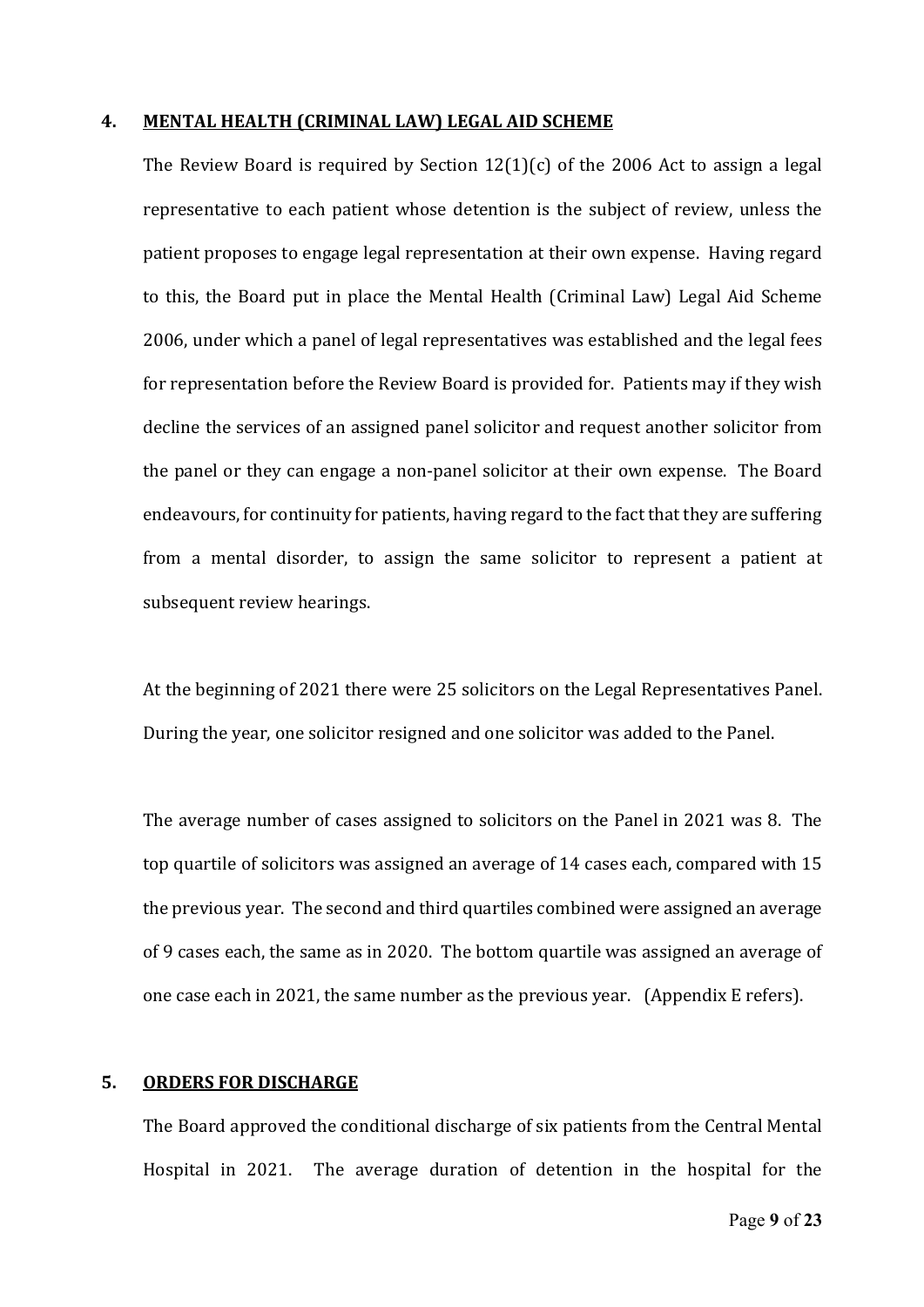conditionally discharged patients was 8 years. The two shortest durations averaged just over 6 years and the two longest averaged 10.5 years. It should be noted that the length of time a patient is detained in the hospital is neither a necessary nor a sufficient ground, in itself, for granting a conditional discharge. (Appendix F refers).

One patient was recalled from conditional discharge during 2021, the Clinical Director of the Central Mental Hospital having formed the opinion that the patient was in material breach of their conditional discharge order. 

The Board received four applications for unconditional discharge in 2021 from patients who had been conditionally discharged for 12 months or more and there was one outstanding application from the previous year. Of these, the Board granted one unconditional discharge. The hearing of two applications were postponed at the request of the applicants and the hearing of the fourth application was adjourned, to be resumed in 2022. The hearing of the outstanding application from the previous year was also adjourned indefinitely. 

#### 6. **OFFENCES OR ALLEGED OFFENCES**

The type of offences, or alleged offences, which patients detained in the Central Mental Hospital in 2021 were charged with, or convicted of, included murder, attempted murder, manslaughter and assault causing serious bodily harm. Of the 87 patients whose detention was reviewed by the Board, 39 had been charged with, or convicted of murder. The majority of the victims of this offence, or alleged offence, were a family member of the patient. A total of 8 patients were charged with, or convicted of, attempted murder/manslaughter/death by dangerous driving. 25 patients were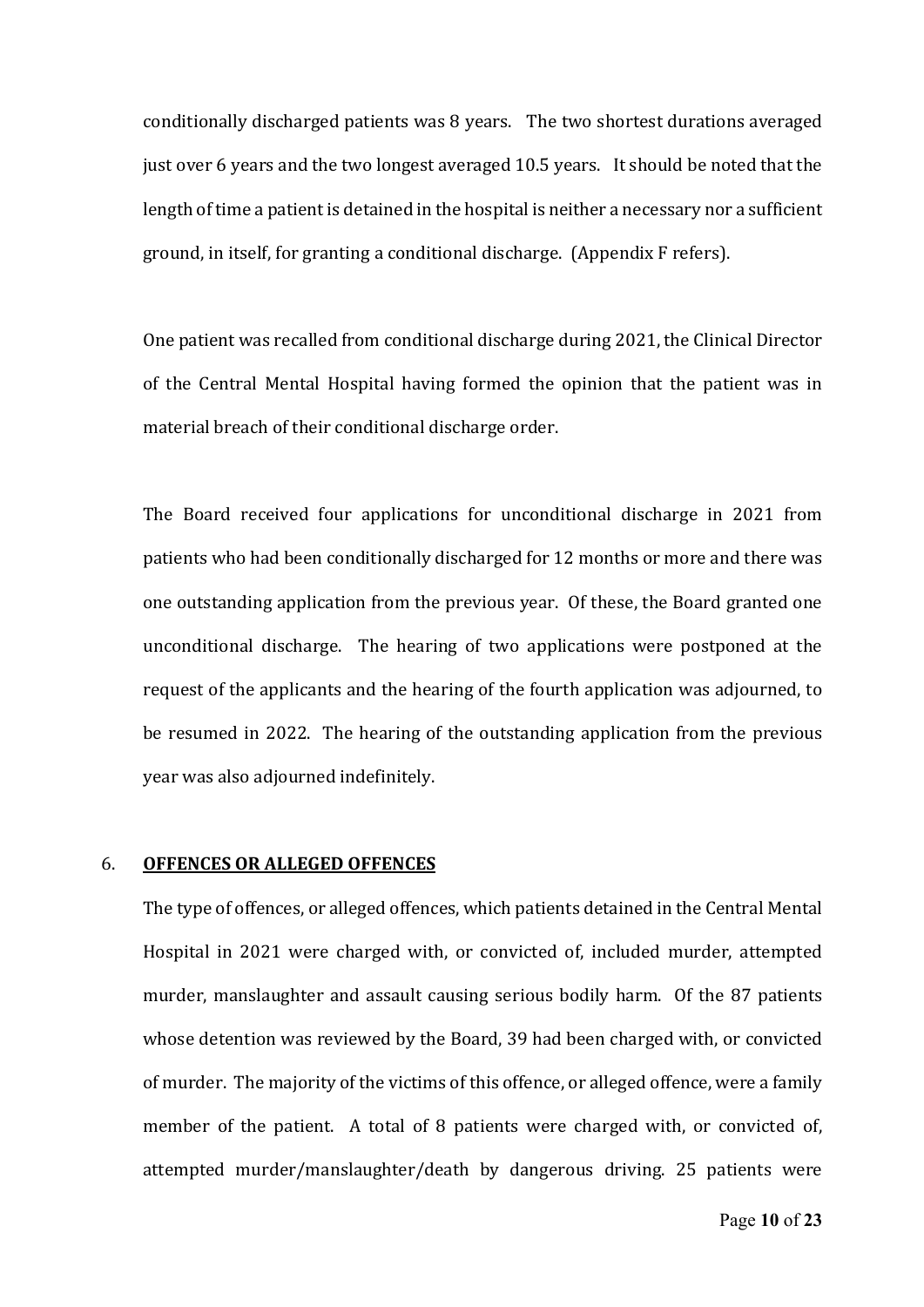charged with, or convicted of assault causing harm/serious bodily harm and 3 with arson. Other offences include sexual assault, threat to kill, harassment, false imprisonment, aggravated burglary and attempted kidnap of a child, trespass and possession of a knife with intent to cause harm, theft of a car and causing damage by dangerous driving and possession of knives and intimidation. (Appendix G refers). 

#### **7. FINANCE INFORMATION**

The Review Board is funded from Subhead A.13 of the Vote of the Office of the Minister for Justice. The Review Board adheres to the Public Spending Code. In 2021, the Review Board received a budget allocation of  $\epsilon$ 439,000. This was an increase of 52% from the previous year's allocation to cater for the expected increase in the Review Board's expenditure which will arise when the Central Mental Hospital moves to its new location in Portrane, with an increase in bed capacity. However as the Central Mental Hospital's move did not take place in 2021 the Board's expenditure did not increase, as anticipated. Total expenditure from Subhead A.13 in 2021 was €289,000. The main expenditure items are set out beneath:

| Free Legal Aid      | €99,000  |
|---------------------|----------|
| Board members' fees | *€99,000 |
| Chairperson's fee   | €70,875  |
| Legal advice        | €13,192  |

\*Includes fees for December 2020 which were paid in January 2021. Does not include fees for December 2021 which are paid in January 2022.

## **8. PROTECTED DISCLOSURE**

The Review Board has adopted the Protected Disclosure Policy of the Department of Justice as its policy on protected disclosures in the workplace. In line with reporting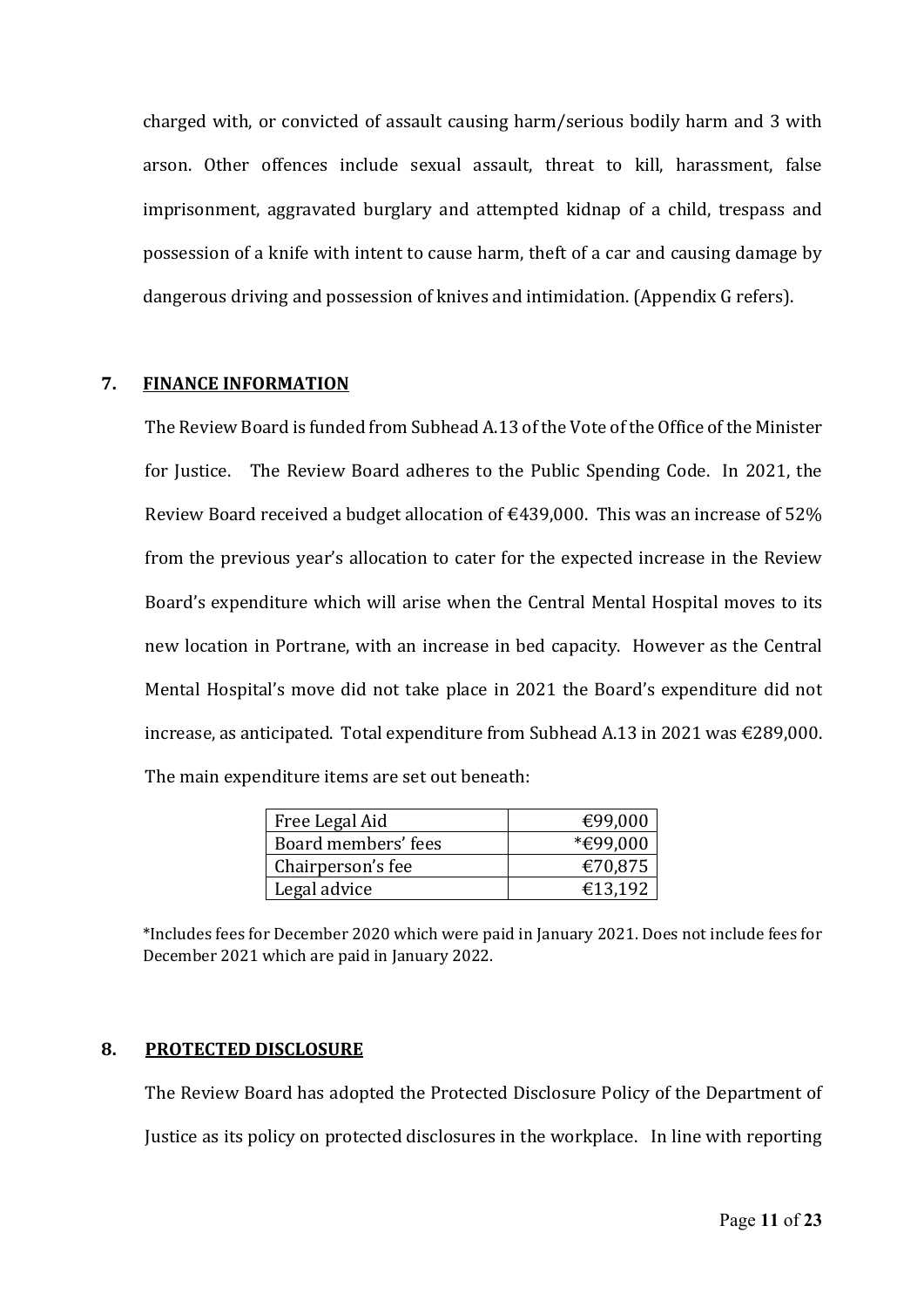requirements, it is confirmed that there were no protected disclosure reports received in 2021.

#### 9. **DATA PROTECTION**

The Review Board has adopted the data protection policy of the Department of Justice. Because of its size it is not deemed feasible for the Board to appoint its own Data Protection Officer (DPO). The Department's DPO has been appointed as DPO for the Board. 

#### **10. PUBLIC SECTOR EQUALITY AND HUMAN RIGHTS DUTY**

The Review Board is committed to ensuring it fulfils its responsibilities under Section 42 of the Irish Human Rights and Equality Commission Act 2014 which places a positive obligation on public bodies to have regard, in the performance of their functions, to the need to eliminate discrimination, promote equality of opportunity and protect the human rights of staff and persons to whom services are provided. The Review Board was mindful of this duty in the performance of its functions in 2021. 

## **11. GOVERNANCE AND INTERNAL CONTROLS**

#### **Structure and Membership of the Review Board**

The Mental Health (Criminal Law) Review Board is a quasi‐judicial body, rather than a governance board, which reviews the detention of patients detained in designated centres under the Criminal Law (Insanity) Act 2006. The Board consists of a Chairperson and any number of ordinary members as the Minister for Justice, having consulted with the Minister for Health, may require. The current Chairperson is a retired High Court Judge and there are three ordinary members, two of whom are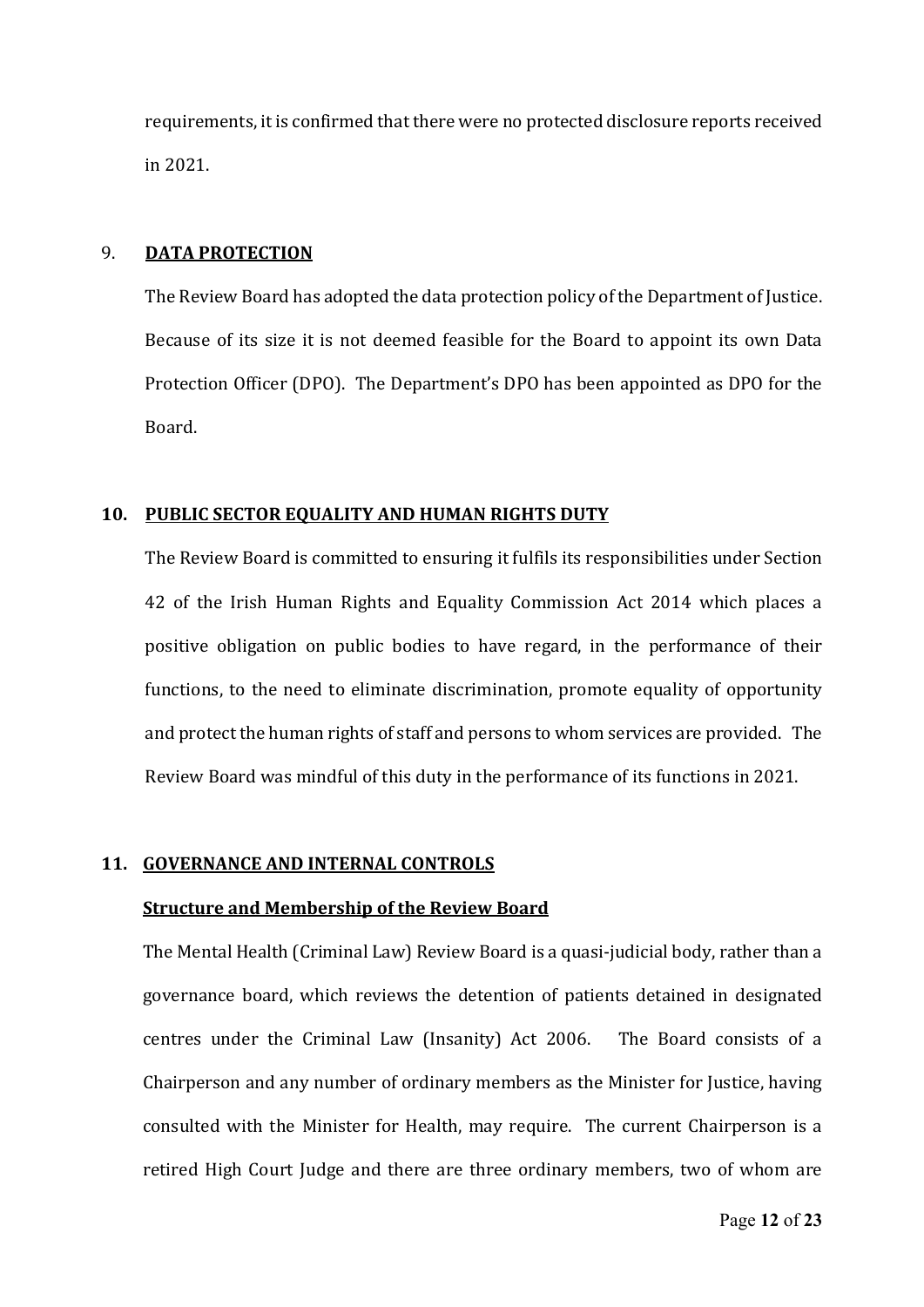consultant psychiatrists and one is a counsellor psychotherapist. All Board members are appointed by the Minister for a period of five years, as provided by the 2006 Act. Membership of the Board in 2021 and the date of appointment of members is set out beneath:

| <b>Member</b>                  | Appointed                   |
|--------------------------------|-----------------------------|
| Mr. Justice Iarfhlaith O'Neill | September 2014              |
|                                | Re-appointed September 2019 |
| Dr. Katherine Brown            | May 2017                    |
| Consultant Psychiatrist        |                             |
| Ms. Nora McGarry               | September 2011              |
| Counsellor Psychotherapist     | Re-appointed September 2016 |
|                                | Re-appointed September 2021 |
| Dr. Elizabeth Walsh            | January 2013                |
| Consultant Psychiatrist        | Re-appointed January 2018   |

### **Gender Balance**

The appointment of members of the Review Board is a matter for the Minister of Justice and the Board has no input into appointments. As of 31 December 2021, the Review Board had one male (25%) and three (75%) female members.

## **Attendance at Hearings and Fees**

The Review Board rarely convene, other than for hearings in the Central Mental Hospital. When reviewing the detention of patients, the Board sits in a panel of three, with the Chairperson and at least one consultant psychiatrist always on the panel.

Ordinary members are paid a fee of  $\epsilon$ 250 per review hearing attended. The same fee is paid for attendance at hearings in connection with applications for unconditional discharge and applications to amend or vary conditions of discharge. In 2021 all Board members attended those hearings which they were scheduled to attend. Dr. Brown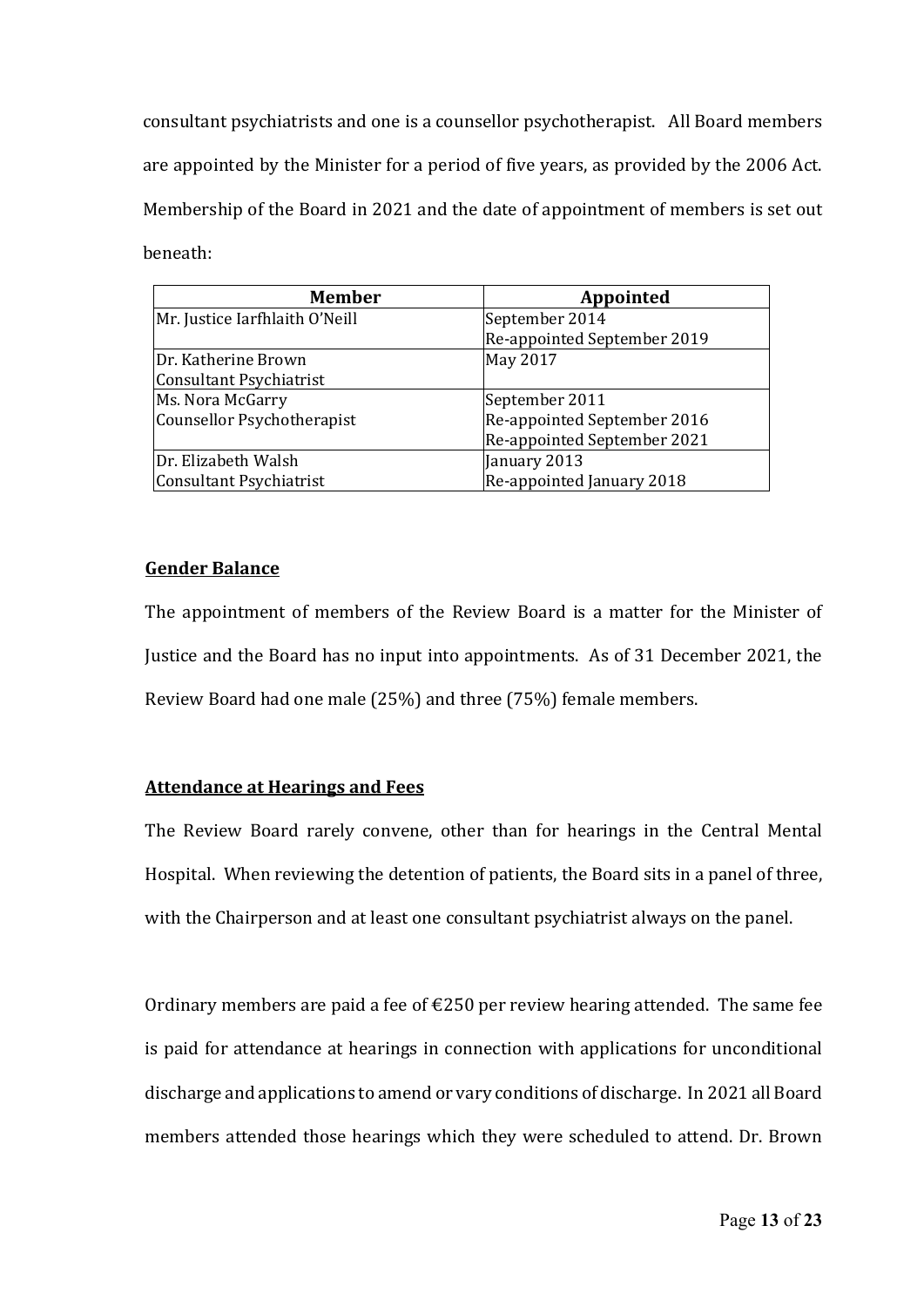attended 114 hearings, Ms. McGarry attended 200 hearings and Dr. Walsh attended 86 hearings. 

The Chairperson chairs all review hearings and hearings to consider applications for unconditional discharge and applications to amend conditions. The Chairperson also advises and guides the CEO in the management of the business of the Board and in managing any legal cases to which the Board is a party. The Chairperson is paid an annual fee of €70,875.

#### **Employees**

The Chief Executive Officer of the Review Board, Ms. Aisling Brennan, is an Assistant Principal Officer in the Department of Justice who devotes a portion of her time to the duties of CEO of the Board. The CEO is responsible for the day-to-day management and administration of the business and resources of the Board. The CEO is not paid a separate salary for her work with the Review Board.

The Review Board is supported by a Higher Executive Officer and a Clerical Officer, seconded from the Department of Justice. The staff of the Review Board are civil servants and are paid the appropriate civil service pay rates for their grade. 

The processing of the payment of Board members' fees is provided by the Payroll Shared Services Centre of the Department of Public Expenditure and Reform. The processing of other payments is provided by the Financial Shared Services Centre of the Department of Justice.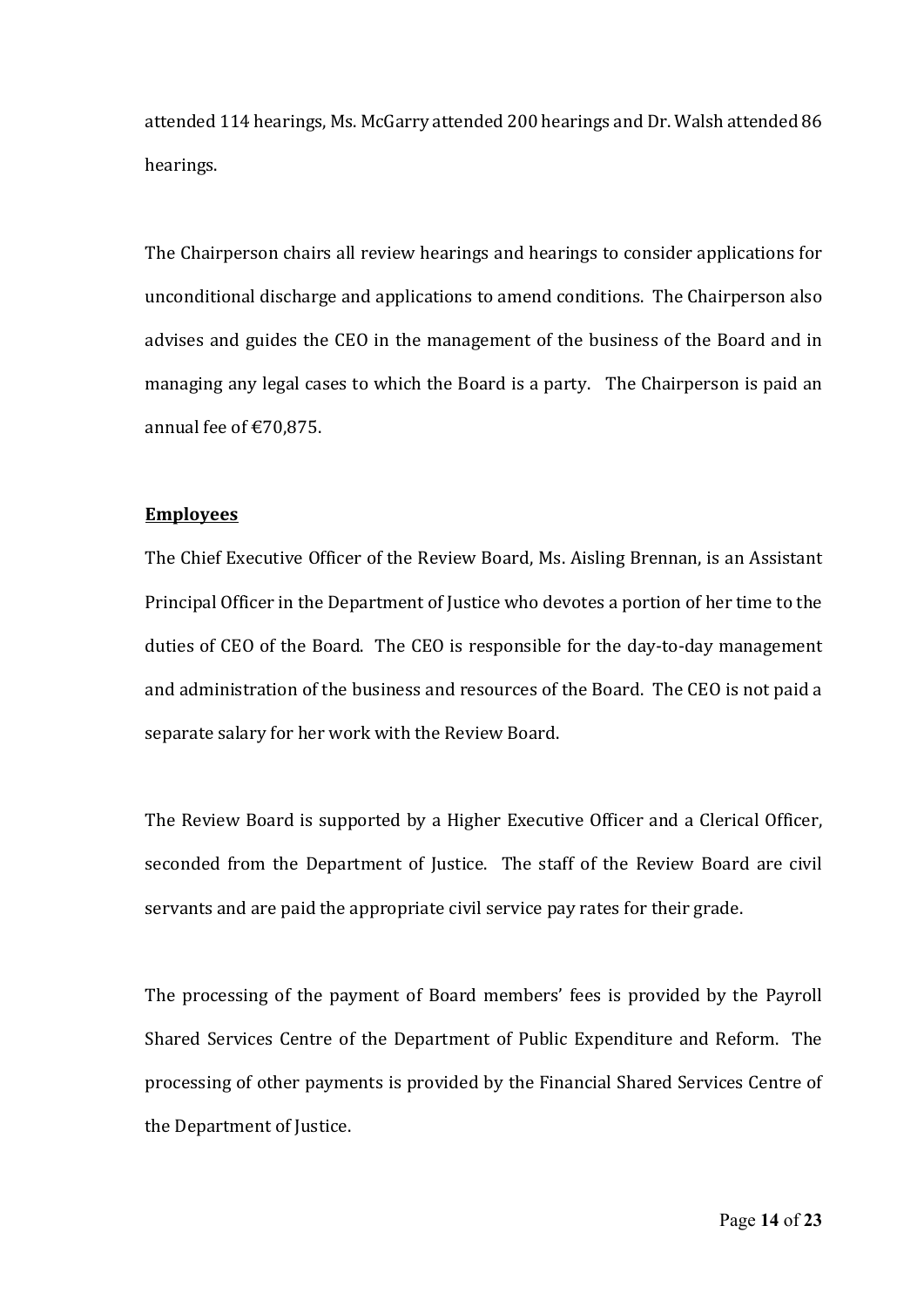#### **Oversight and Internal Controls**

An Oversight Agreement for 2020‐2022 was reached with the Department of Justice and signed on behalf of the Review Board by the CEO. The Agreement remains in place until the end of 2022 with a provision for a review approximately every 12 months and update, if necessary. In the Oversight Agreement it was agreed that, because of the narrow legislative functions of the Chairperson, the statutory independence of the Board and its very small size, the CEO, rather than the Chairperson, will furnish the required Comprehensive Report to the Minister in accordance with the *2016 Code of Practice for the Governance of State Bodies.* Regarding compliance with the *Code of Practice,* the *'Comply or Explain'* provision of the *Code* has been applied by the Department to the Review Board. 

In regard to internal controls and risk management, because of the Review Board's size, it is not deemed feasible for the Board to establish its own Audit Unit or Audit and Risk Committee. Instead, alternative arrangements are in place to allow the Board have access to the Department's Internal Audit Unit and Audit and Risk Committee in relation to financial governance. An assessment of the principal risks of the Review Board is carried out by the CEO and risks identified are notified and incorporated into the risk register maintained by the Department. The principal risk identified is that review hearings are not completed within the statutory time. Mitigating measures taken are ensuring that reviews are completed in accordance with the law.

The Review Board's founding legislation does not require the production of Financial Statements. The Board, through the CEO, liaises with the Financial Shared Services Centre of the Department of Justice which reports on the Board's income and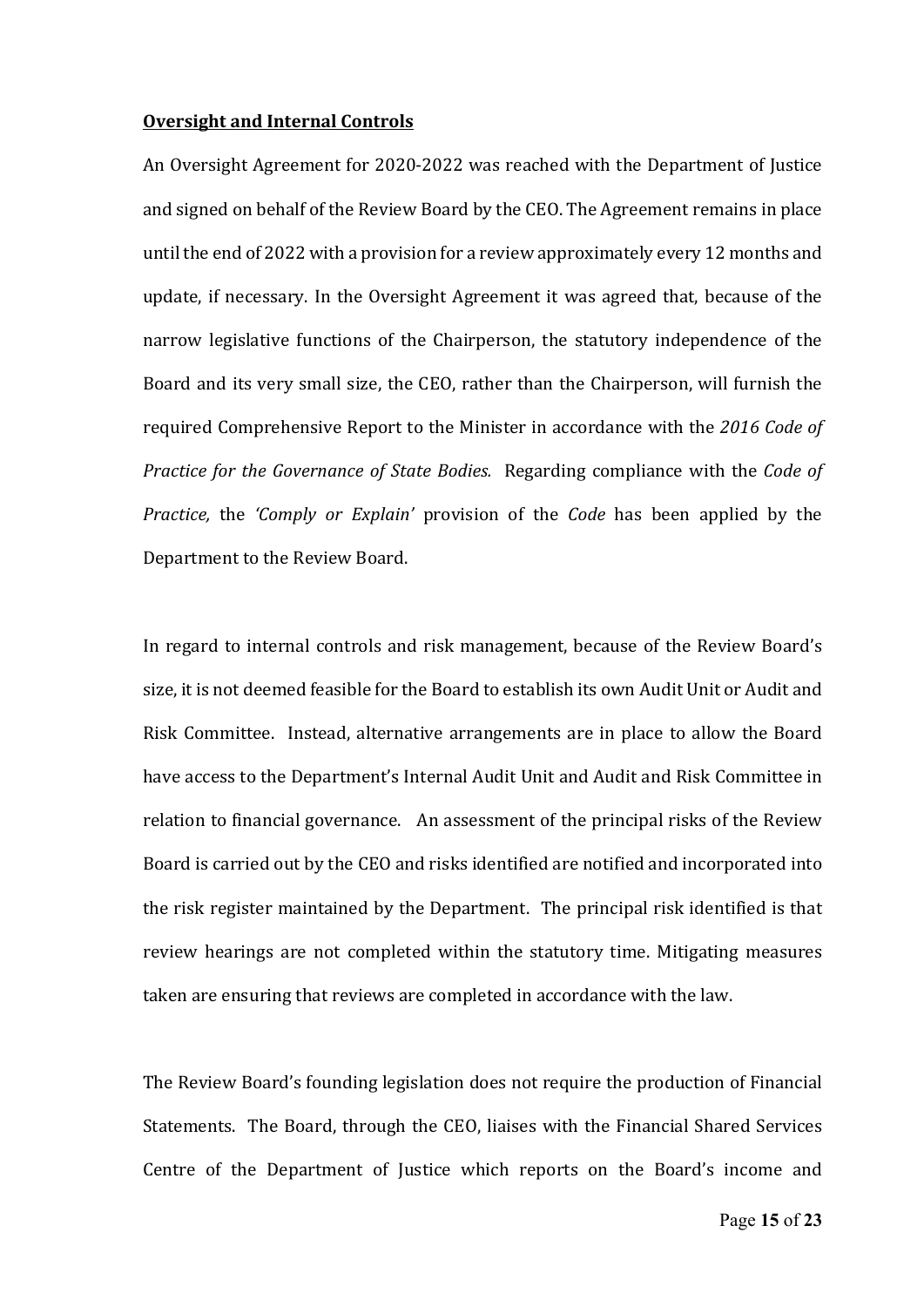expenditure in the Department's monthly management reports. The monthly reports are kept under review by the CEO and procedures are in place to ensure that expenditure is authorised in accordance with the Department's guidelines. 

Having regard to the size of the Review Board and the statutory basis for its remit which does not change unless legislation is amended, it is not deemed necessary for the Board to prepare a strategic plan. However, the Review Board publishes relevant statistics with regard to its output in its Annual Report which is submitted to the Department and is published on the Board's website. 

The Review Board adheres to public service procurement policies and guidelines. Where necessary, any procurement competition conducted by the Review Board is done in consultation with the Procurement Unit of the Department of Justice and the Office of Government Procurement.

**Note: The following are available on the Board's website www.mhclrb.ie** 

**An administrative consolidation of the Criminal Law (Insanity) Act 2006, prepared by the Law Reform Commission; (www.lawreform.ie/\_fileupload/revisedacts/withannotations/en\_act\_2006\_0011.pdf)** 

**Procedures of the Mental Health (Criminal Law) Review Board https://www.mhclrb.ie/wp‐content/uploads/2020/06/Procedures‐MHRB.pdf**

**Terms and Conditions of the Mental Health (Criminal Law) Legal Aid Scheme 2006 https://www.mhclrb.ie/wp‐content/uploads/2020/06/Terms‐Conditions‐of‐MHCLRB.pdf**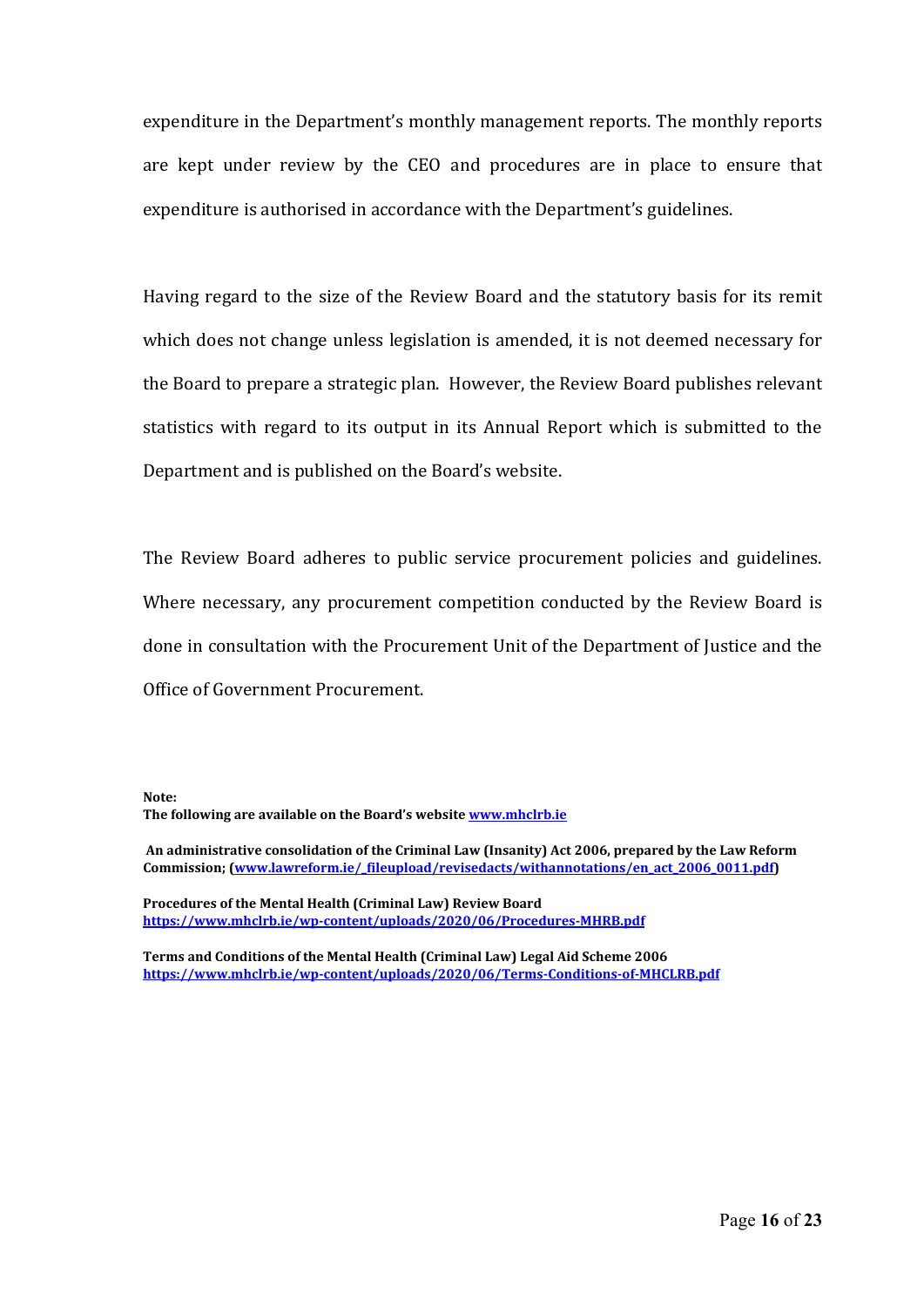# **Appendix A**

|                 | No. of          | $%$ of | No. of          | $%$ of |
|-----------------|-----------------|--------|-----------------|--------|
| Month           | <b>Hearings</b> | 2021   | <b>Hearings</b> | 2020   |
|                 | 2021            | Total  | 2020            | Total  |
| January         | 16              | 8%     | 20              | 10%    |
| <b>February</b> | 18              | 9%     | 14              | 7%     |
| March           | 12              | 6%     | 16              | 8%     |
| <b>April</b>    | 21              | 11%    | 18              | 9%     |
| May             | 13              | 7%     | 17              | 8%     |
| June            | 14              | 7%     | 20              | 10%    |
| July            | 20              | 10%    | 14              | 7%     |
| <b>August</b>   | 13              | 7%     | 15              | 7%     |
| September       | 22              | 11%    | 18              | 9%     |
| <b>October</b>  | 13              | 7%     | 14              | 7%     |
| <b>November</b> | 15              | 8%     | 22              | 11%    |
| <b>December</b> | 19              | 9%     | 15              | 7%     |
| <b>Total</b>    | 196             | 100%   | 203             | 100%   |

# **Number of Hearings per Month 2021/2020**

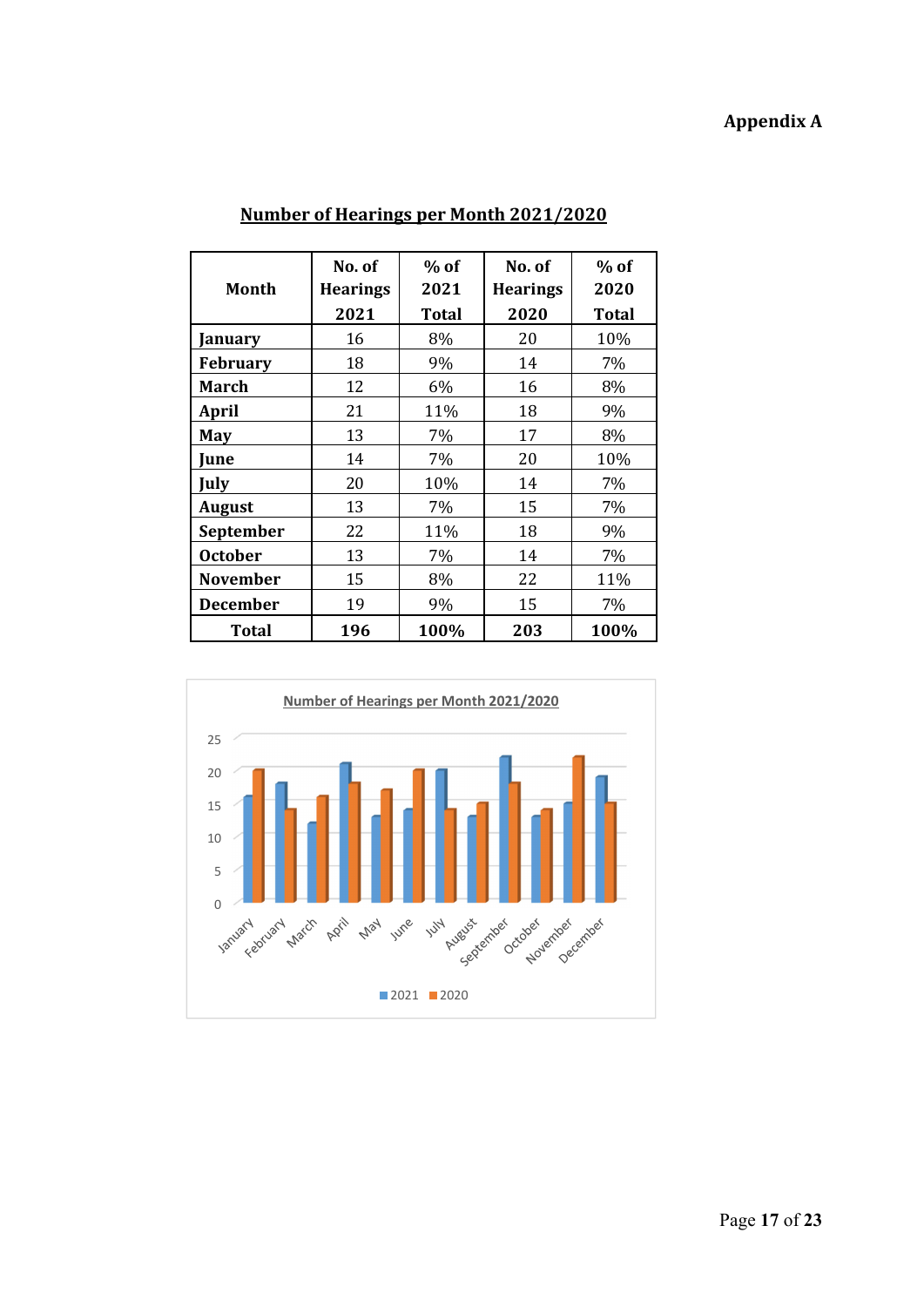#### **Number of Patients Reviewed per Diagnosis in 2021/2020**

| <b>Diagnosis</b>                 | No. of patients | $%$ of       | No. of patients | $%$ of       |
|----------------------------------|-----------------|--------------|-----------------|--------------|
|                                  | reviewed        | 2021         | reviewed        | 2020         |
|                                  | 2021            | <b>Total</b> | 2020            | <b>Total</b> |
| Schizophrenia                    | 54              | 62%          | 60              | 66%          |
| <b>Schizo-Affective Disorder</b> | 19              | 22%          | 15              | 17%          |
| <b>Other Disorders</b>           | 14              | 16%          | 15              | 17%          |
| <b>Total</b>                     | 87              | 100%         | 90              | 100%         |

#### **Other Disorders include:**

Bi‐Polar Affective Disorder 

Psychotic Depression

Autistic Spectrum Disorder

Asperger's Syndrome

Affective Psychosis

Organic Psychosis

Recurrent Severe Depressive Disorder with Psychotic Features

Psychotic Episode / Acute Psychotic Episode

Depressive Disorder

Drug Induced Psychosis

Emotionally Unstable Personality Disorder

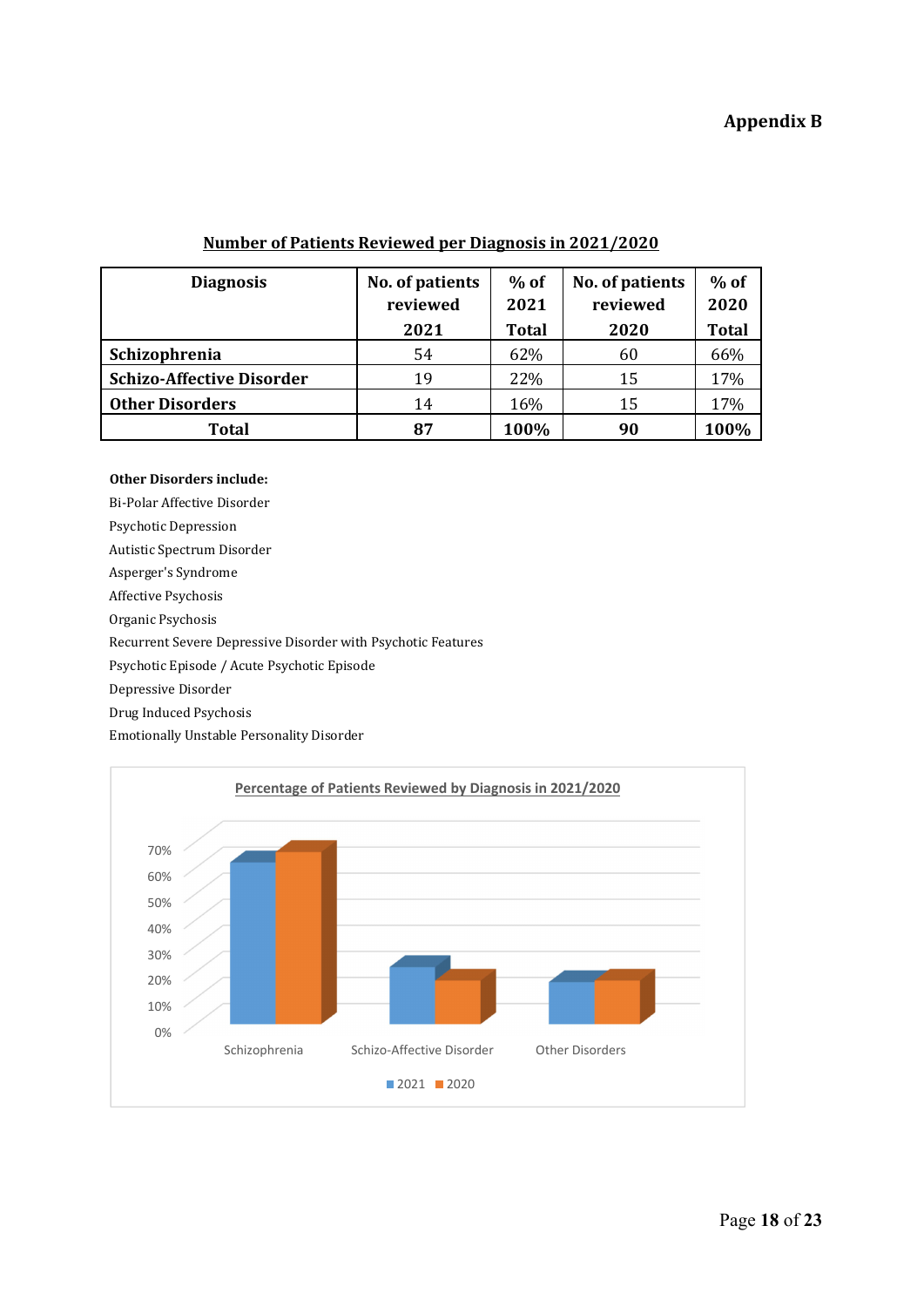# **Appendix C**

| Type of<br><b>Review</b> | No. of<br><b>Reviews</b><br>2021 | $%$ of<br>2021<br>Total | No. of<br><b>Reviews</b><br>2020 | $%$ of<br>2020<br>Total |
|--------------------------|----------------------------------|-------------------------|----------------------------------|-------------------------|
| <b>1st Review</b>        | 7                                | $4\%$                   | 8                                | $4\%$                   |
| 2nd - 5th Review         | 28                               | 14%                     | 35                               | 17%                     |
| 6th - 10th Review        | 43                               | 22%                     | 39                               | 19%                     |
| 11th - 15th Review       | 35                               | 18%                     | 46                               | 23%                     |
| 16th - 20th Review       | 36                               | 18%                     | 26                               | 13%                     |
| 21st - 25th Review       | 9                                | 5%                      | 13                               | 7%                      |
| 26th - 30th Review       | 10                               | 5%                      | 7                                | 3%                      |
| 31st - 35th Review       | 21                               | 10%                     | 29                               | 14%                     |
| 36th - 37th Review       | 7                                | $4\%$                   |                                  |                         |
| Total                    | 196                              | 100%                    | 203                              | 100%                    |

# **Number of Hearings by Type of Review in 2021/2020**

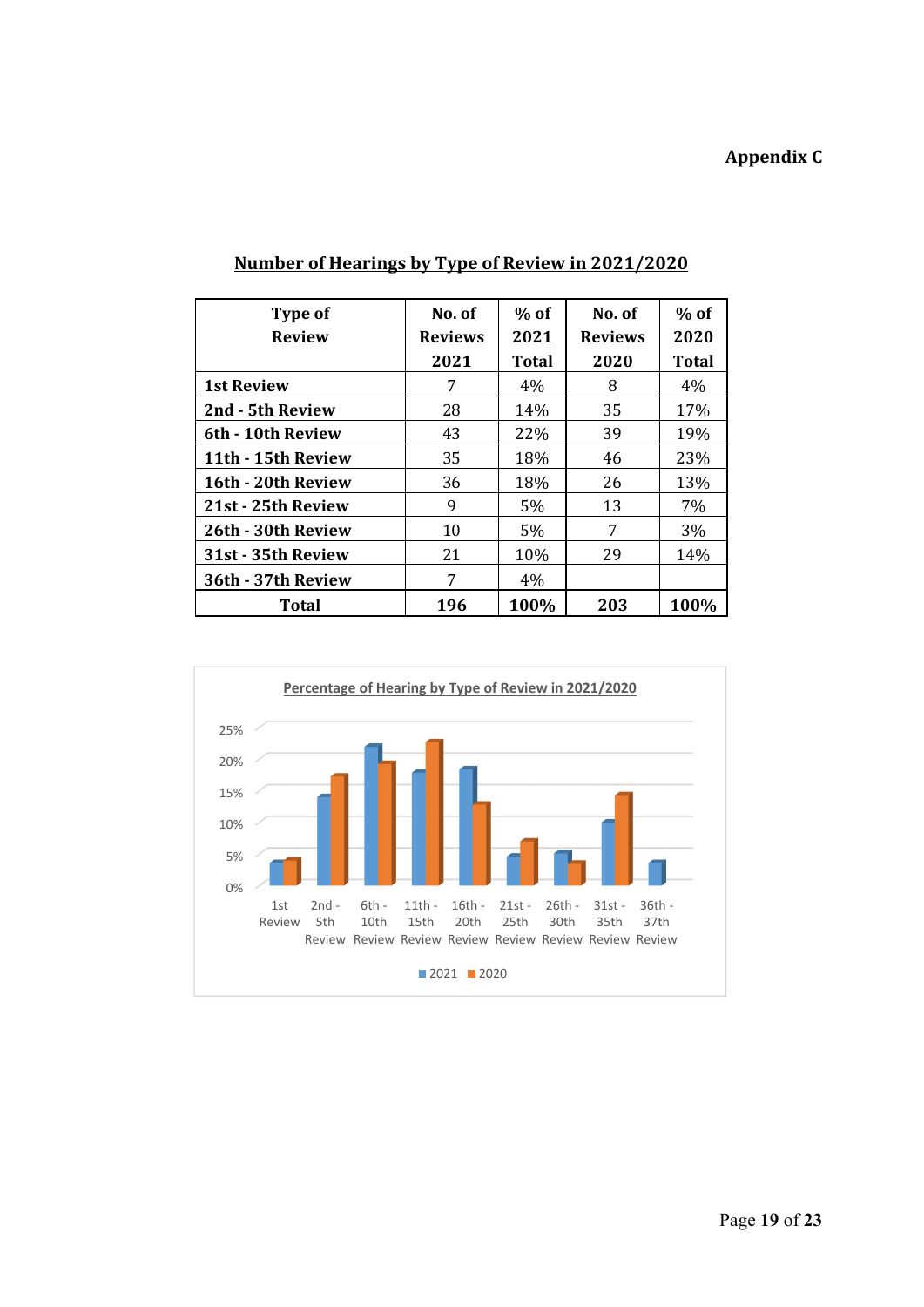# **Appendix D**

| <b>Section</b><br>of 2006 Act | No. of<br><b>Hearings</b><br>2021 | $%$ of<br>2021<br><b>Total</b> | No. of<br><b>Hearings</b><br>2020 | $%$ of<br>2020<br><b>Total</b> |
|-------------------------------|-----------------------------------|--------------------------------|-----------------------------------|--------------------------------|
| Section 4(3)                  | 7                                 | 3%                             | 4                                 | 2%                             |
| Section 4(5)                  | 17                                | 9%                             | 16                                | 8%                             |
| Section 5(2)                  | 147                               | 75%                            | 161                               | 79%                            |
| Section 15(1)                 |                                   |                                | 1                                 | $1\%$                          |
| Section $15(2)$               | 23                                | 12%                            | 19                                | 9%                             |
| Section 15(5)                 | 2                                 | 1%                             | 2                                 | 1%                             |
| <b>Total</b>                  | 196                               | 100%                           | 203                               | 100%                           |

# **Number of Hearings in 2021/2020 per Section of the Criminal Law (Insanity) Act 2006, as amended**

Note: One patient is detained under Section 5(2) and Section 15(1). That patient's detention is counted under Section 5(2) only.

| Section 4(3)    | Unfit to Plead, District Court                        |
|-----------------|-------------------------------------------------------|
| Section 4(5)    | Unfit to Plead, Other Court                           |
| Section 5(2)    | Not guilty by reason of insanity                      |
| Section $15(1)$ | Voluntary transfer from Prison                        |
| Section $15(2)$ | Involuntary transfer from Prison                      |
| Section 15(5)   | Continuation of voluntary transfer from Prison (after |
|                 | refusal of care or treatment)                         |

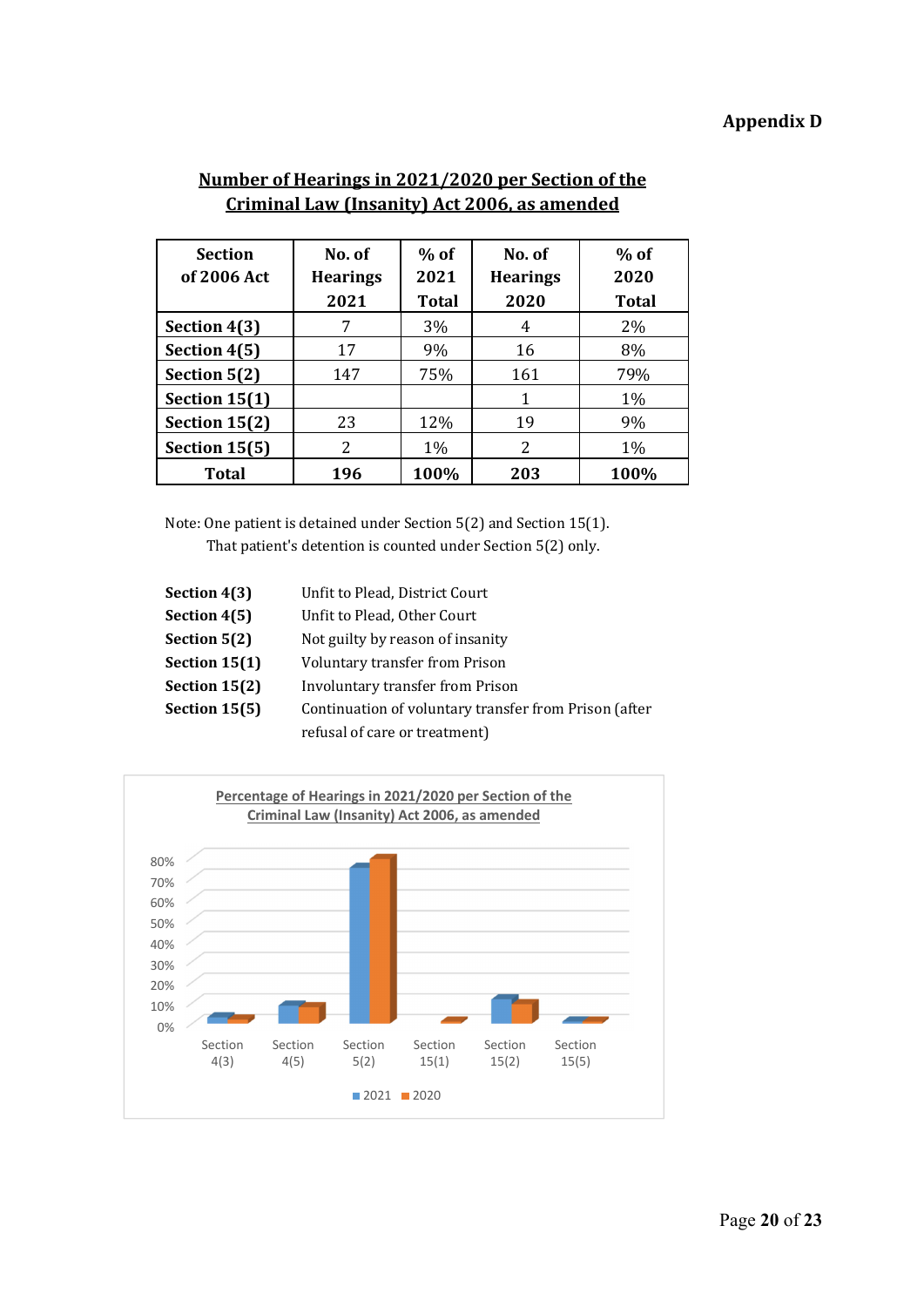# **Appendix E**

## **Average Number of Cases Assigned to Legal Representatives on Legal Aid Panel in 2021/2020**

|      | No. of Legal           | Average no. | Average no.         | Average no.         | Average no.            |
|------|------------------------|-------------|---------------------|---------------------|------------------------|
| Year | <b>Representatives</b> | of cases    | of cases            | of cases            | of cases               |
|      | on Panel               | assigned    | assigned            | assigned            | assigned               |
|      |                        |             | <b>Top Quartile</b> | 2nd & 3rd Quartiles | <b>Bottom Quartile</b> |
| 2021 | $25*$                  |             | 14                  |                     |                        |
| 2020 | 25                     |             | 15                  |                     |                        |

\* At the end of 2021 there were 25 Panel members. During the year one additional member was appointed and one resigned.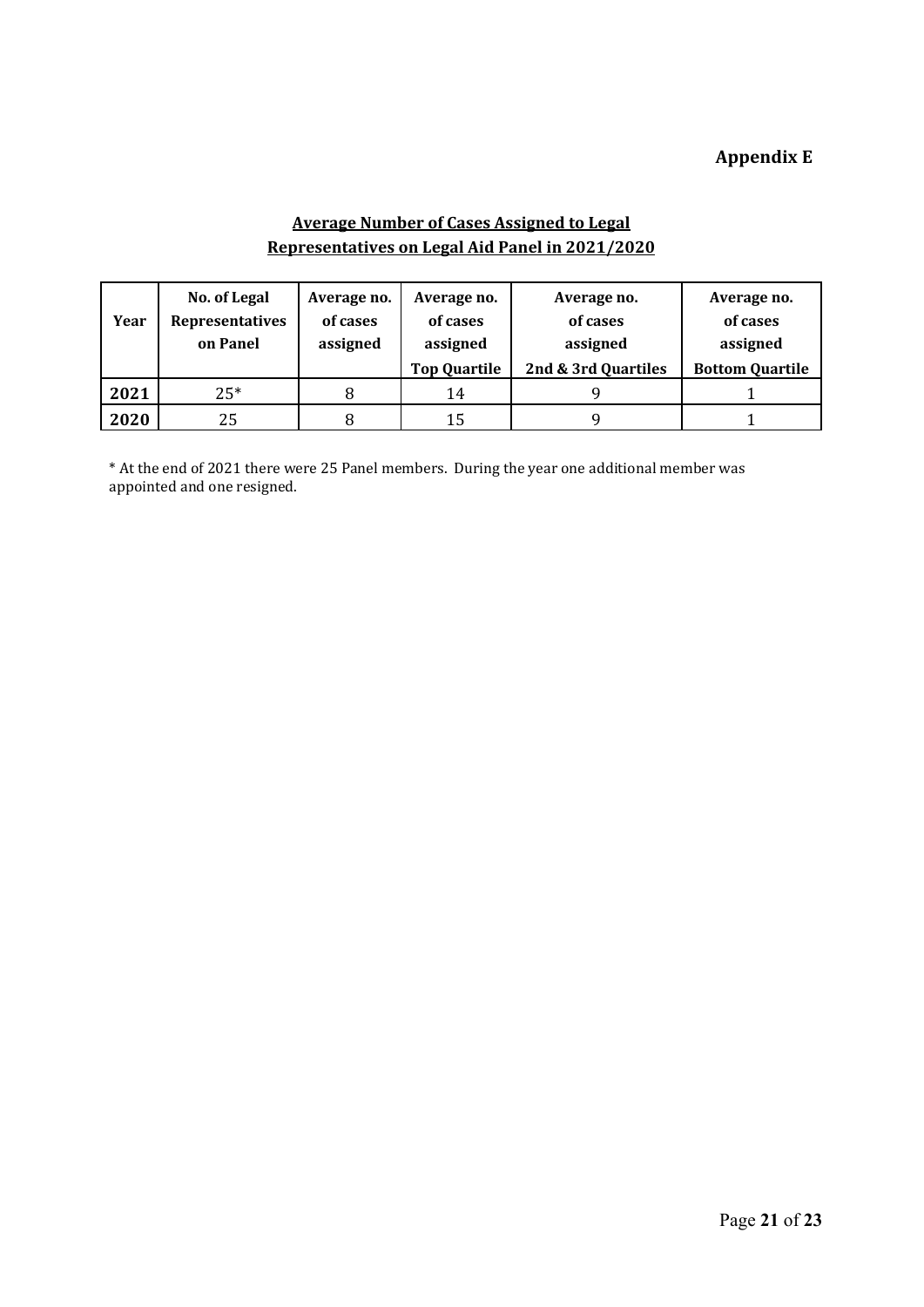# **Appendix F**

#### **Number of Patients Conditionally Discharged in 2021/2020**

| <b>Month of Conditional</b><br><b>Discharge Order</b> | <b>No. of Patients</b><br>2021 | <b>No. of Patients</b><br>2020 |
|-------------------------------------------------------|--------------------------------|--------------------------------|
| <b>February</b>                                       |                                |                                |
| <b>March</b>                                          |                                |                                |
| <b>May</b>                                            |                                |                                |
| June                                                  |                                | 2                              |
| September                                             | 2                              |                                |
| <b>November</b>                                       |                                | 2                              |
| <b>December</b>                                       |                                |                                |
| Total                                                 |                                |                                |